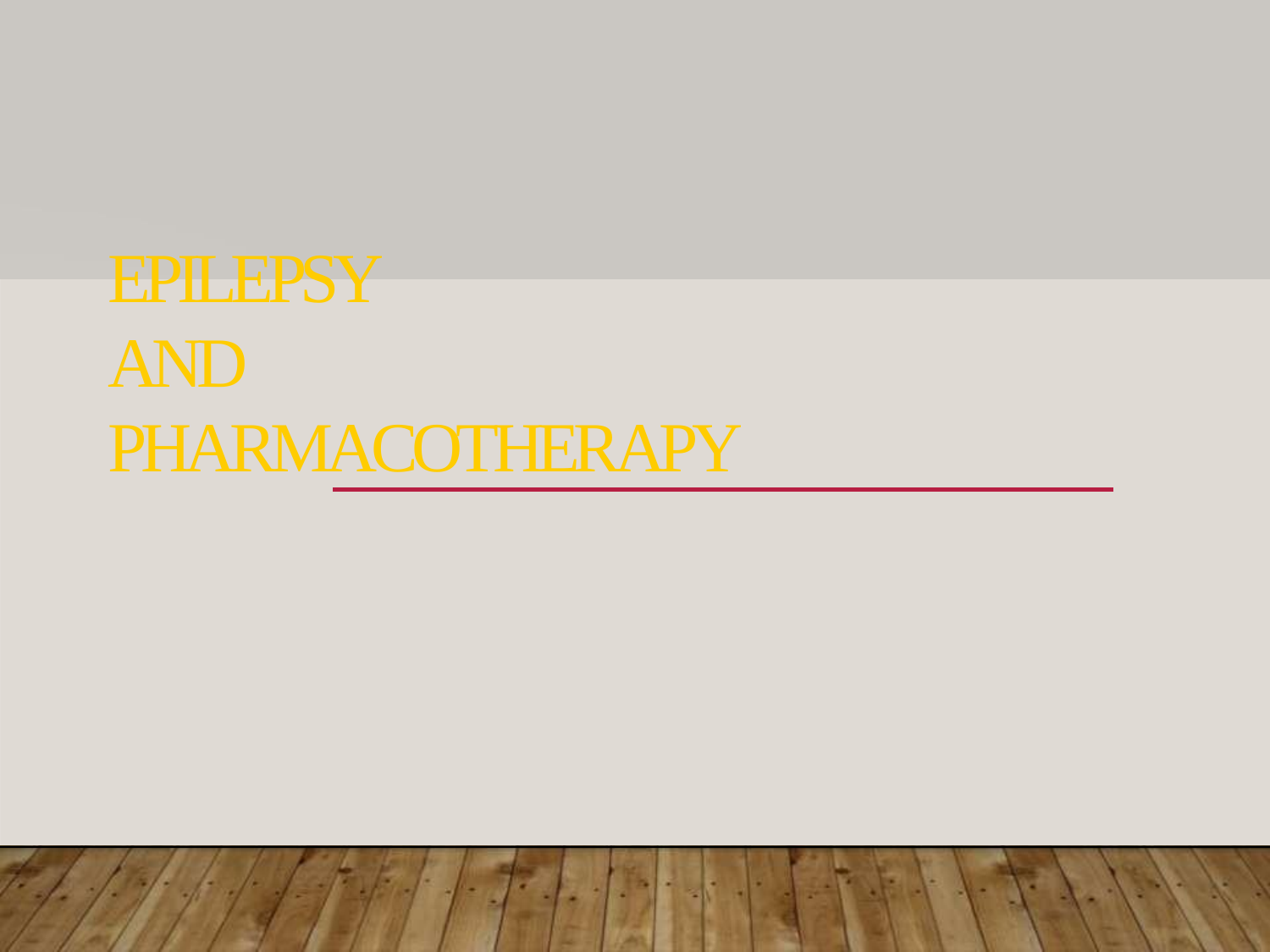

• Epilepsy is a heterogeneous symptom complex  $-$  a chronic disorder characterized by recurrent seizures.

• Seizures are finite episodes of brain dysfunction resulting from abnormal discharge of cerebral neurons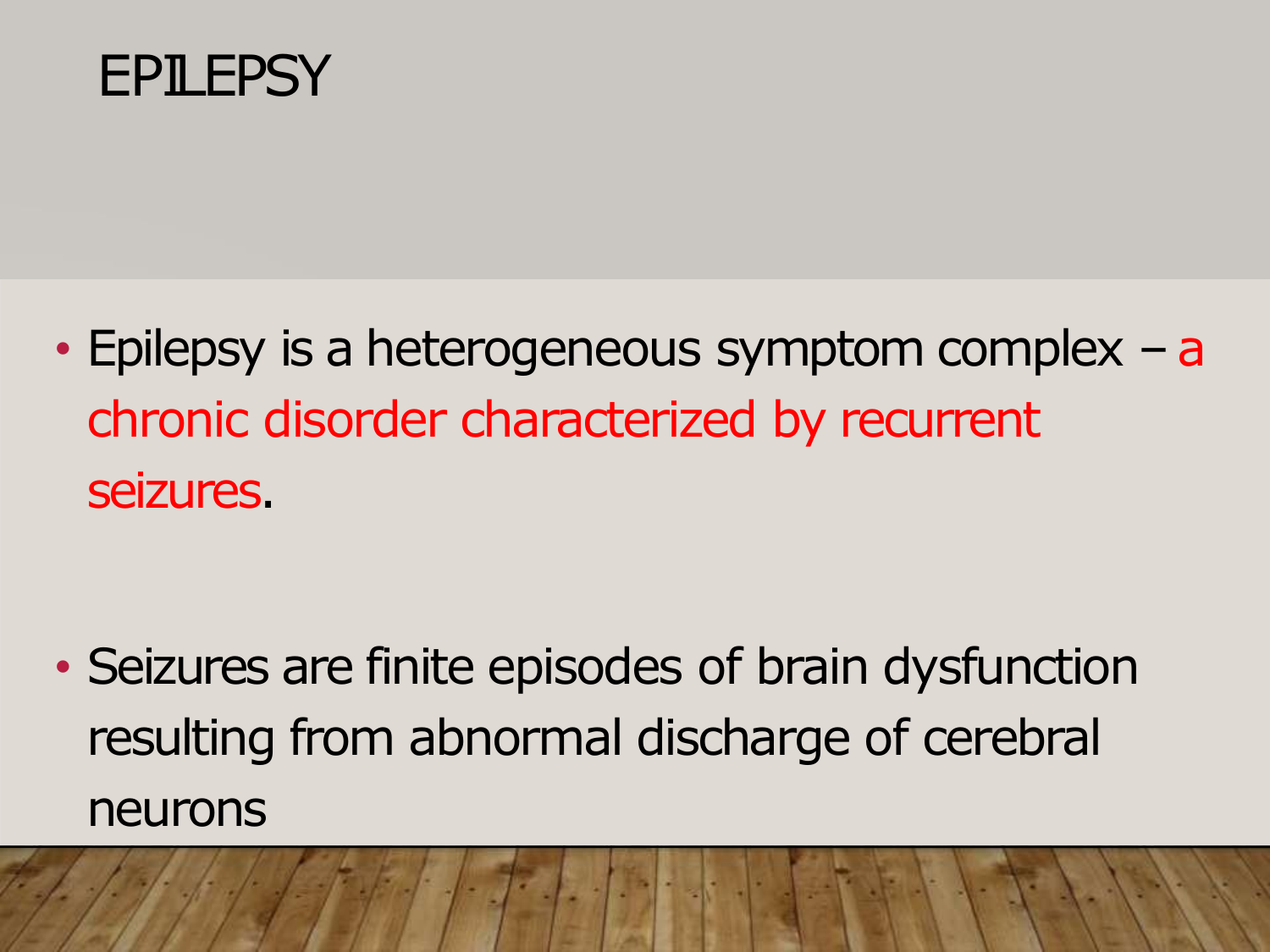# CAUSES FOR ACUTE SEIZURES

- Trauma
- Encephalitis
- Drugs
- Birth trauma
- Withdrawal from depressants
- Tumor
- High fever
- Hypoglycemia
- Extreme acidosis
- Extreme alkalosis Hyponatremia
- Hypocalcemia
- Idiopathic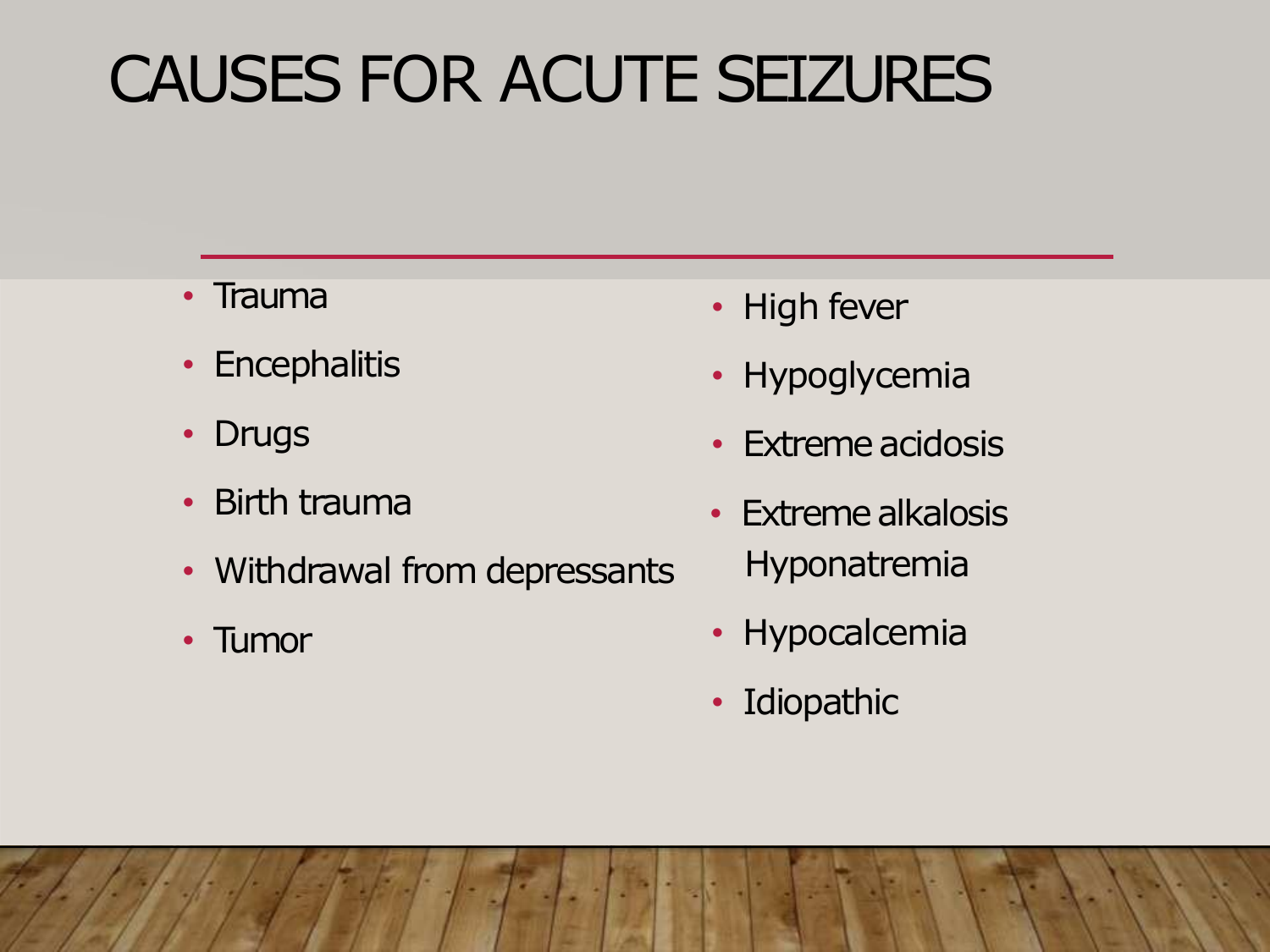### CLASSIFICATION OF EPILEPTIC SEIZURES

- Partial (focal) Seizures
	- Simple Partial Seizures
	- Complex Partial Seizures
	- Partial seizures secondarily generalised
- Generalized Seizures
	- Generalized Tonic-Clonic Seizures
	- Absence Seizures
	- Tonic Seizures
	- Atonic Seizures
	- Clonic and Myoclonic Seizures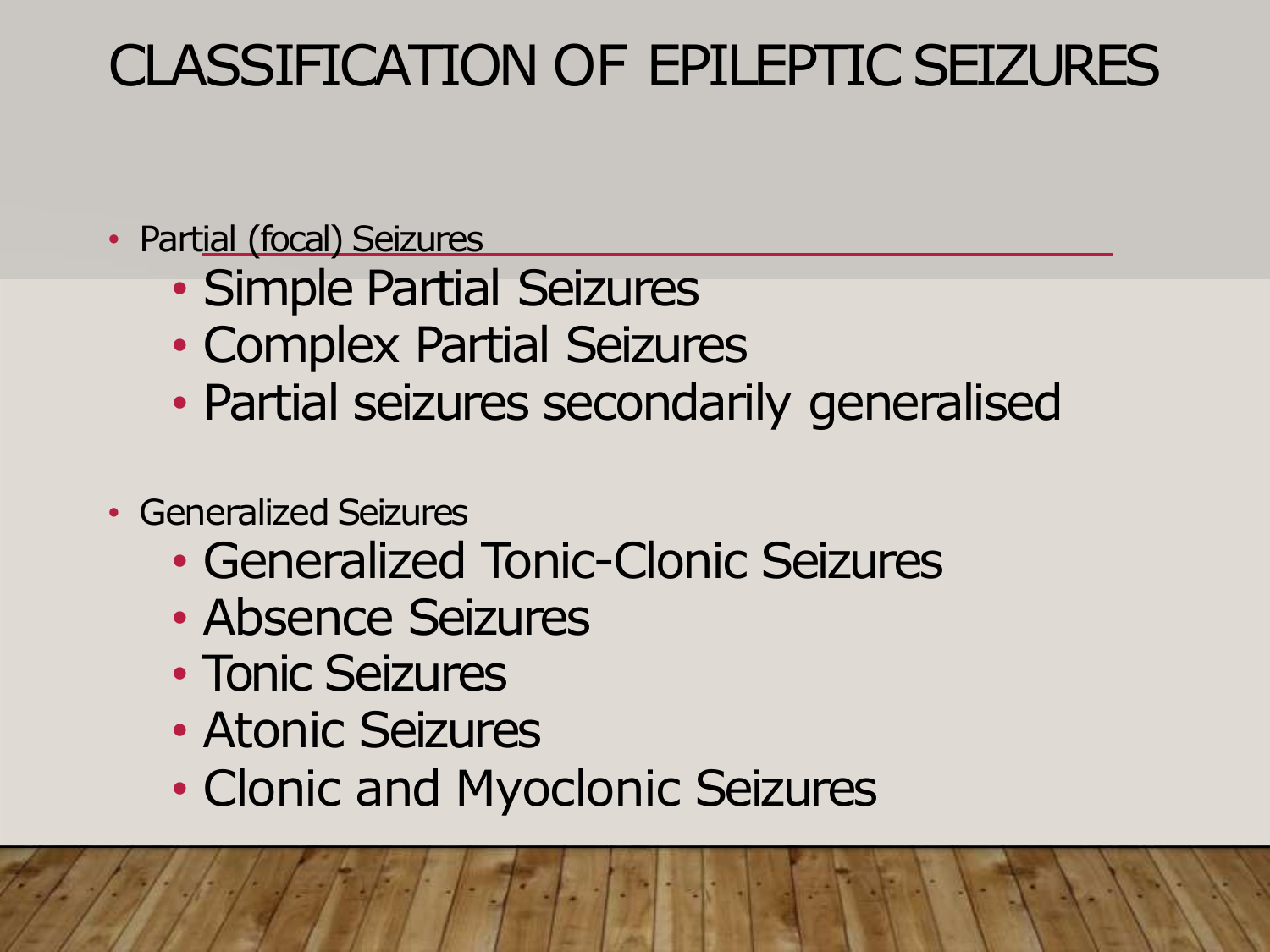### PARTIAL (FOCAL) SEIZURES

**Simple Partial Seizures (***Jacksonian***)**

- Involves one side of the brain at onset.
- Focal motor, sensory or speech disturbances.
- Confined to a single limb or musclegroup.
- Seizure-symptoms don't change during seizure.
- No alteration of consciousness.

EEG: Excessive synchronized discharge by a small group of neurons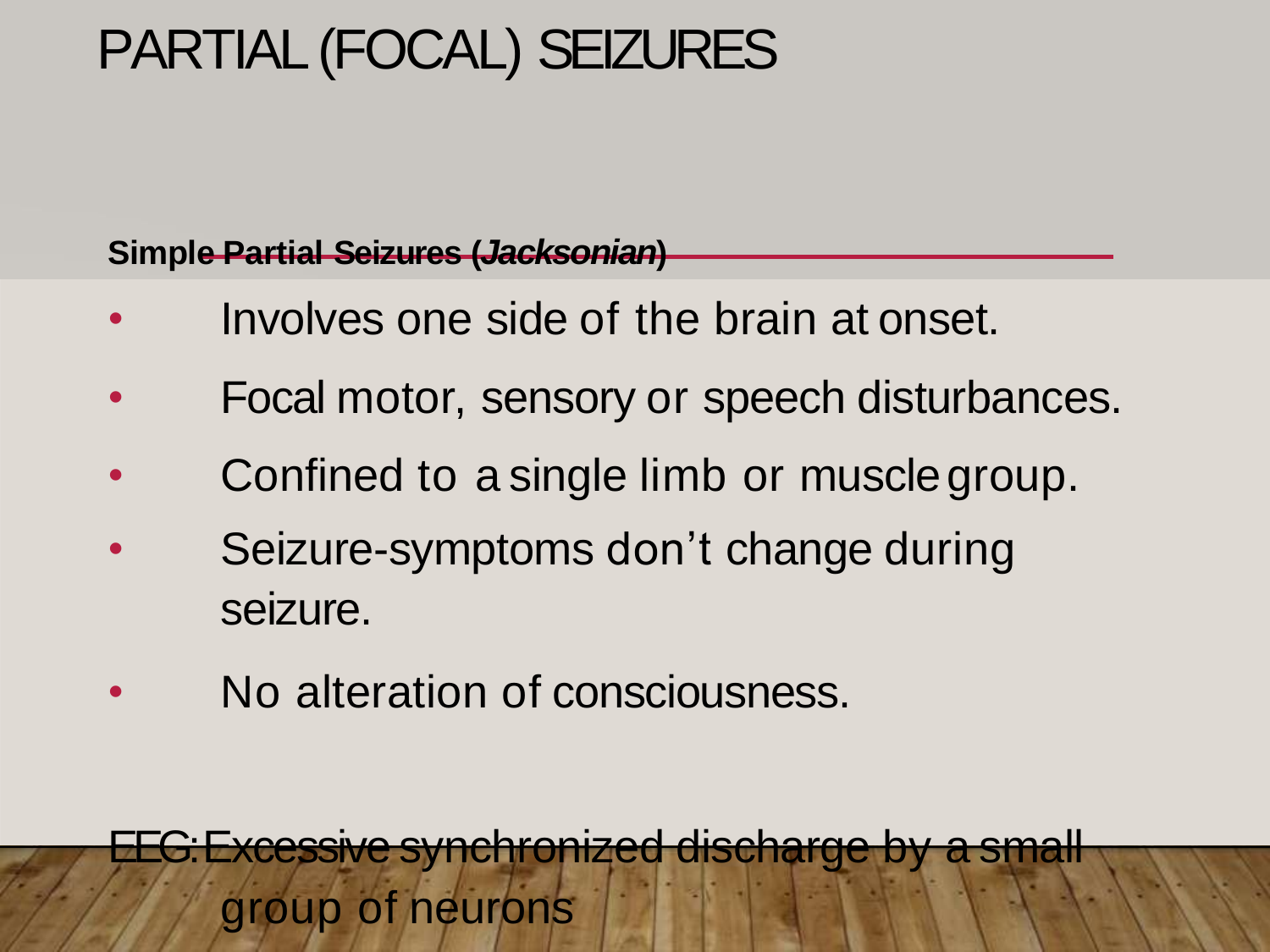# I. PARTIAL (FOCAL) SEIZURES

Complex Partial Seizures *(Temporal Lobe epilepsy or Psychomotor Seizures)*

- Produces confusion and inappropriate or dazed behavior.
- Motor activity appears as non-reflex actions. Automatisms (repetitive coordinated movements).
- Wide variety of clinical manifestations.
- Consciousness is impaired or lost.
- EEG: Bizarre generalized EEG activity with evidence of anterior temporal lobe focal abnormalities. **Bilateral**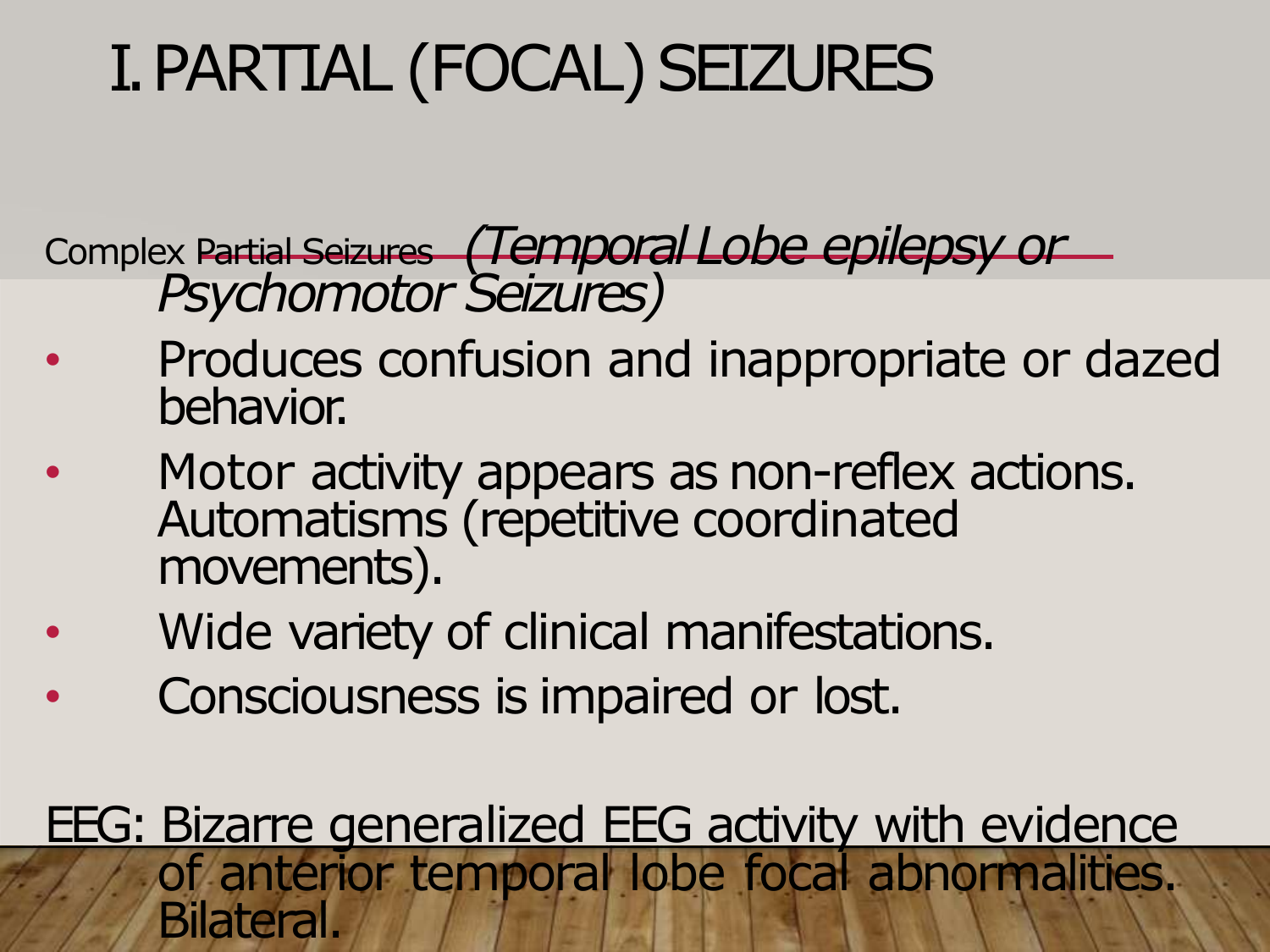# GENERALIZED SEIZURES

- In Generalized seizures, both hemispheres are widely involved from the outset.
- Manifestations of the seizure are determined by the cortical site at which the seizure arises.
- Present in 40% of all epileptic Syndromes.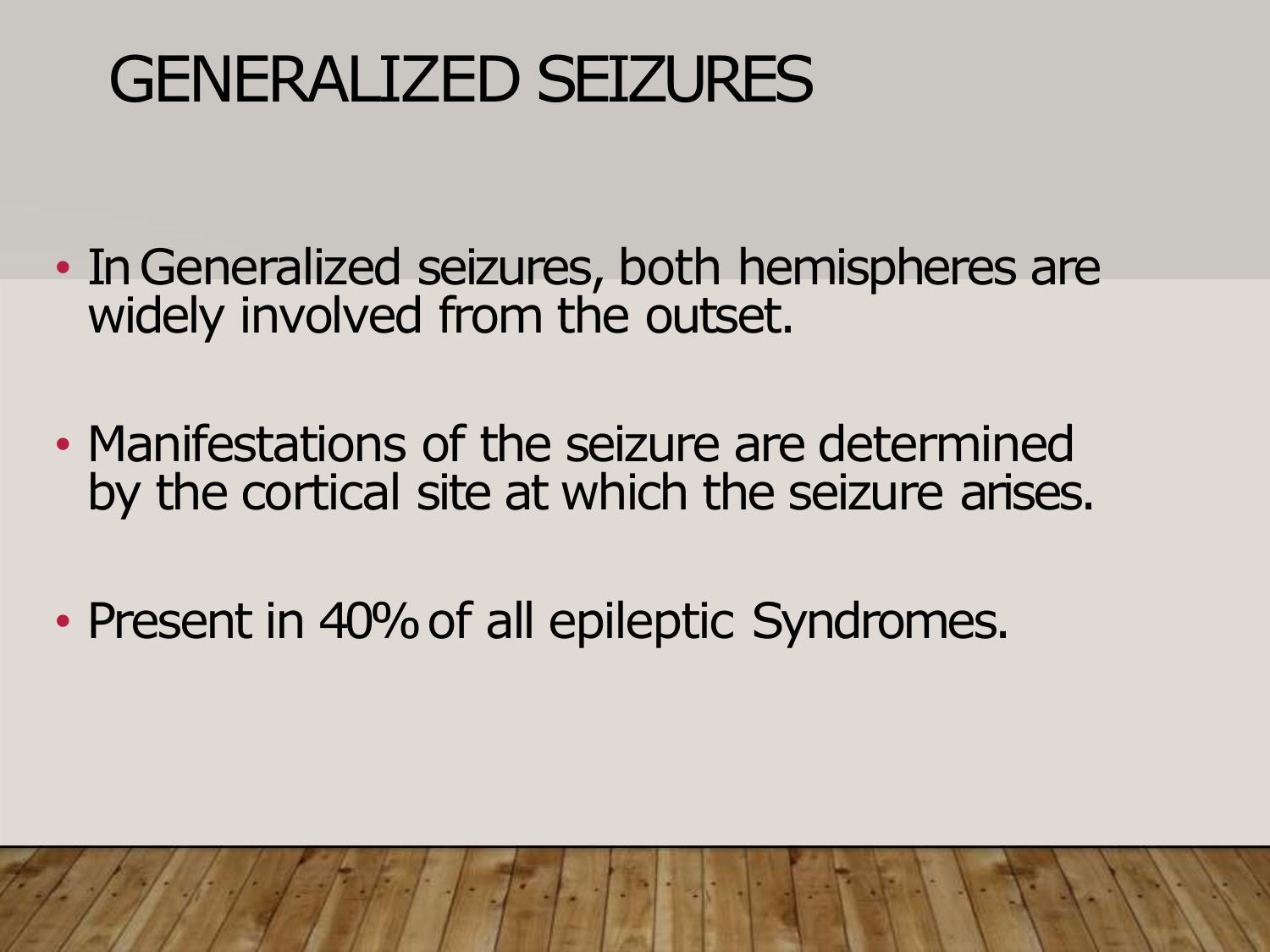Generalized Tonic-Clonic Seizures

- Recruitment of neurons throughout the cerebrum
- Major convulsions, usually with two phases:
	- Tonic phase
	- Clonic phase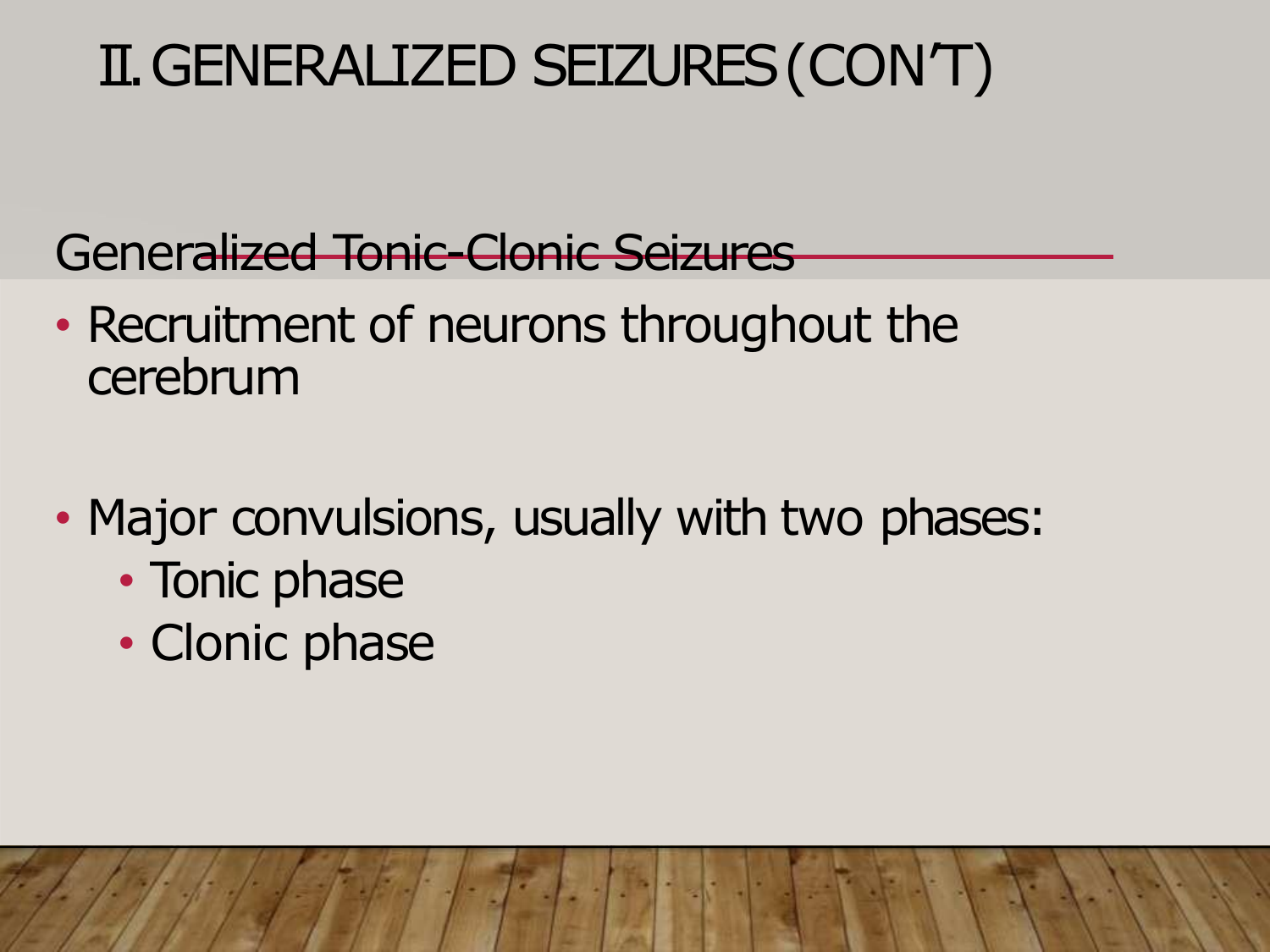Generalized Tonic-Clonic Seizures

- Tonic phase
	- Sustained powerful muscle contraction (involving all body musculature) which arrests ventilation.
- EEG: Rythmic high frequency, high voltage discharges with cortical neurons undergoing sustained depolarization, with protracted trains of action potentials.

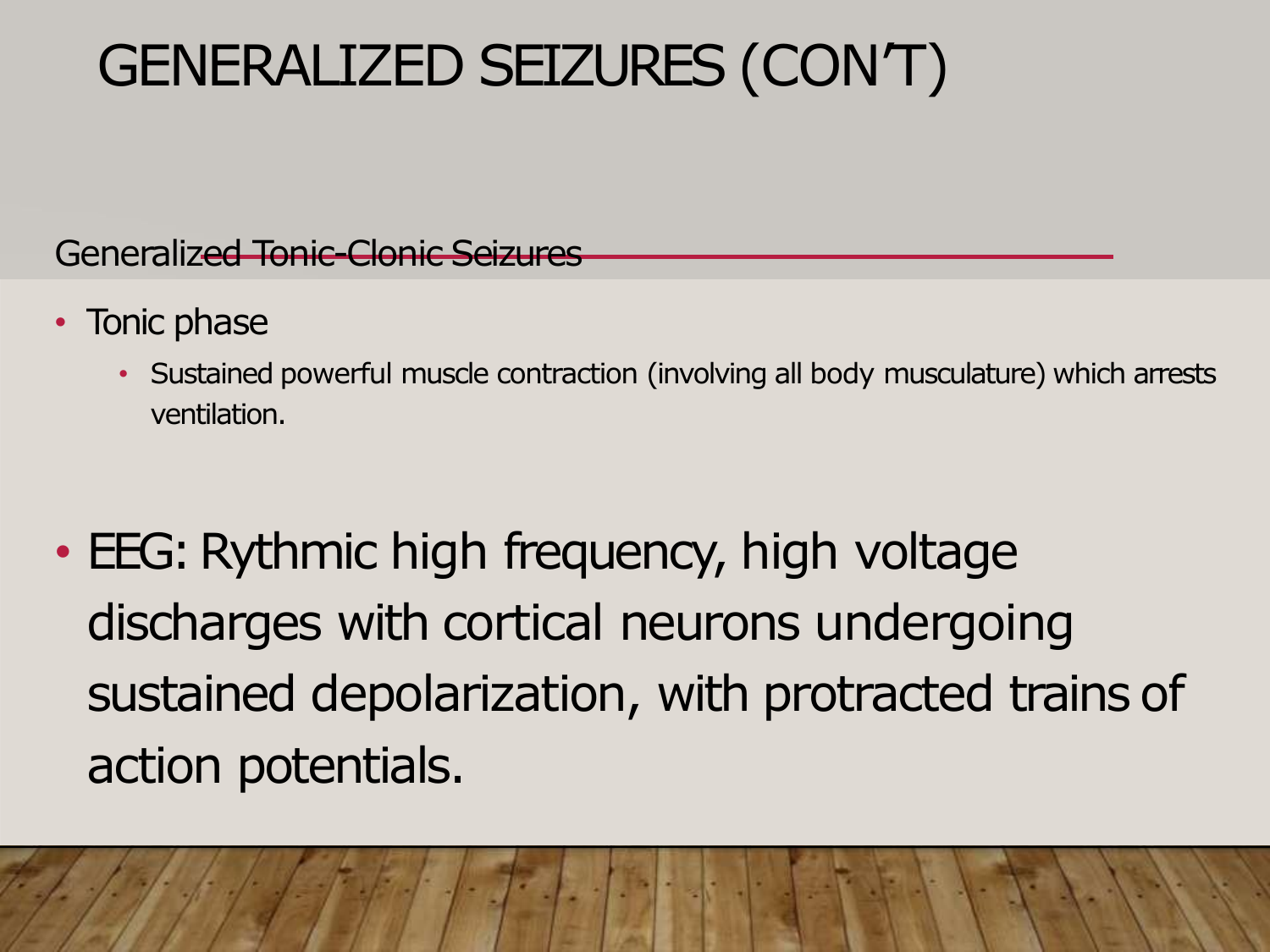### Generalized Tonic-Clonic Seizures

- Clonic phase:
	- Alternating contraction and relaxation, causing a reciprocating movement which could be bilaterally symmetrical or "running" movements.
- EEG: Characterized by groups of spikes on the EEG and periodic neuronal depolarizations with clusters of action potentials.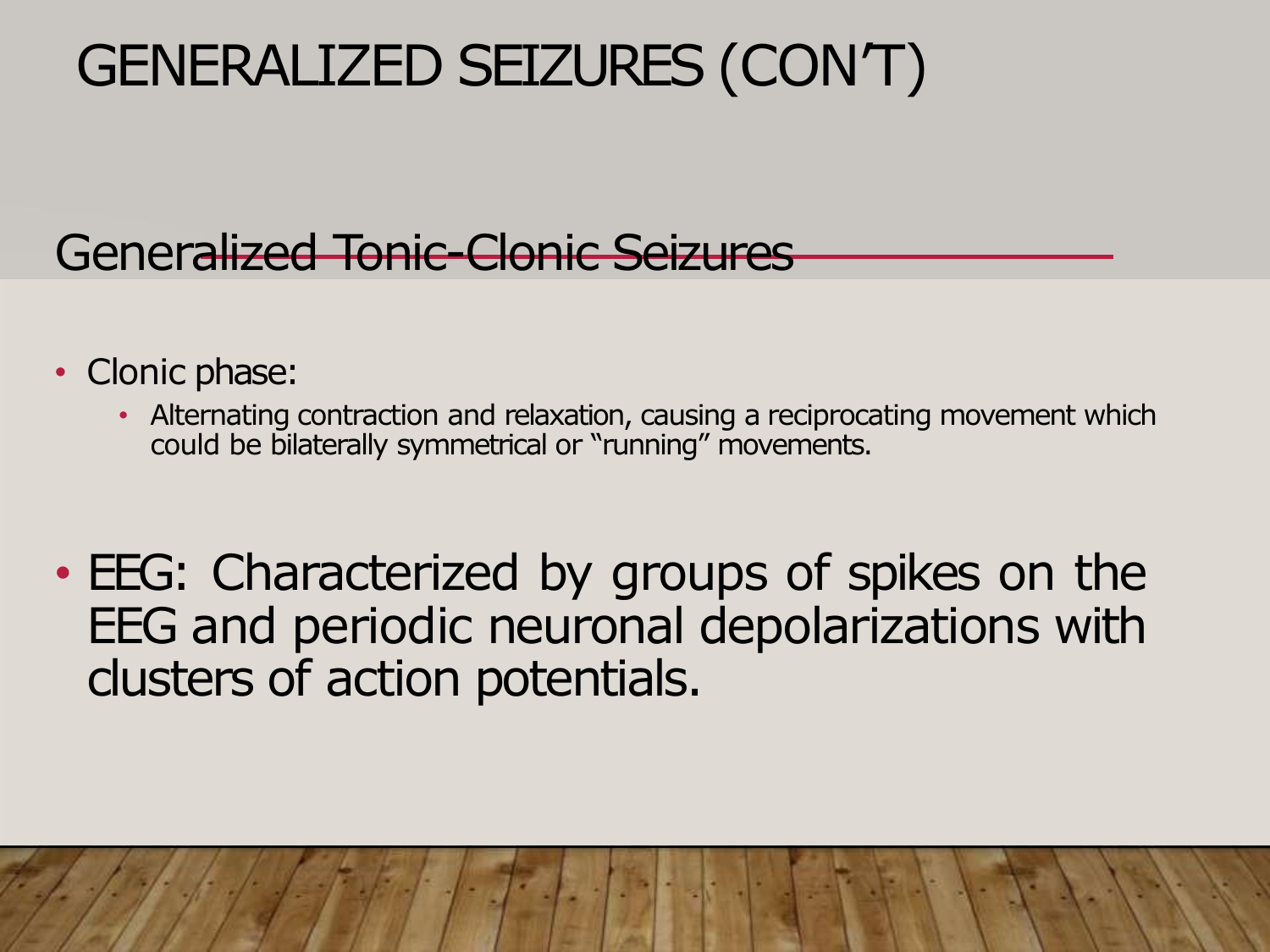# GENERALIZED SEIZURES

Absence Seizures (Petite Mal)

- Brief and abrupt loss of consciousness.
- Sometimes with no motor manifestations.
- Usually symmetrical clonic motor activity varying from occasional eyelid flutter to jerking of the entire body.
- Typical 2.5 – 3.5 Hz spike-and-wave discharge.
- Usually of short duration (5-10 sec), but may occur dozens of times a day.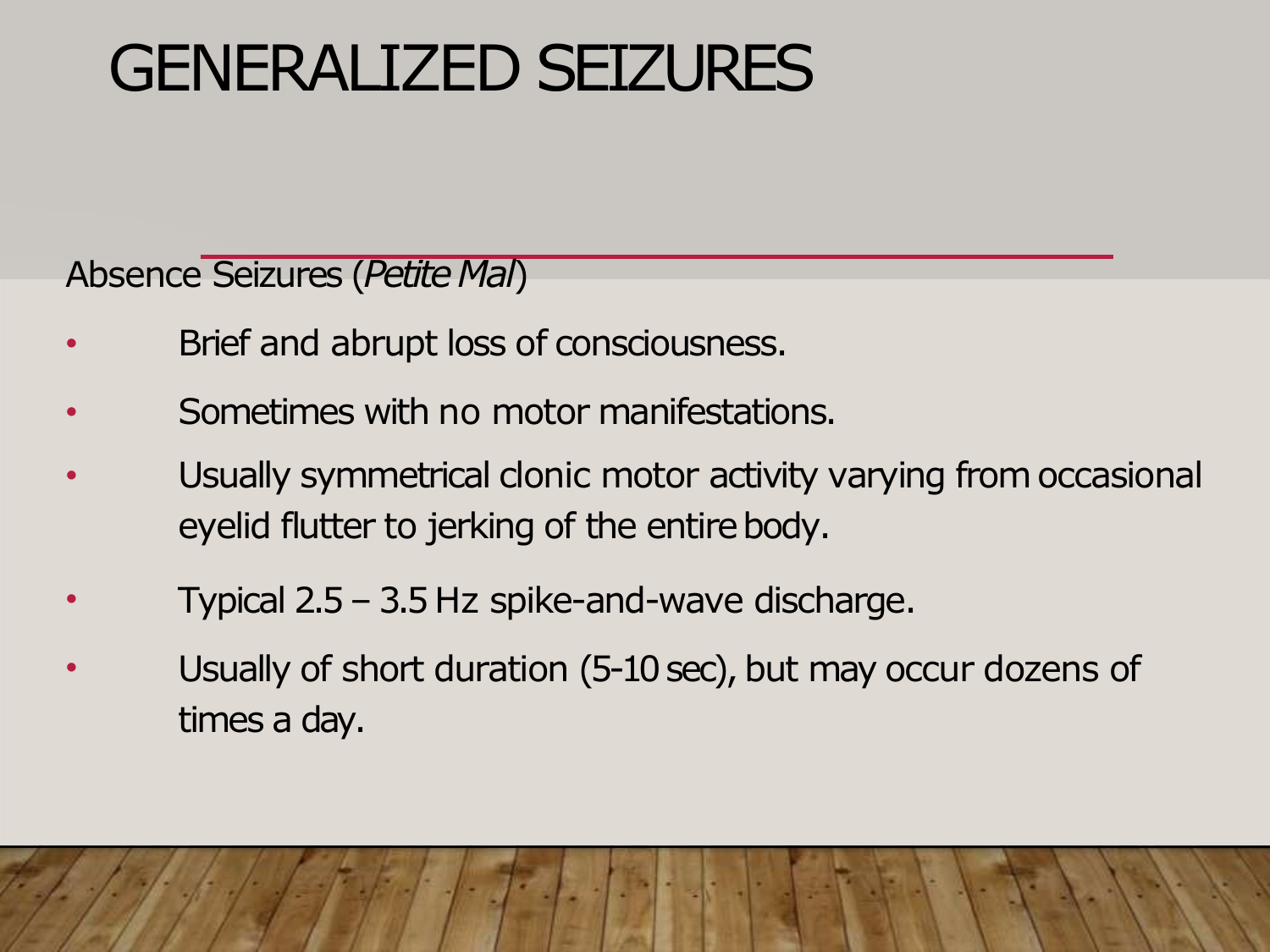# GENERALIZED SEIZURES

Absence Seizures (*Petite Mal*) (con't)

- Often begin during childhood (daydreaming attitude, no participation, lack of concentration).
- A low threshold Ca<sup>2+</sup> current has been found to govern oscillatory responses in thalamic neurons (pacemaker)

This low threshold probably involve in the generation of these types of seizures.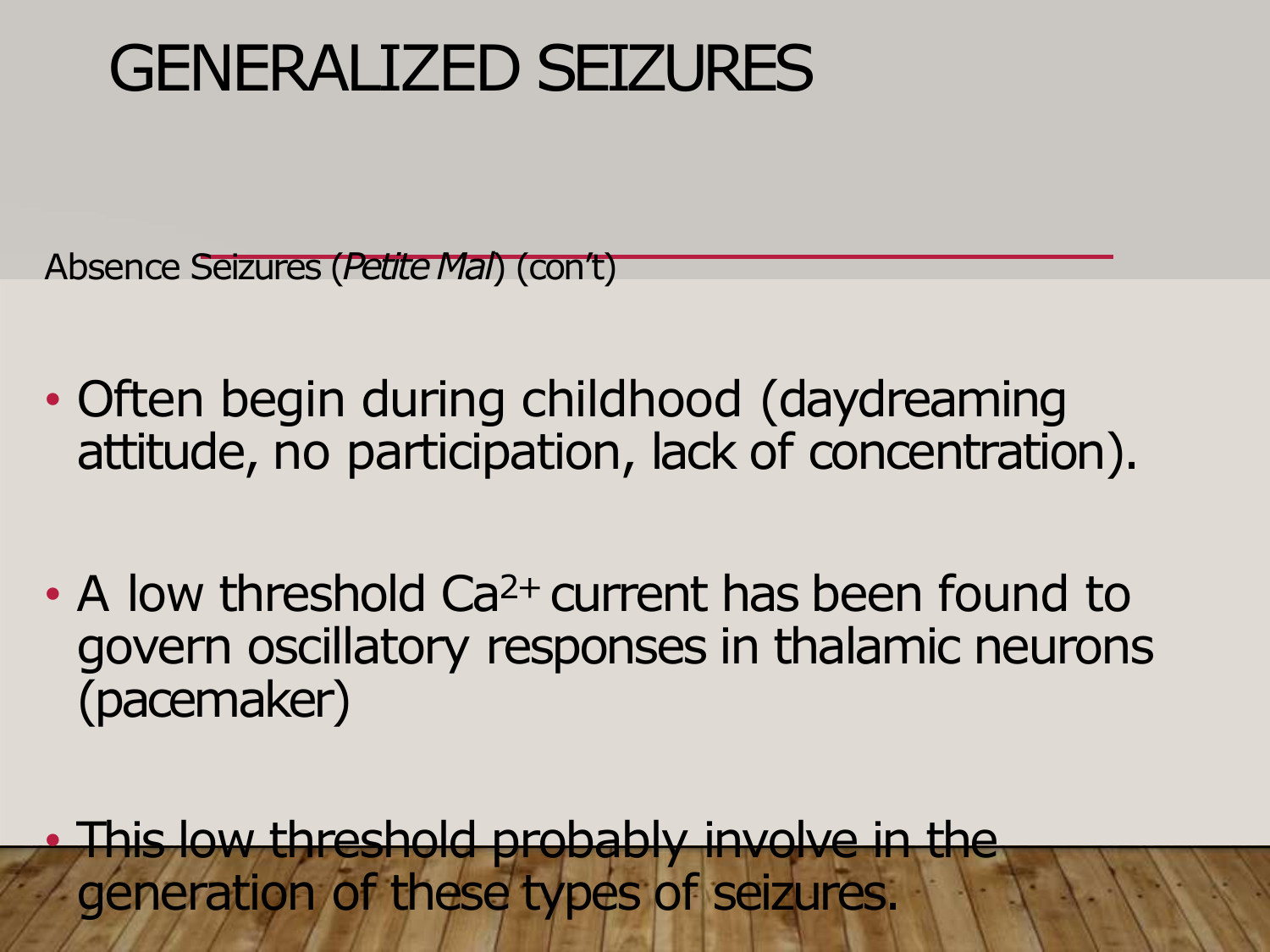Tonic Seizures

- Opisthotonus, loss of consciousness.
- Marked autonomic manifestations

### Atonic Seizures (*atypical*)

- Loss of postural tone, with sagging of the head or falling.
- May loose consciousness.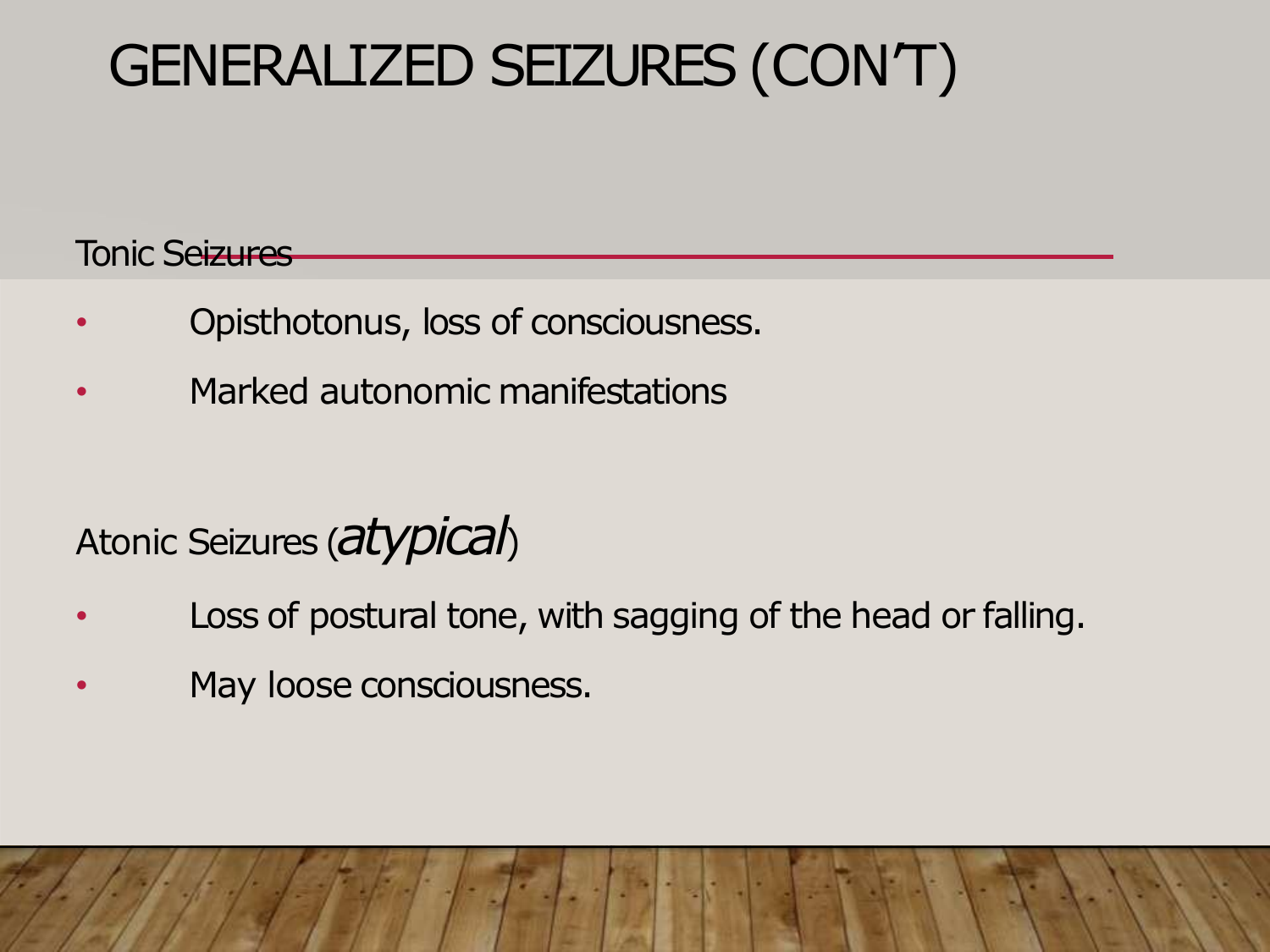Clonic and Myoclonic Seizures

- Clonic Seizures:
	- Involves rhythmic clonic contractions of all muscles,
	- loss of consciousness and
	- marked autonomic manifestations.
	- Myoclonic Seizures:
		- Isolated clonic jerks associated with brief bursts of multiple spikes in the EEG.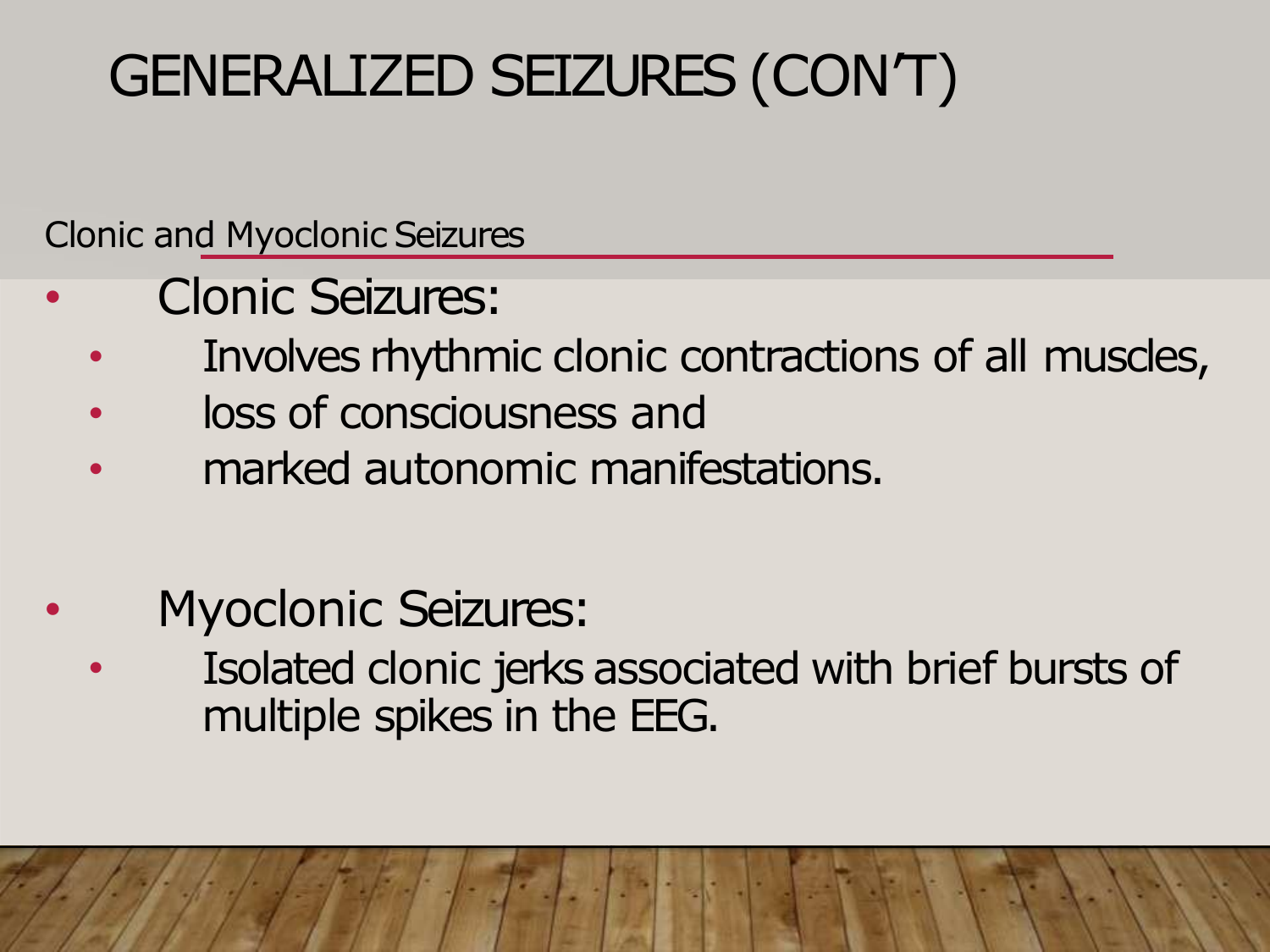Infantile Spasms

- An epileptic syndrome.
- Attacks, although fragmentary, are often bilateral.
- Characterized by brief recurrent myoclonic jerks of the body with sudden flexion or extension of the body and limbs.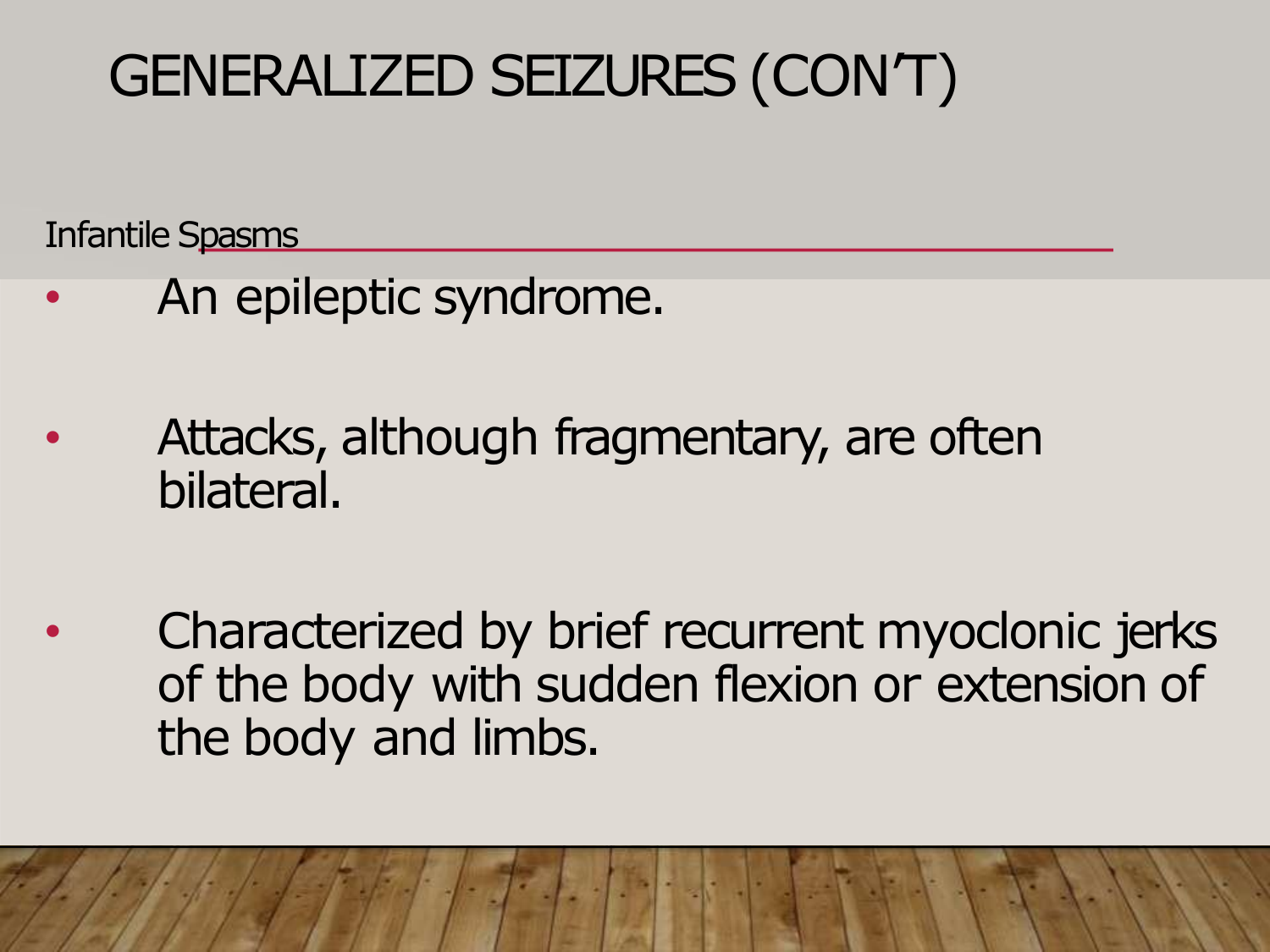#### Goals:

- Block repetitive neuronal firing.
- Block synchronization of neuronal discharges.
- Block propagation of seizure.
- Minimize side effects with the simplest drug regimen.

#### **MONOTHERAPY IS RECOMMENDED IN MOST CASES**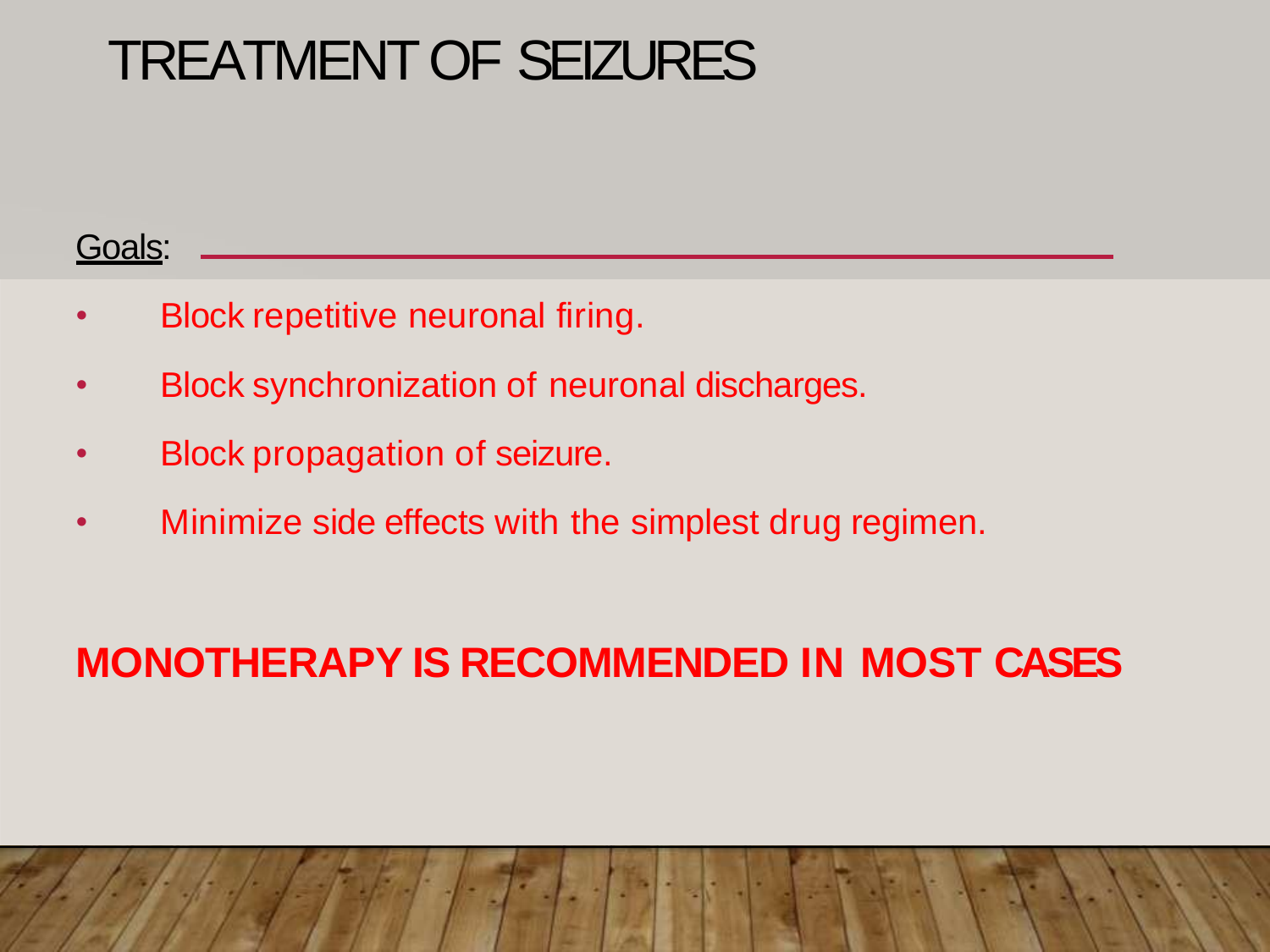# **Strategies:**

• Modification of ion conductances.

Increase inhibitory (GABAergic) transmission.

• Decrease excitatory (glutamatergic) activity.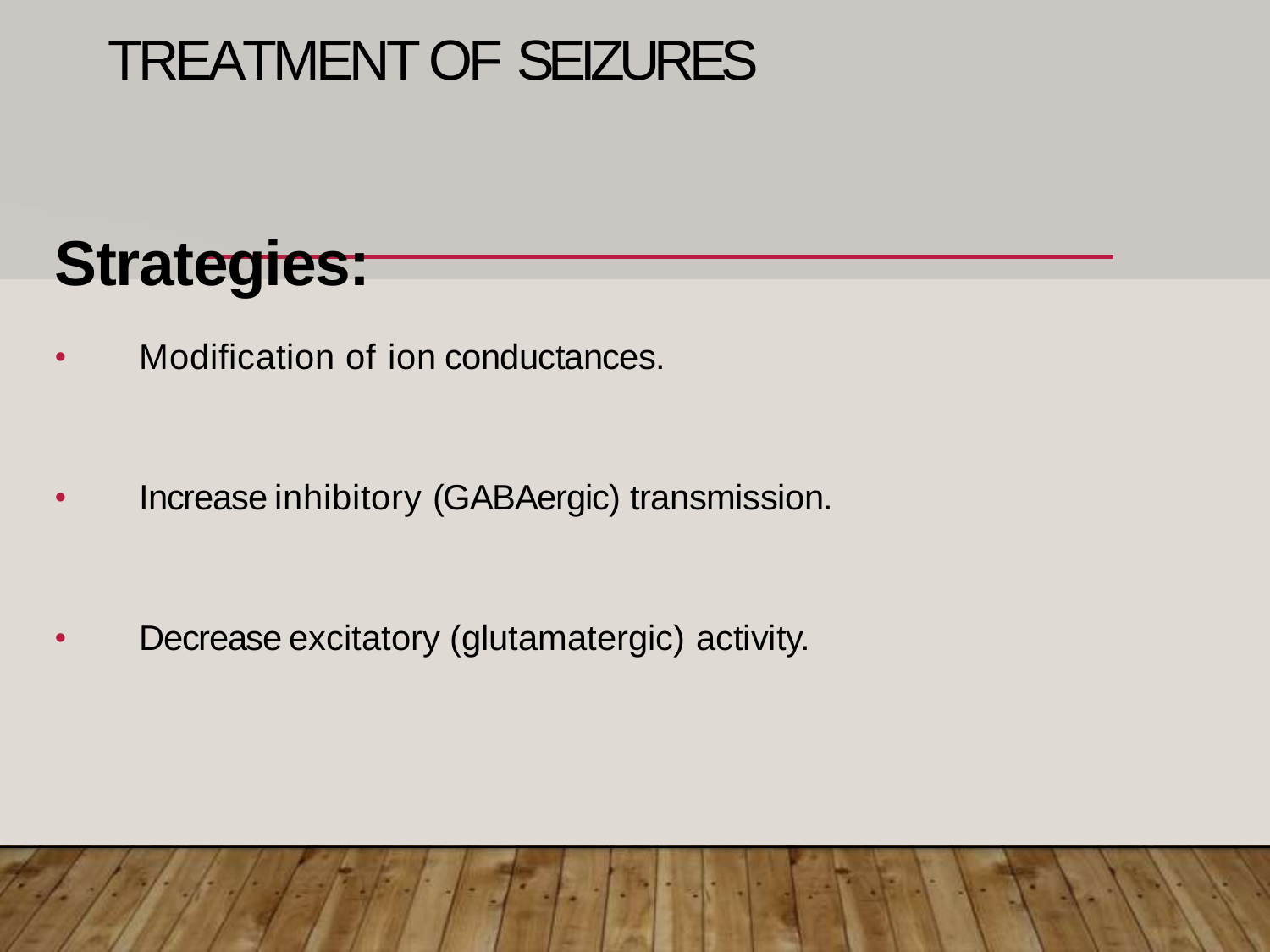### ACTIONS OF PHENYTOIN ON NA<sup>+</sup> CHANNELS

• Resting State

• Arrival of Action Potential causes depolarization and channel opens allowing sodium to flow in.



Inactivation

**Refractory State**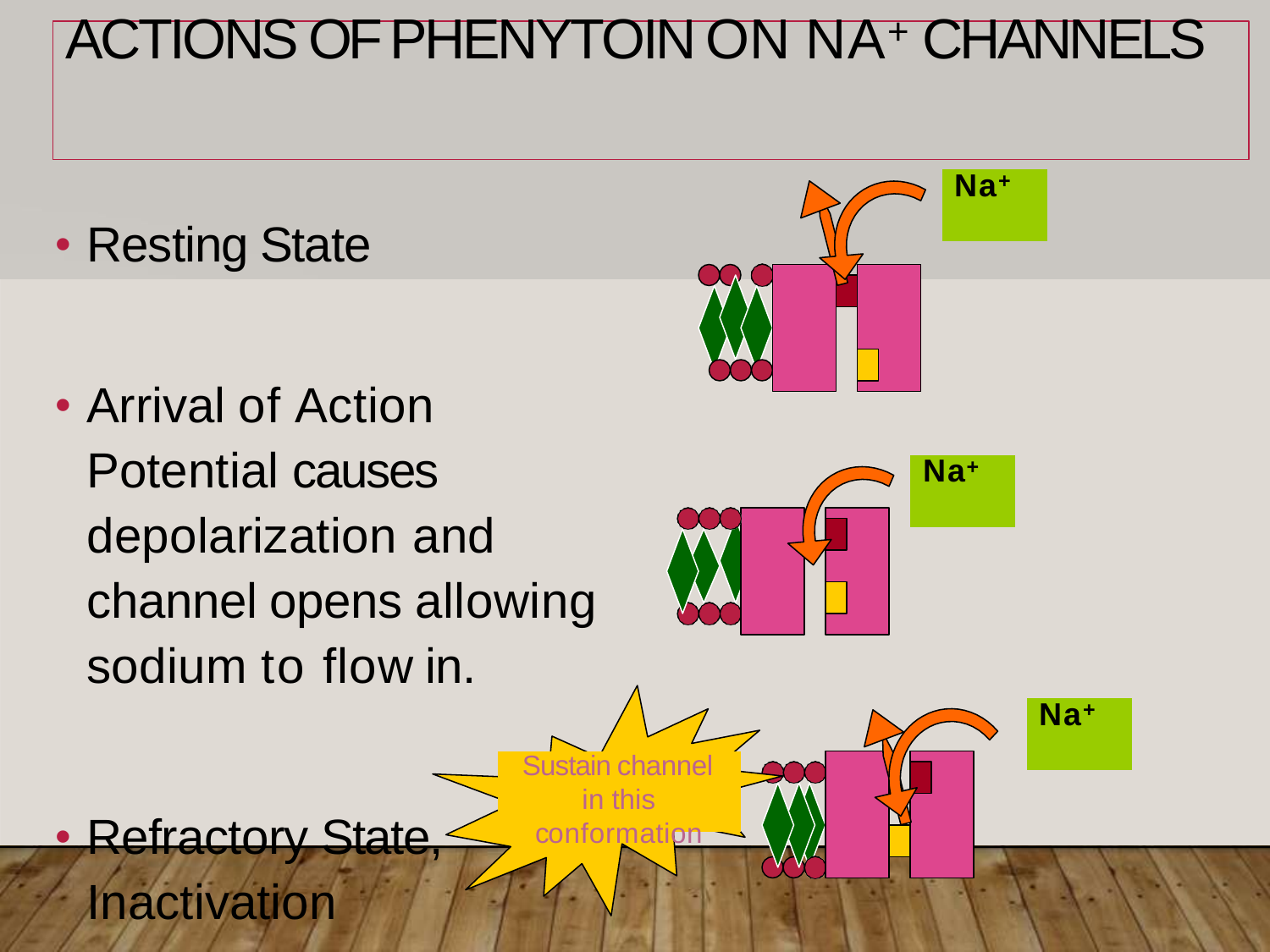# GABAERGIC SYNAPSE



GABA-benzodiazepine postsynaptic system. **FIGURE 25-2** Presynaptic system not shown. Glu, Glutamic; GABA, y-aminobutyric acid.

Drugs that Act at the GABAergic Synapse

- GABA agonists
- GABA antagonists
- Barbiturates
- Benzodiazepines
- GABA synthesizing enzymes
- GABA uptake inhibitors

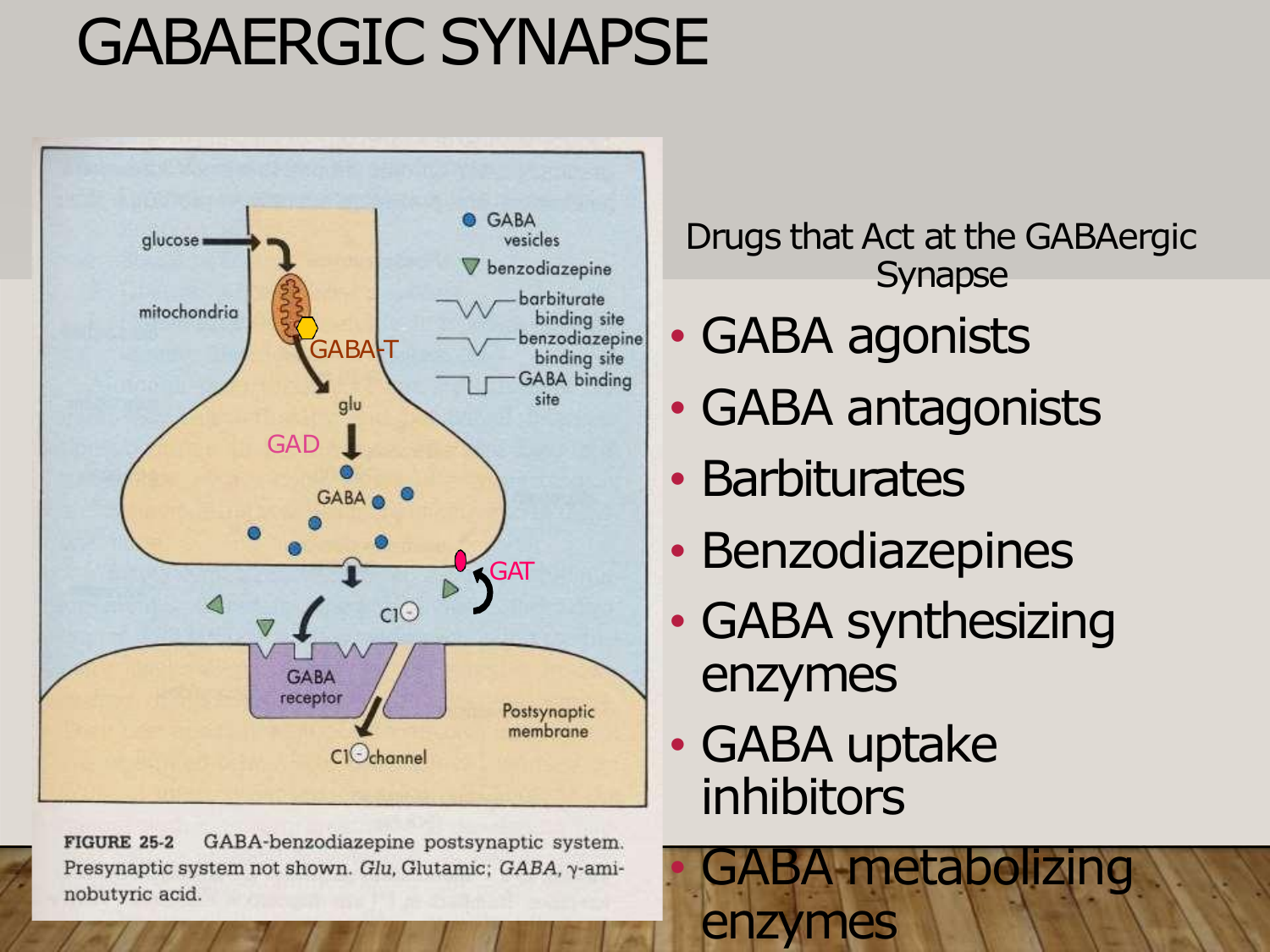### GLUTAMATERGIC SYNAPSE



- Excitatory Synapse.
- Perme able to Na<sup>+</sup>, Ca<sup>2+</sup> and  $K^+$ .
- Magnesium ions block channel in resting state.
- Glycine (GLY) binding enhances the ability of GLU or NMDA to open the channel.
- Agonists: NMDA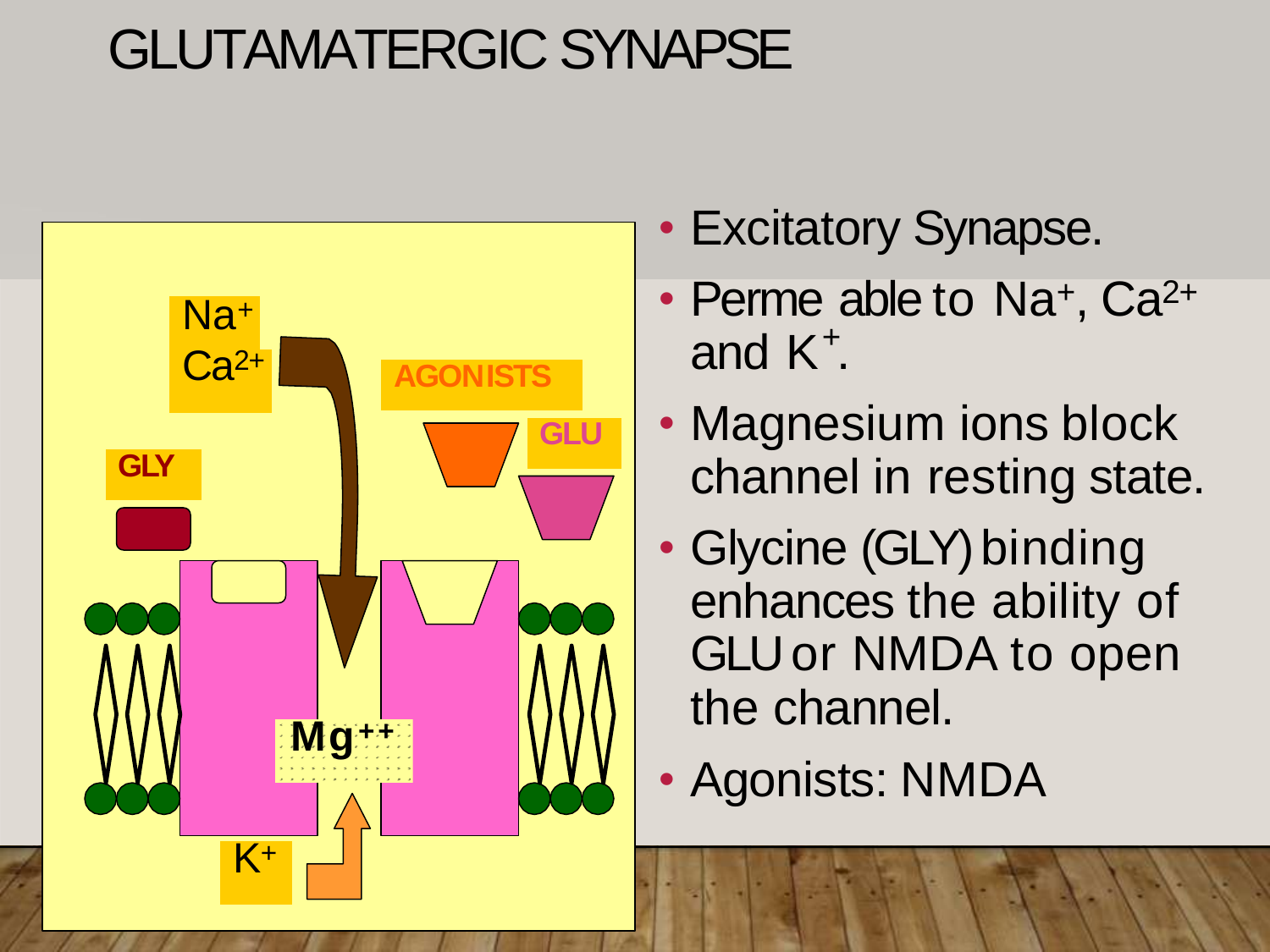#### 1) Hydantoins: phenytoin

- 2) Barbiturates: phenobarbital
- 3) Oxazolidinediones: trimethadione
- 4) Succinimides: ethosuximide
- 5) Acetylureas: phenacemide
- 6) Other: carbamazepine, lamotrigine, vigabatrin, etc.
- 7) Diet
- 8) Surgery, Vagus Nerve Stimulation (VNS)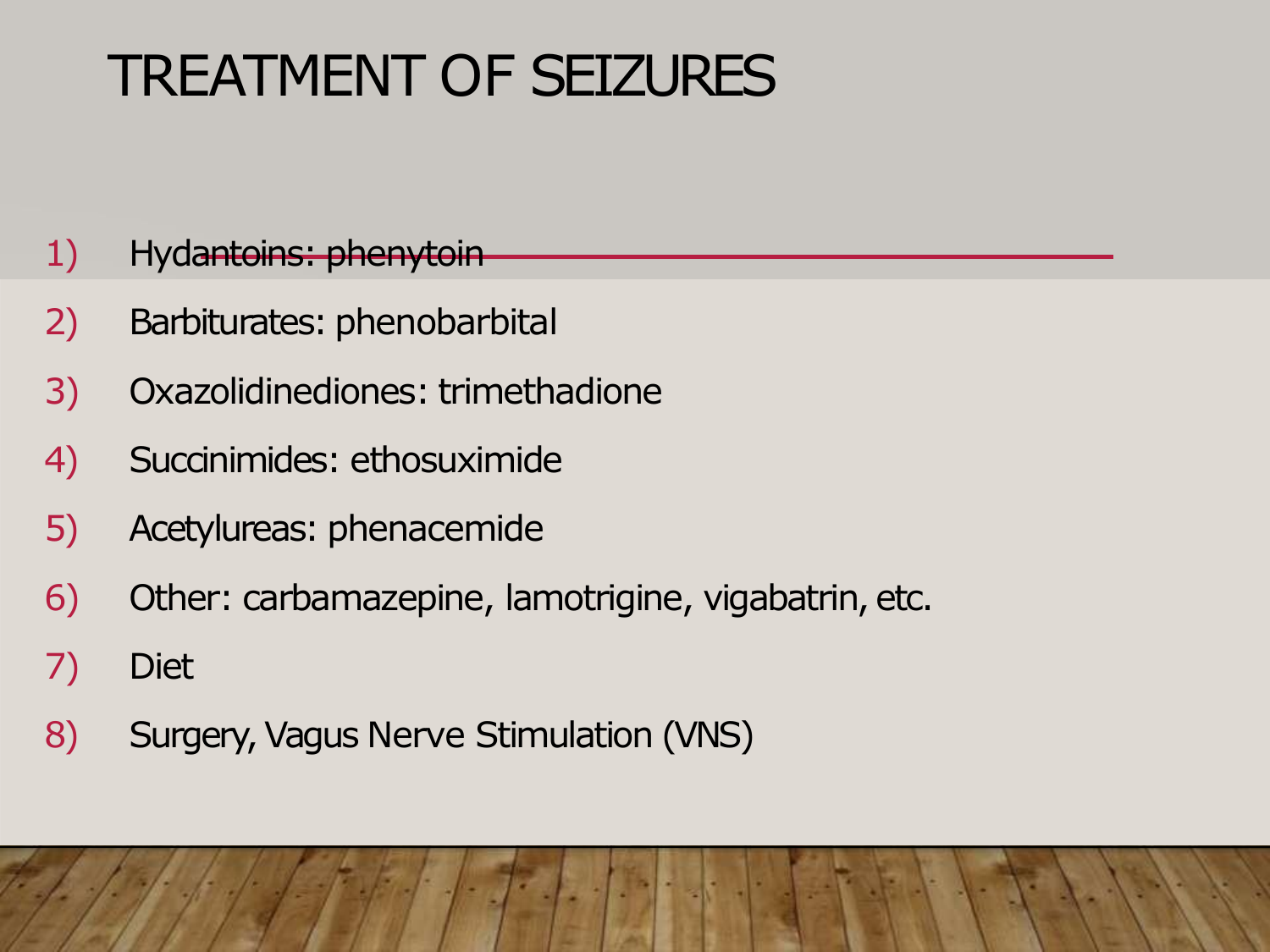- Most classical antiepileptic drugs exhibit similar pharmacokinetic properties.
- Good absorption (although most are sparingly soluble).
- Low plasma protein binding (except for phenytoin, BDZs, valproate, and tiagabine).
- Conversion to active metabolites (carbamazepine, primidone, fosphenytoin).
- Cleared by the liver but with low extractionratios.
- Distributed in total body water.
- Plasma clearance is slow.
	- At high concentrations phenytoin exhibits zero order kinetics.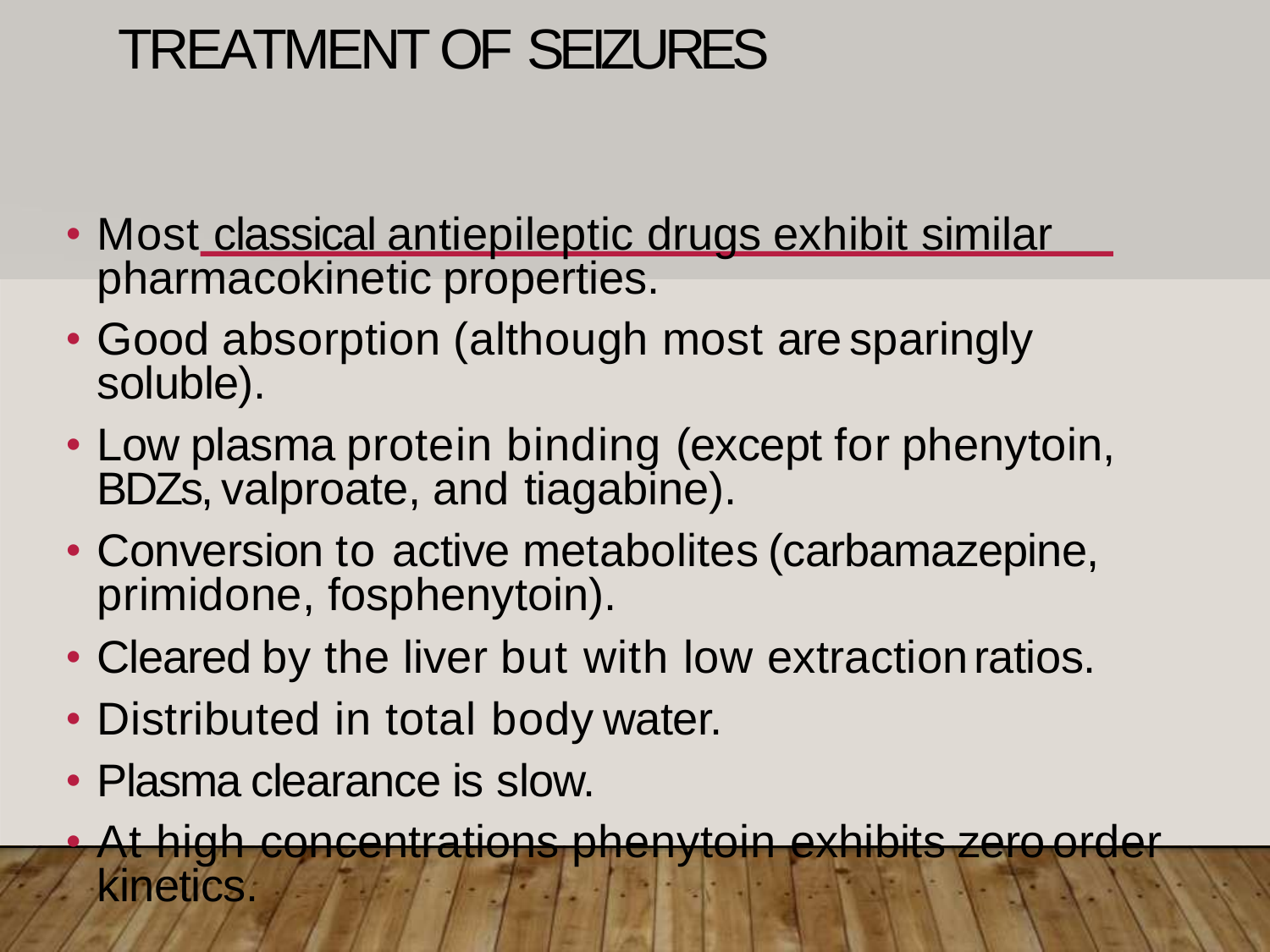- Most classical antiepileptic drugs exhibit similar pharmacokinetic properties.
- Good absorption (although most are sparingly soluble).
- Low plasma protein binding (except for phenytoin, BDZs, valproate, and tiagabine).
- Conversion to active metabolites (carbamazepine, primidone, fosphenytoin).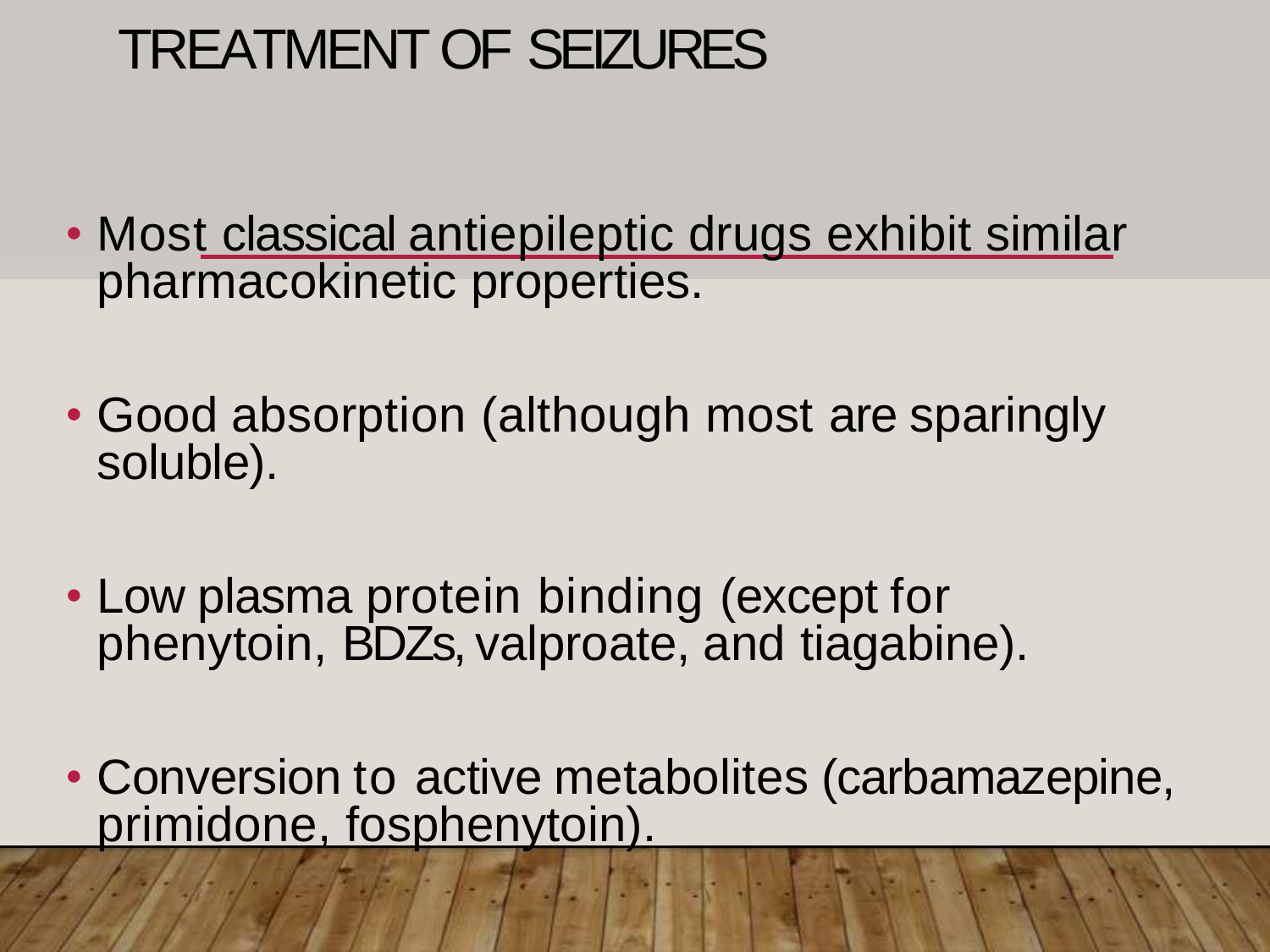### HYDANTOINS – PHENYTOIN (DILANTIN)

- Oldest nonsedative antiepileptic drug.
- Fosphenytoin, a more soluble prodrug is used for parenteral

#### **MOA**

- It alters Na<sup>+</sup>, Ca<sup>2</sup>+ and K<sup>+</sup> conductances.
- Inhibits high frequency repetitive firing.
- Alters membrane potentials.
- Alters amino acid concentration.

• Alters NTs (NE, ACh, GABA)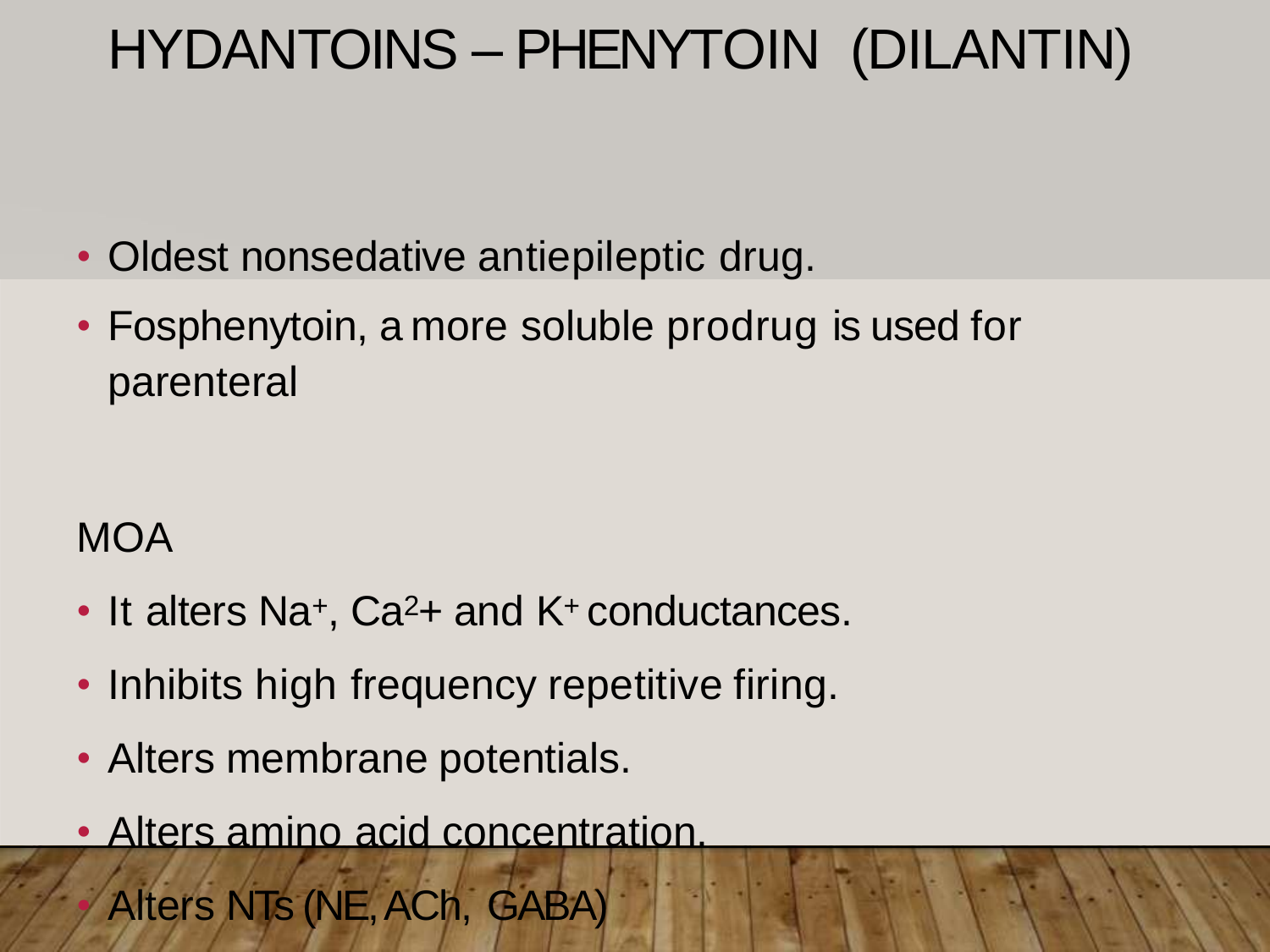**Pharmacokinetics** 

- GIT absorption is nearly complete
- IM absorption is unpredictable, precipitation may occur not recommended

- Fosphenytoin a more soluble, given IM
- Phenytoin is highly bound to plasma proteins.

Metabolized in the liver an excreted in urine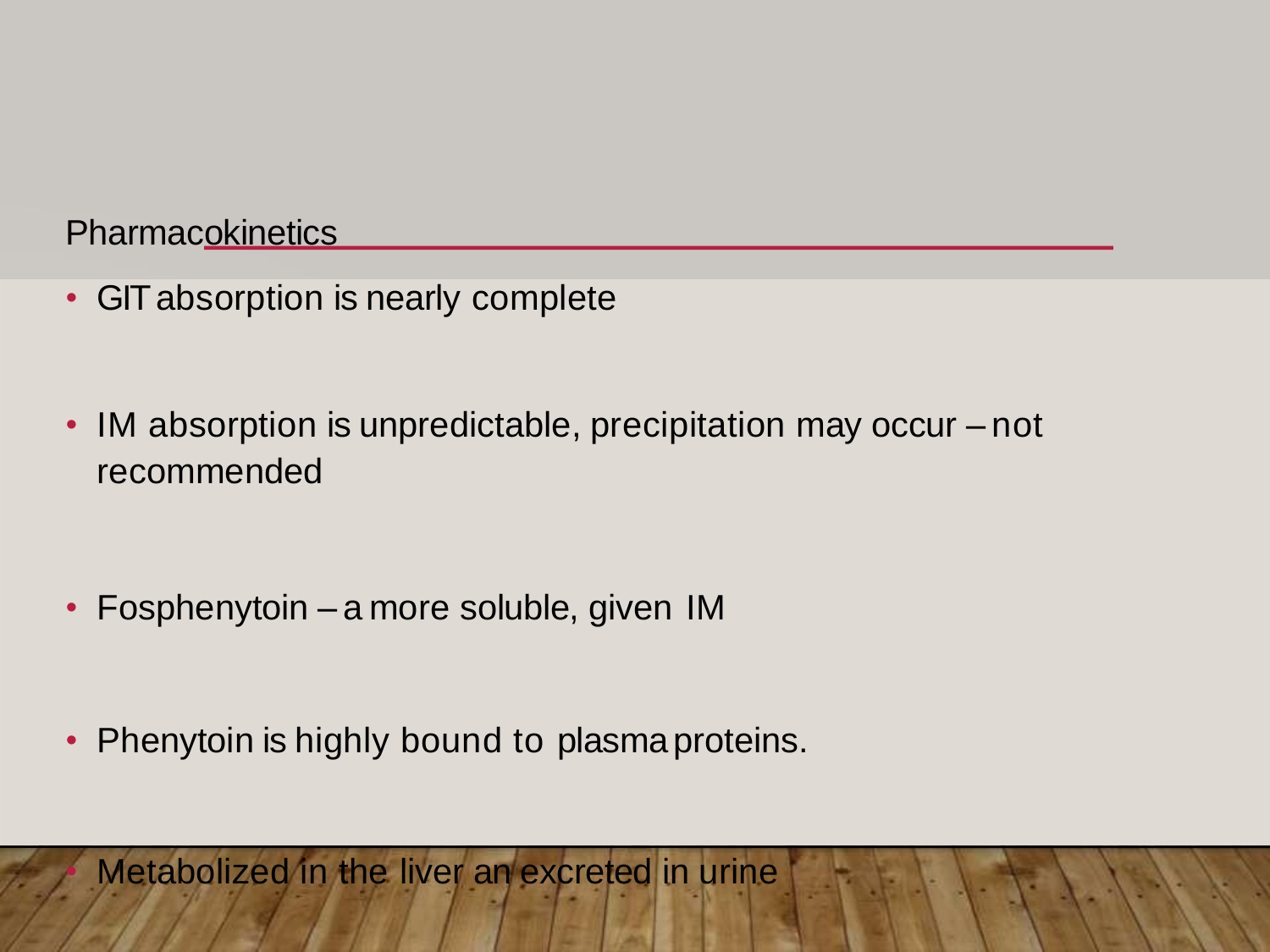#### Clinical Use

- Phenytoin is effective against partial seizures and generalized tonic-clonic seizures.
- In tonic-clonic seizures it appears to be effective against attacks that are either primary or secondary another seizure type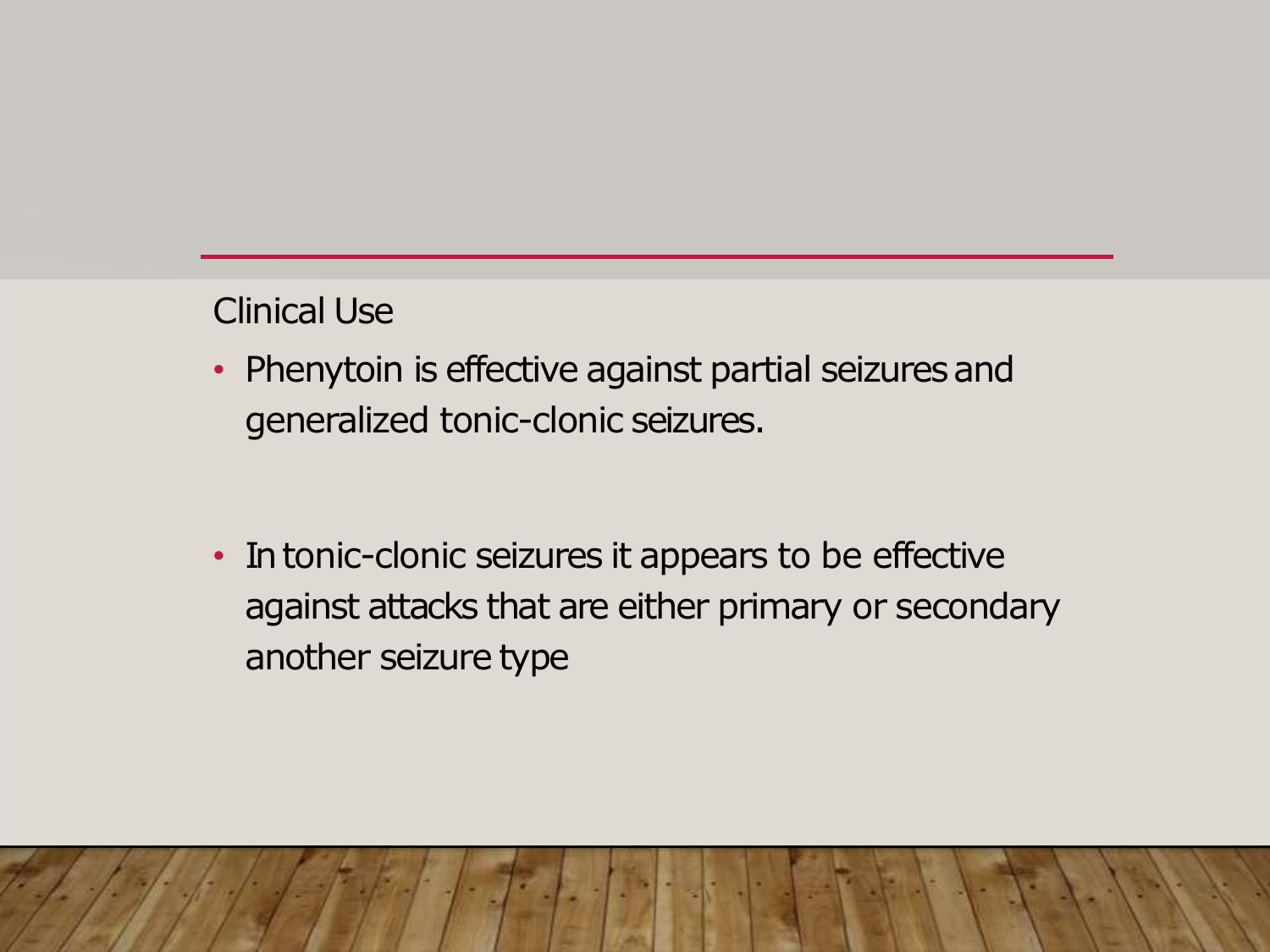#### **Toxicity**

- Nystagmus
- Diplopia and ataxia are the most common doserelated
- Gingival hyperplasia and hirsutism
- Peripheral neuropathy

• MEPHENYTOIN, ETHOTOIN, & PHENACEMIDE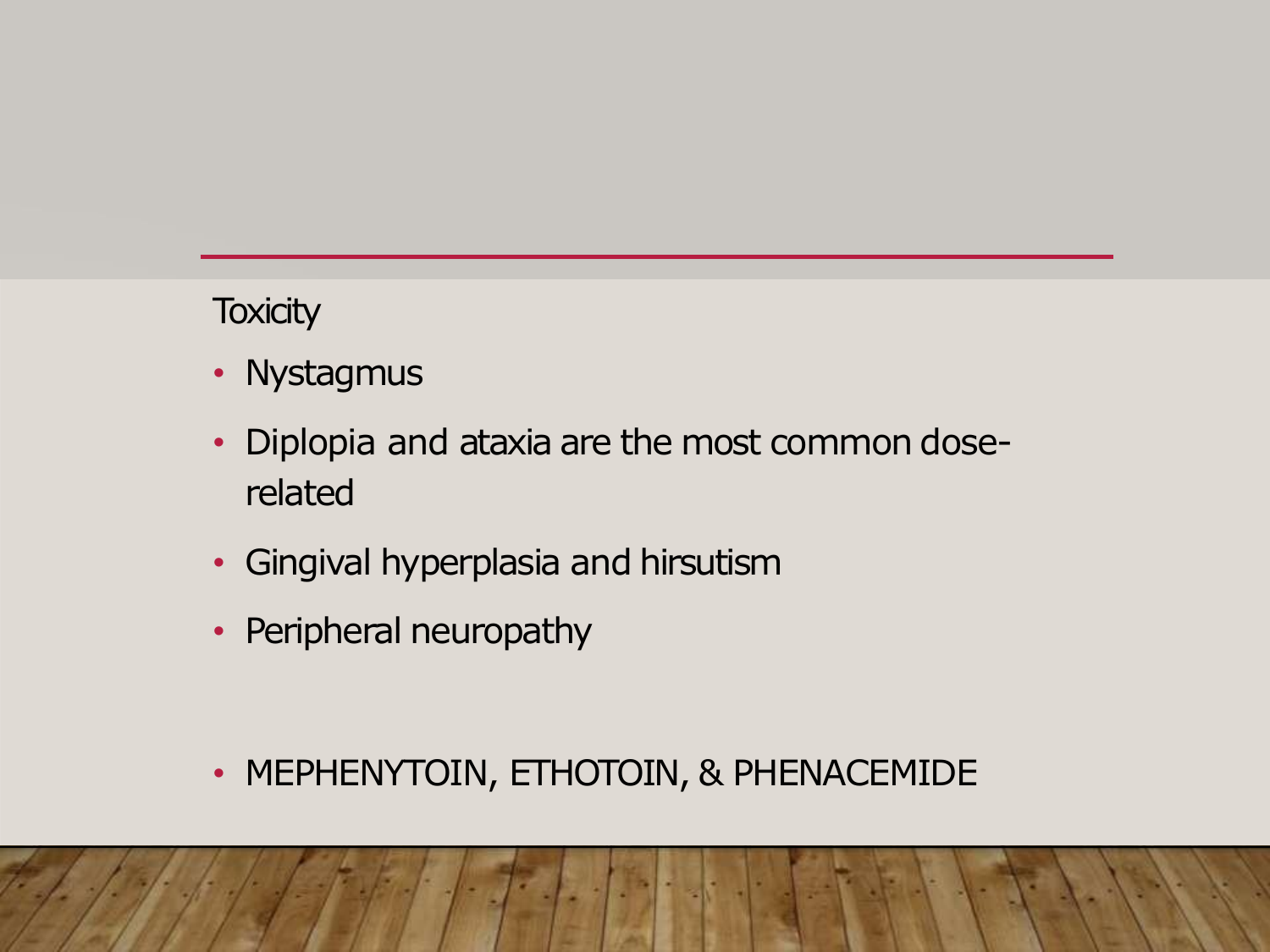### CARBAMAZEPINE (TEGRETOL)

- Closely related to imipramine and other antidepressants,
- carbamazepine is a tricyclic compound
- 3-D conformation is similar to phenytoin.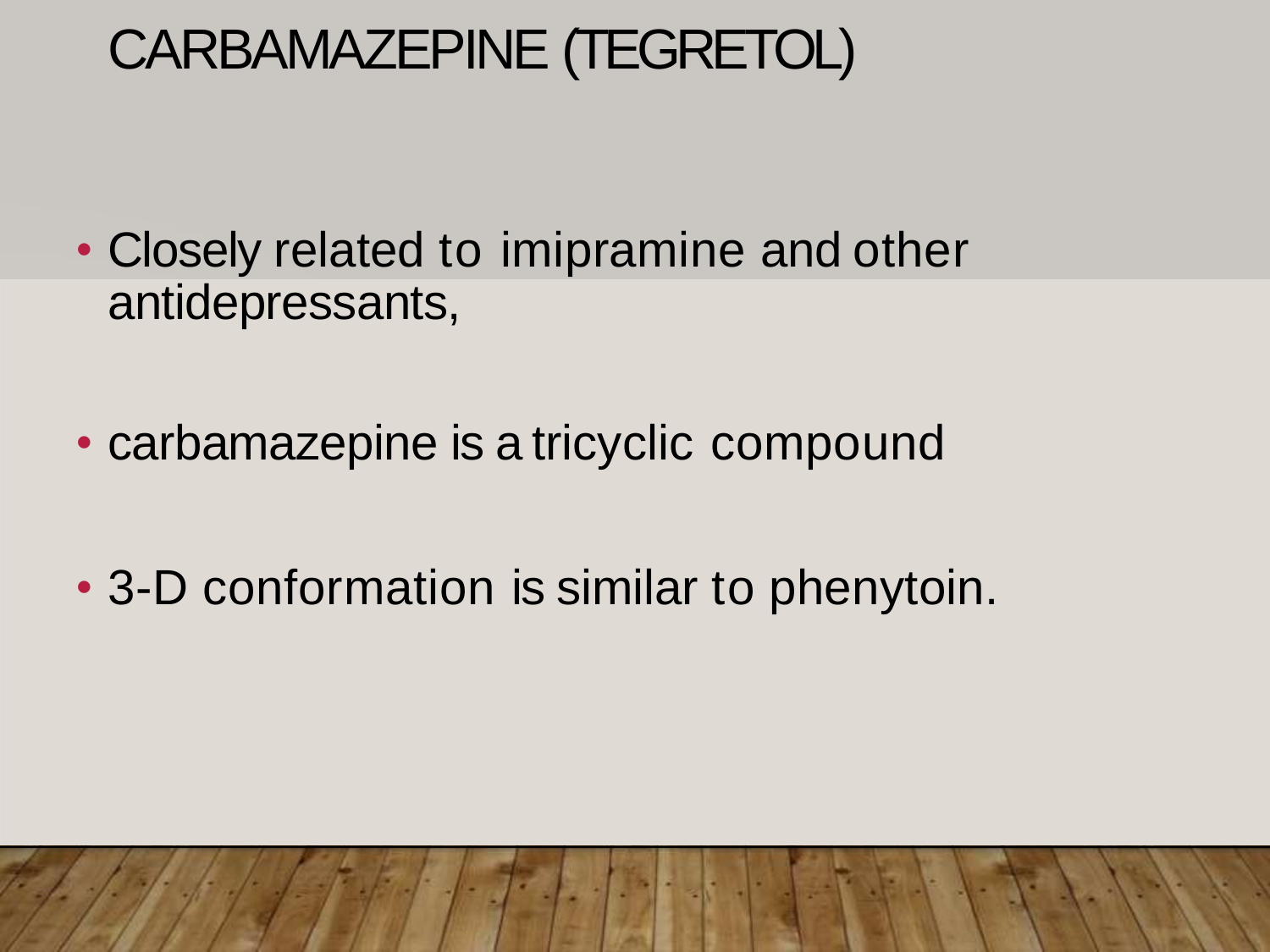### CARBAMAZEPINE (TEGRETOL)

MoA

- Similar to phenytoin
- Inhibits high frequency repetitive firing.
- Decreases synaptic activity presynaptically.
- Inh. uptake and release of NE, but not GABA.
- Potentiates postsynaptic effects of GABA.

#### • Metabolite is active.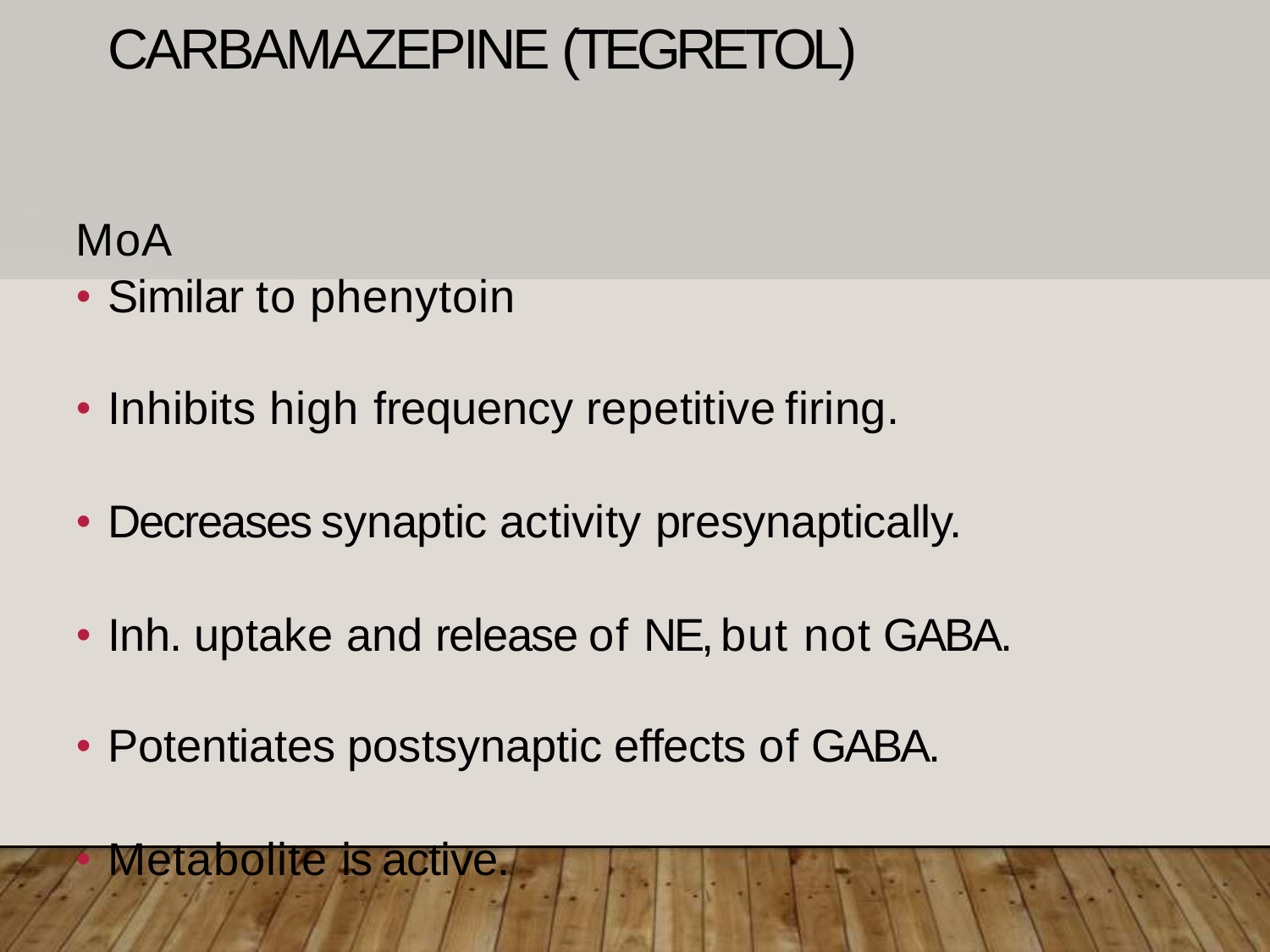- Pharmacokinetics
- Absorption is almost complete absorption but rates of absorption varies

- 70% of the drug is bound to plasma proteins
- Carbamazepine is an enzyme inducer
- Carbamazepine is completely metabolized in the liver.

Some of the metabolites exhibit activity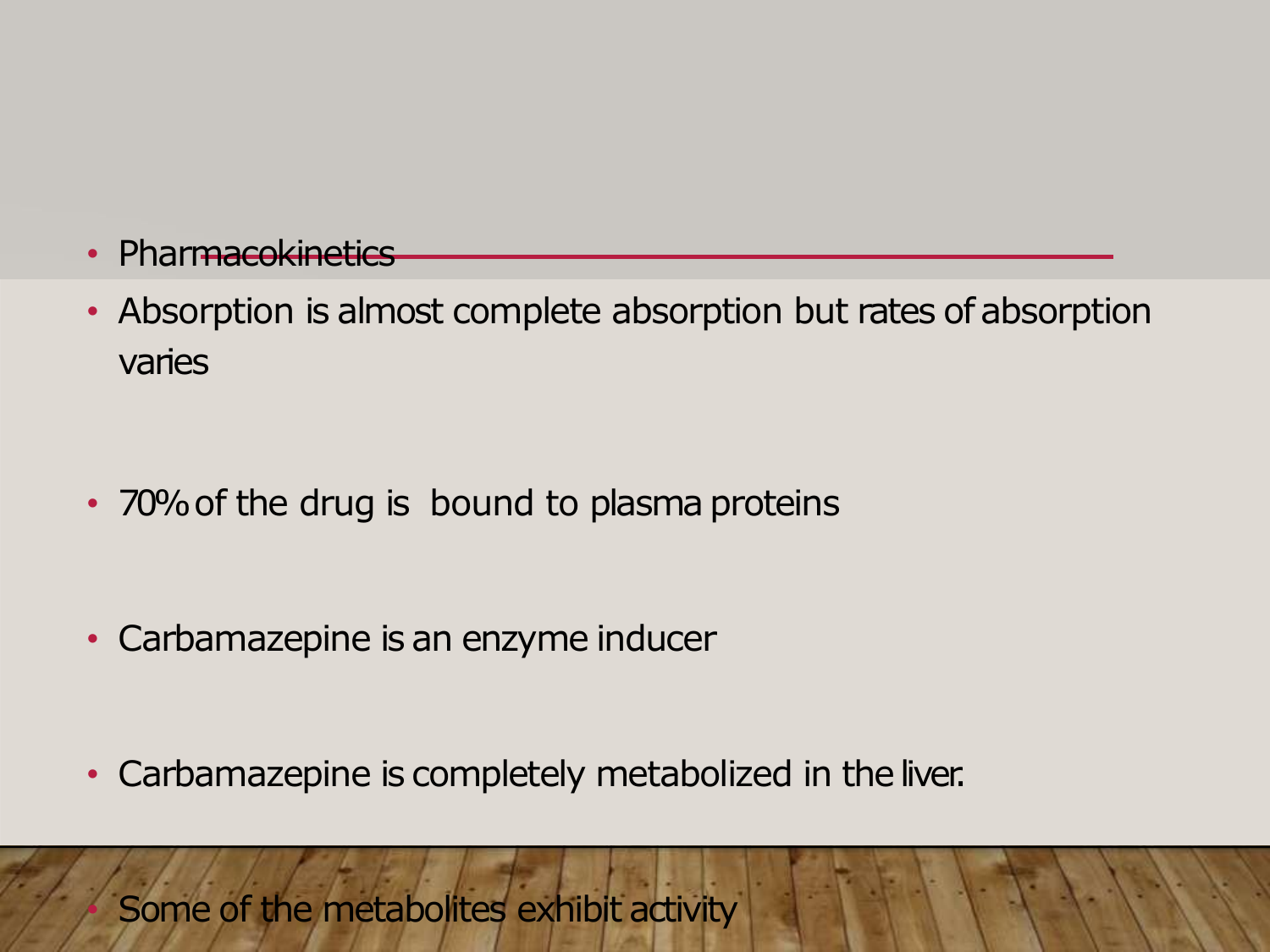- Clinical Use
- drug of choice for both partial seizures and generalized tonic-clonic seizures
- Carbamazepine is not sedative in its usual therapeutic range.
- Effective in management of trigeminal neuralgia
- Carbamazepine is also useful in some patients with mania (bipolar disorder).

**Others: oxcarbazepine**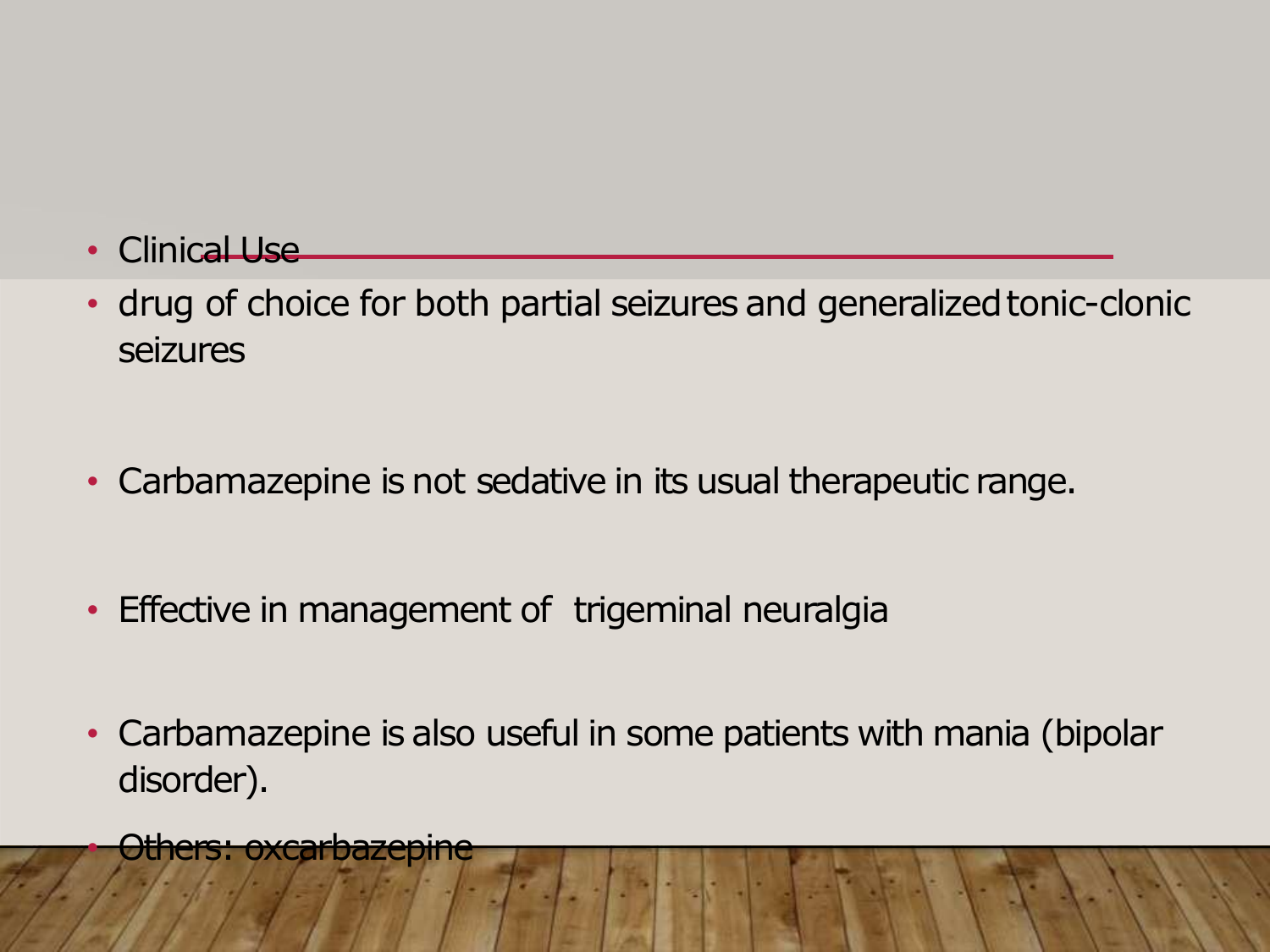- **Toxicity**
- Diplopia and ataxia dose related
- Mild gastrointestinal upsets,
- Unsteadiness
- Drowsiness at higher doses
- Aplastic anemia and agranulocytosis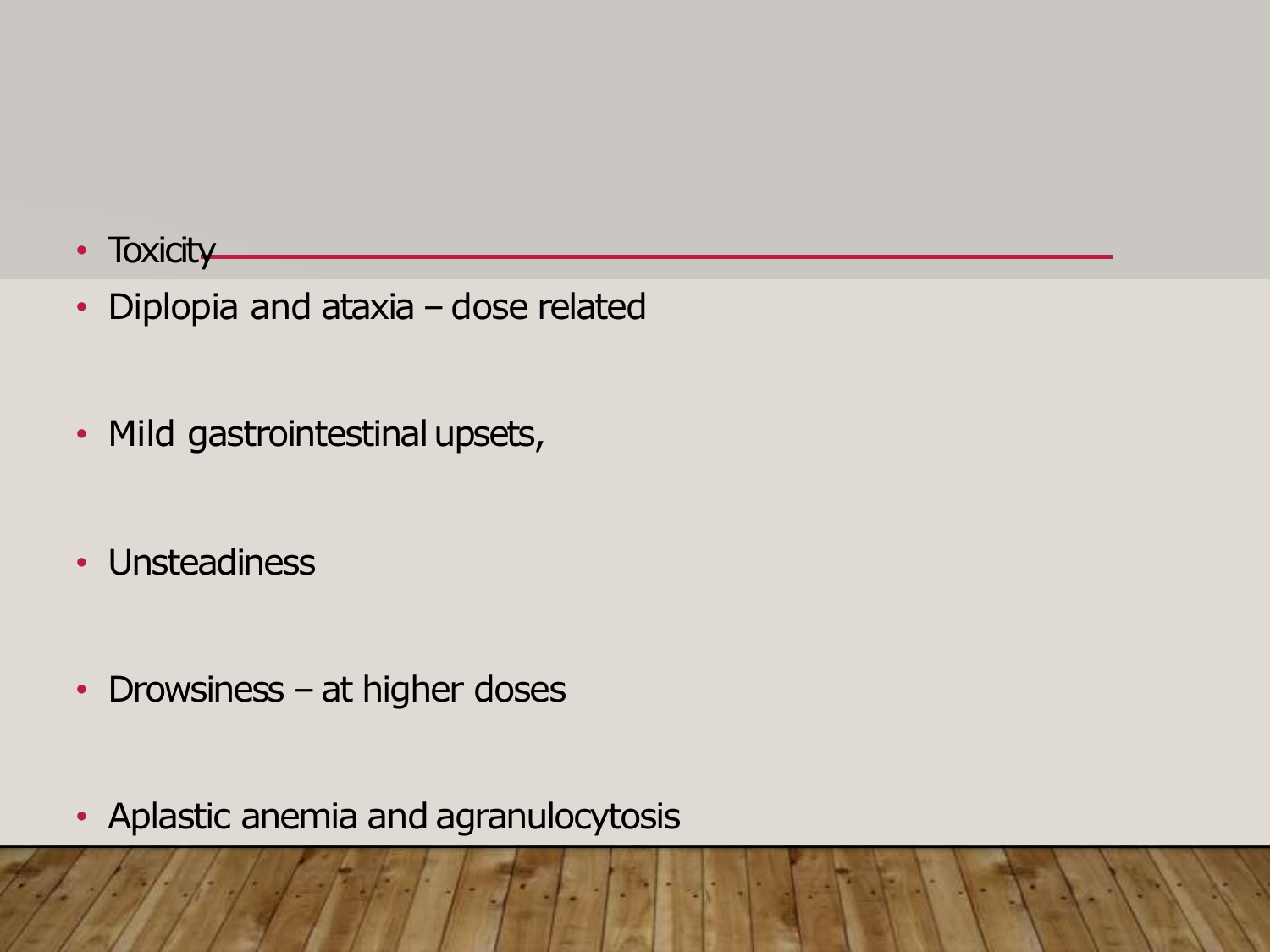### BARBITURATES –PHENOBARBITAL (LUMINAL)

- Except for the bromides, it is the oldest antiepileptic drug.
- Although considered one of the safest drugs, it has sedative effects.
- Many consider them the drugs of choice for seizures only in infants.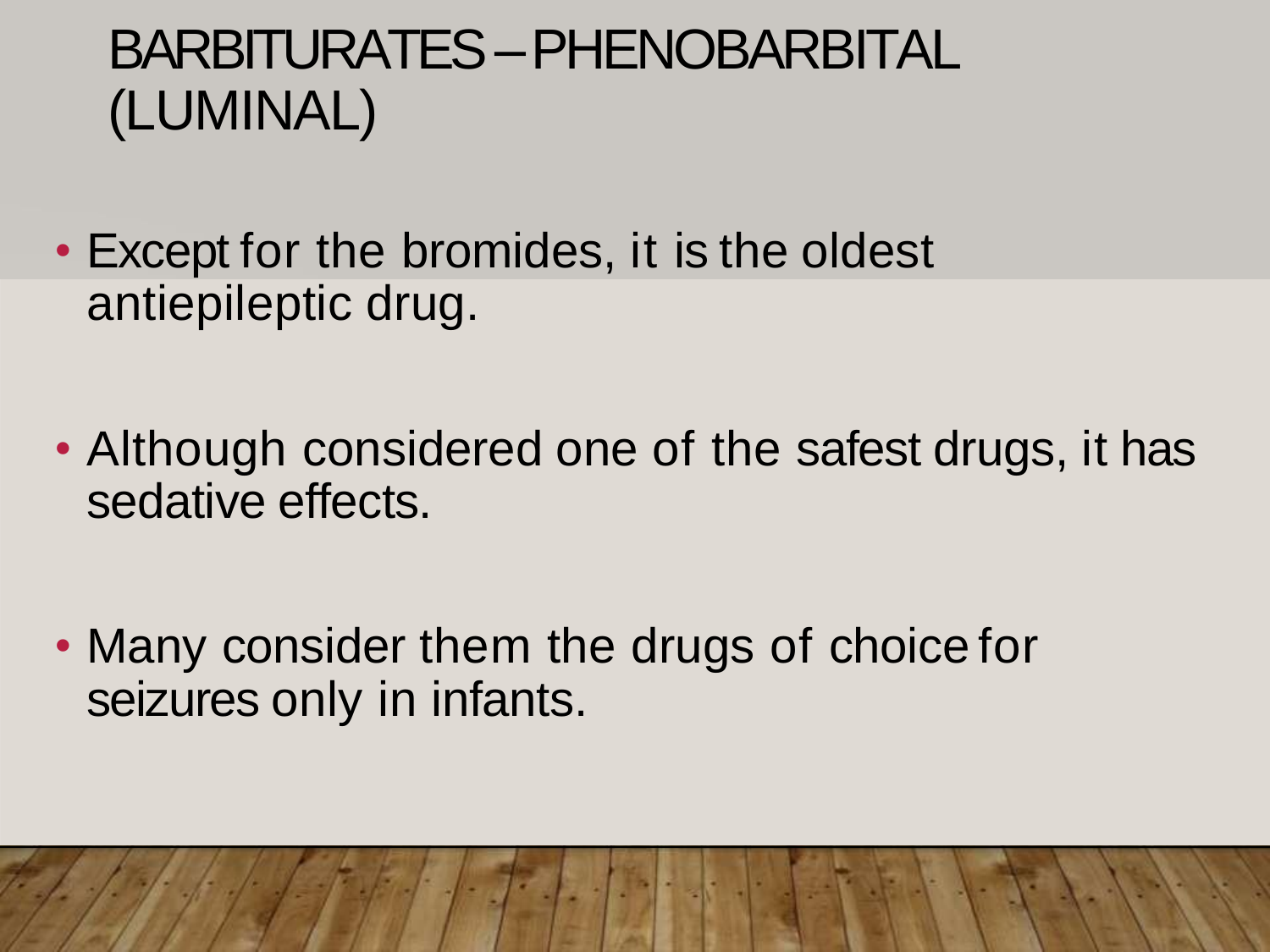### PHENOBARBITAL (LUMINAL)

### MoA

- Prolongs opening of CI-channels.
- Blocks excitatory Glutamate responses.
- Blocks Ca<sup>2+</sup> and Na+ currents
- Inhibits high frequency, repetitive firing of neurons only at high concentrations.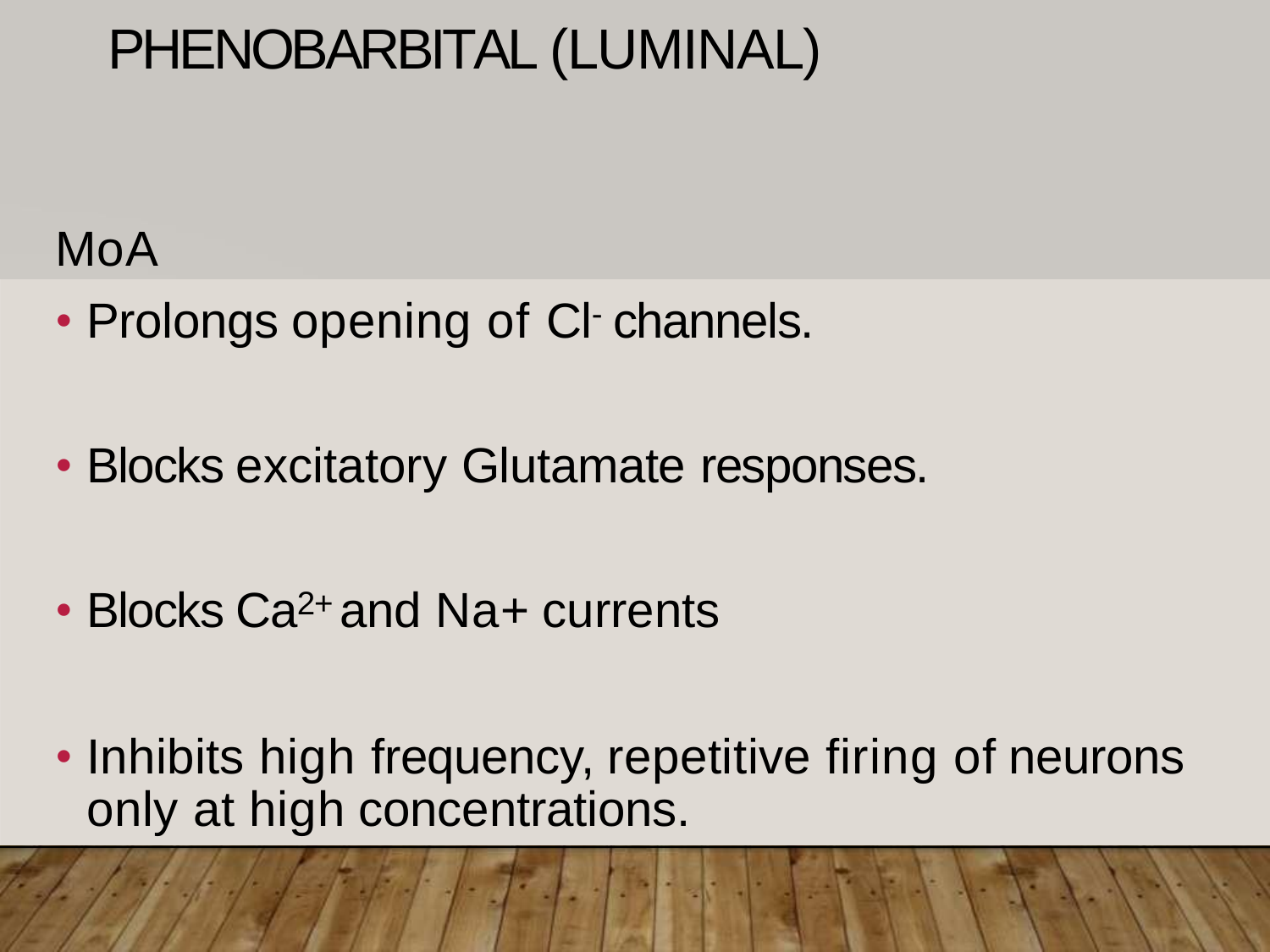### PHENOBARBITAL (LUMINAL)

Clinical uses

• Useful for partial, generalized tonic-clonic seizures, and febrile seizures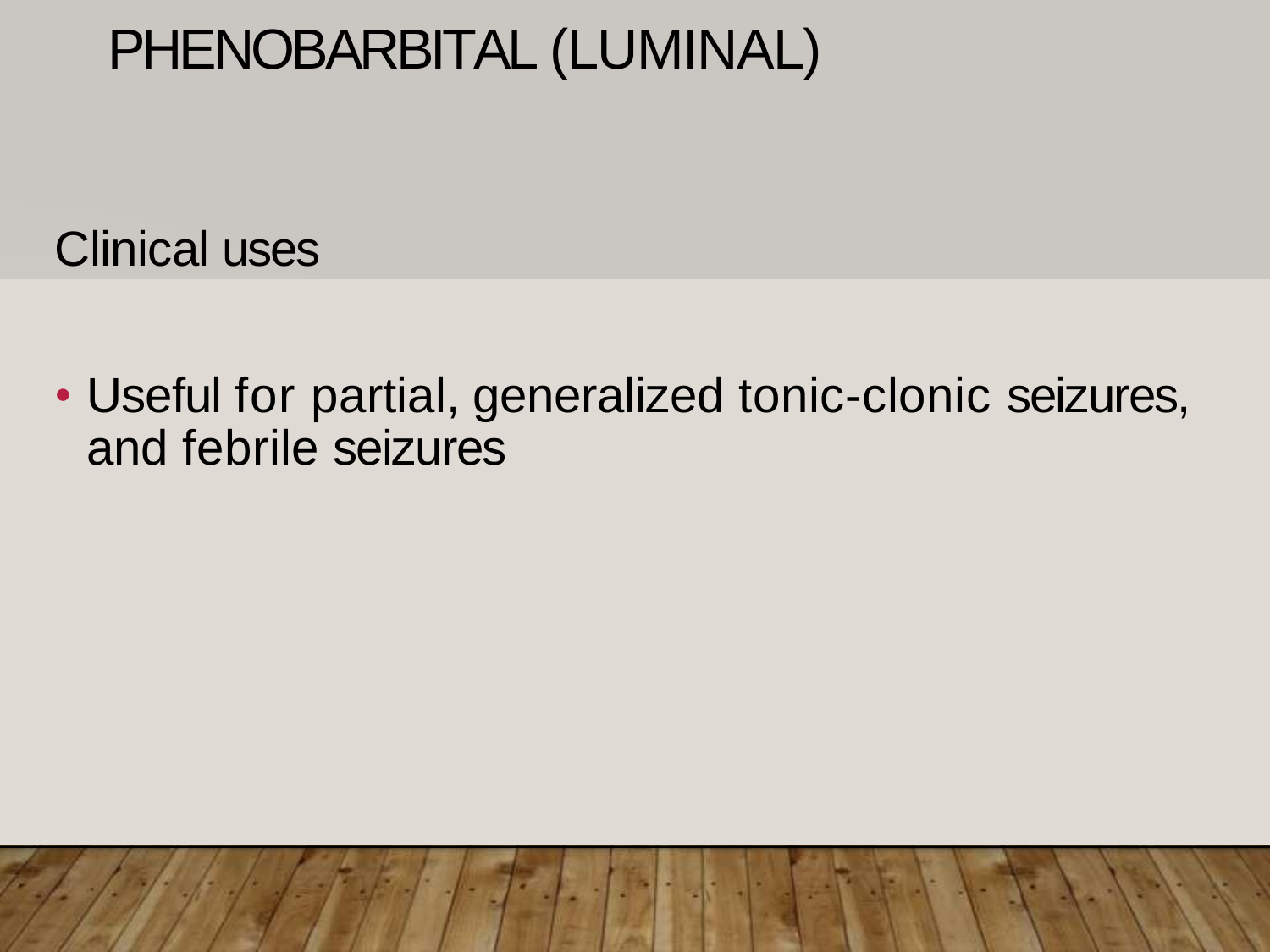• Metabolized to phenobarbital and phenylethylmalonamide (PEMA)

• The three compounds, metabolite and the parent drug are active

### MoA

• Although primidone is converted to phenobarb, its MoA is more like that of phenytoin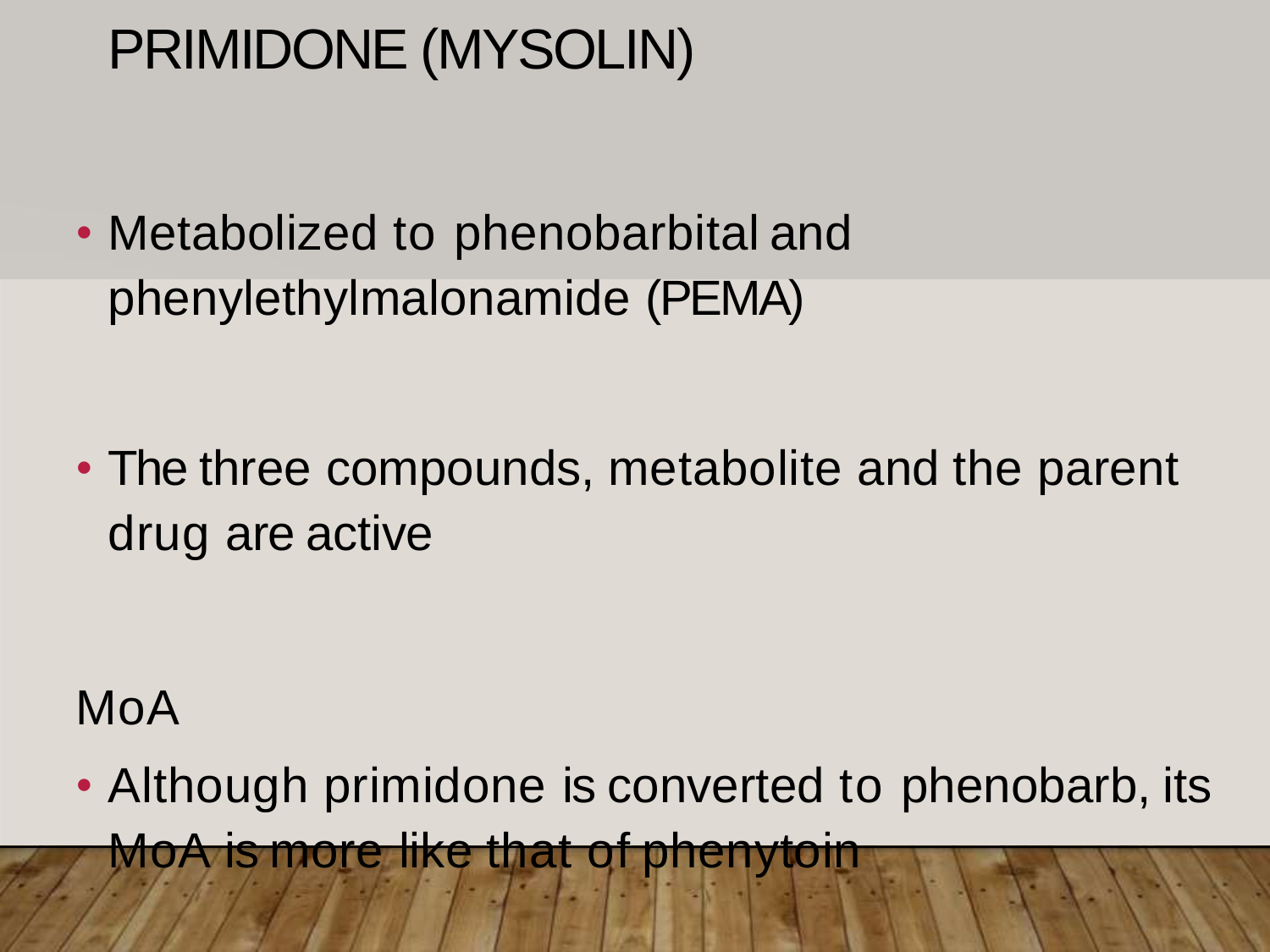#### • **Pharmacokinetics**

• Primidone is completely absorbed

- Low binding to plasma proteins
- Metabolised in the liver to active metabolites

• Should be started slowly to avoid sedation and GI problems.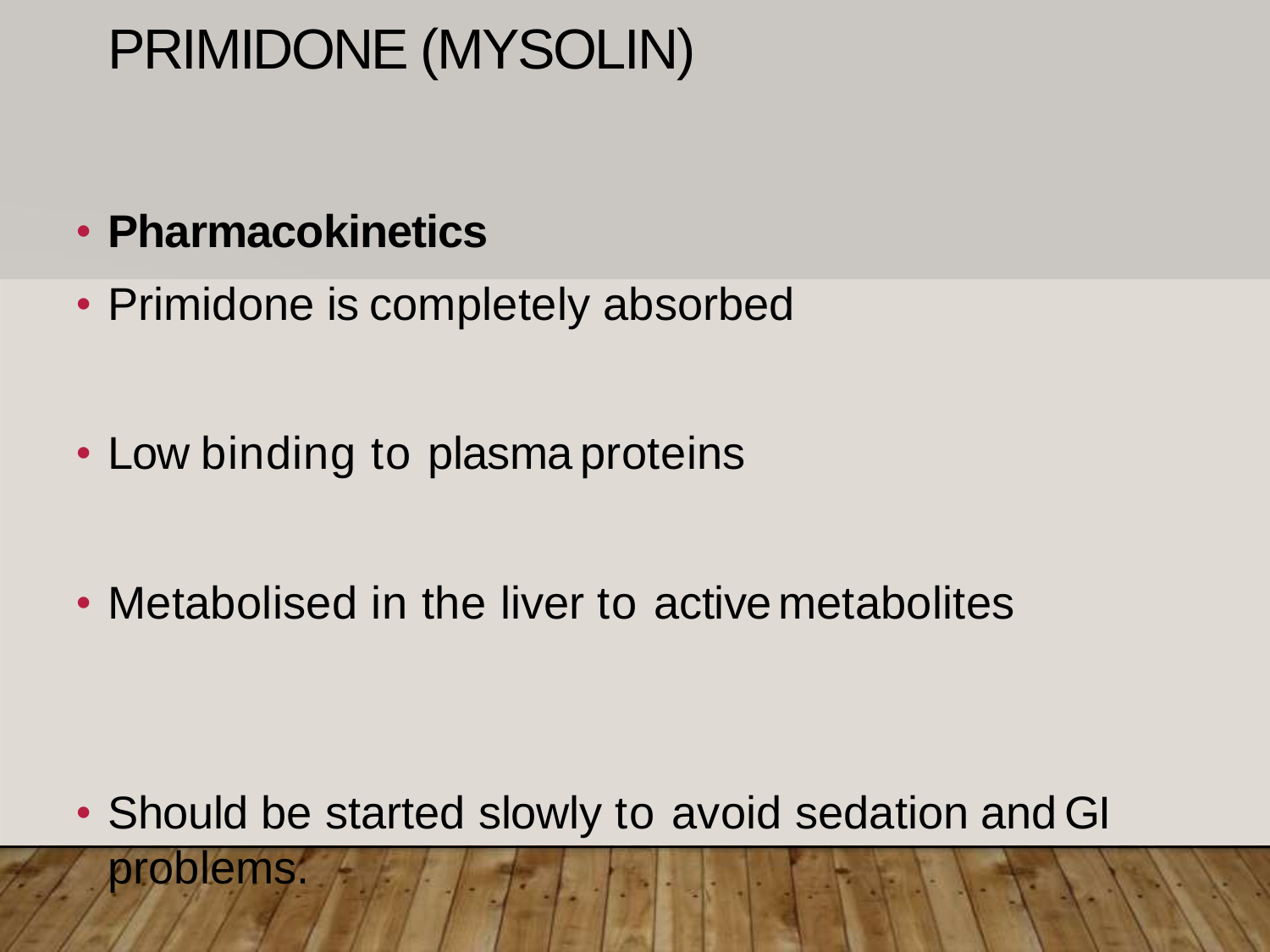### **Clinical Use**

• Effective against partial seizures and generalized tonic-clonic seizures

• May be more effective than phenobarbital.

• Carbamazepine and phenytoin are superior to primidone in management of complex partial seizures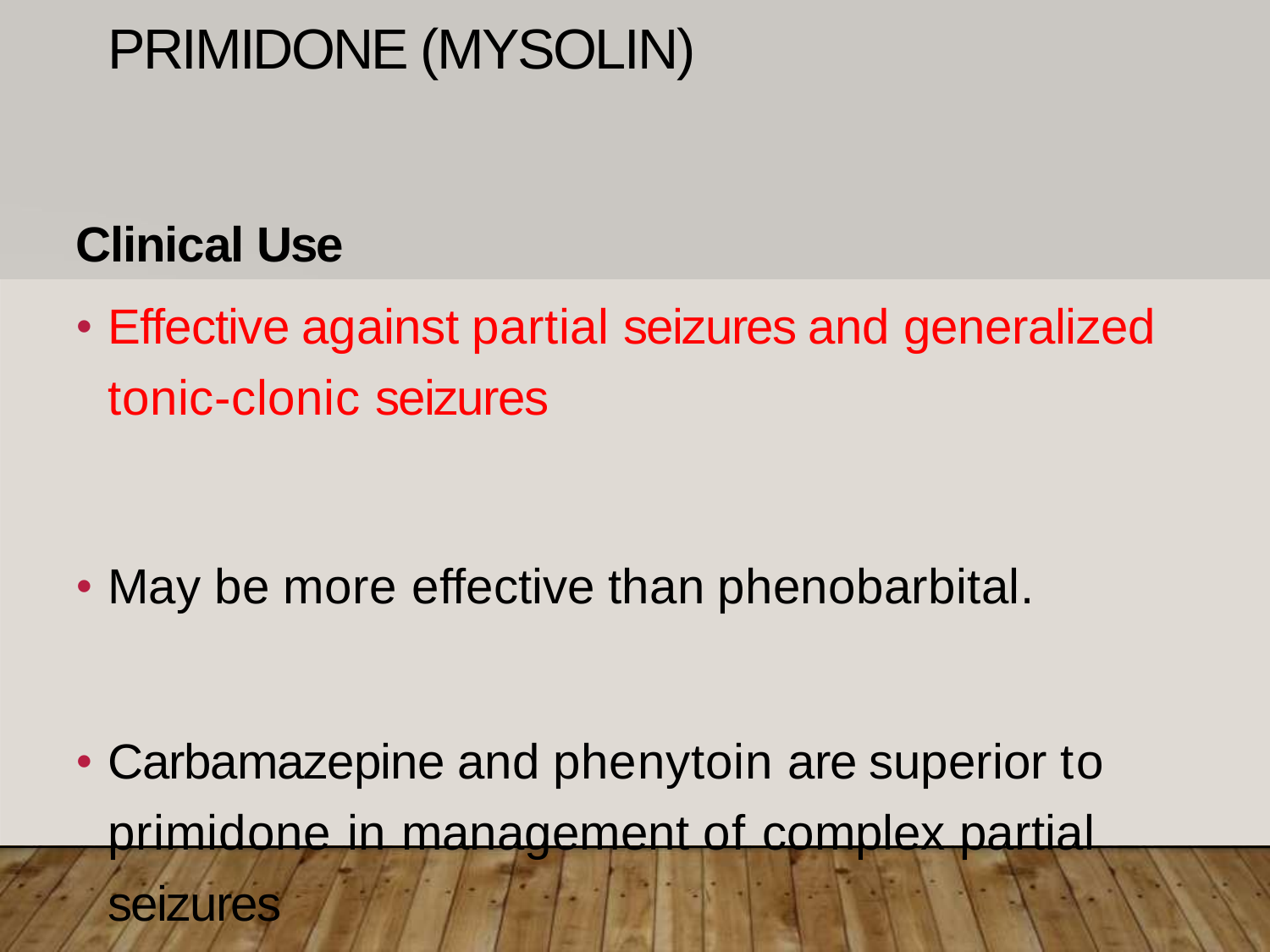### • **Toxicity**

• Similar to phenobarbital,

• But drowsiness occurs early in treatment and may be prominent if the initial dose is too large.

• Gradual increments are indicated when starting the drug in either children or adults.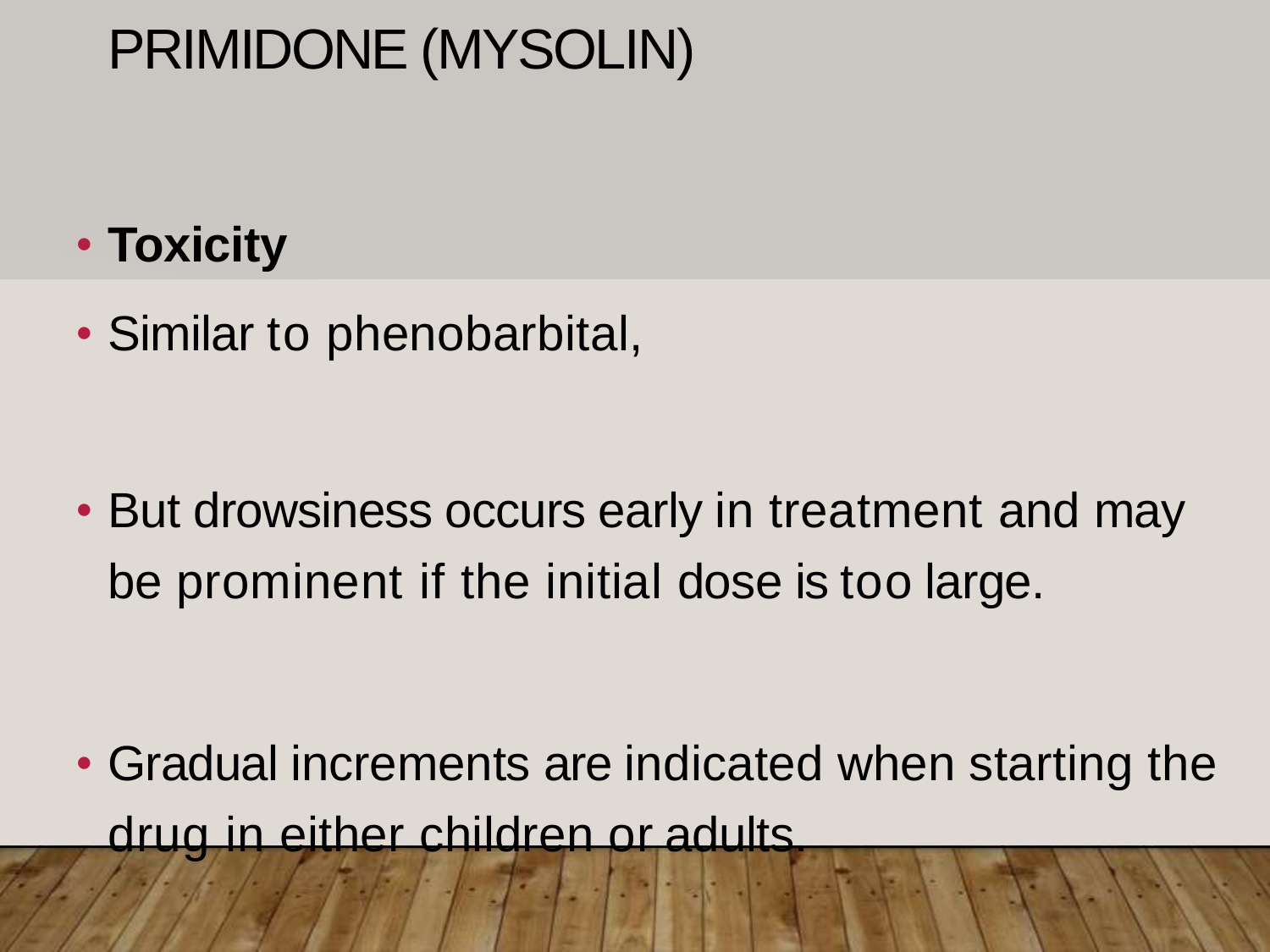### $VIGABATRIN (y-VINYL-GABA)$

- Ab sopt<br>dm nat t tion<br>edl b  $\overline{5}$ y r t a h p , id , b i<br>e kid n io e a y v s. alabiliy is  $\sim 60\%$ , T<sub>1/2</sub> 6-8 hrs,
- Use for partial seizures
- Contraindicated if preexisting mental illness is present.
- I r r ë, r  $\overline{\mathcal{S}}$ e p v o e n rs s<br>S  $\frac{1}{2}$ l l e e i f n o h r ib m it **e** o t r ofGA l<br>tabol is m BA .<br>O f a G m A, i B n <sub>)</sub> dra<del>daae</del>(enzyme<br>A
- Increases inhibitory effects of GABA.

enantiomer is active.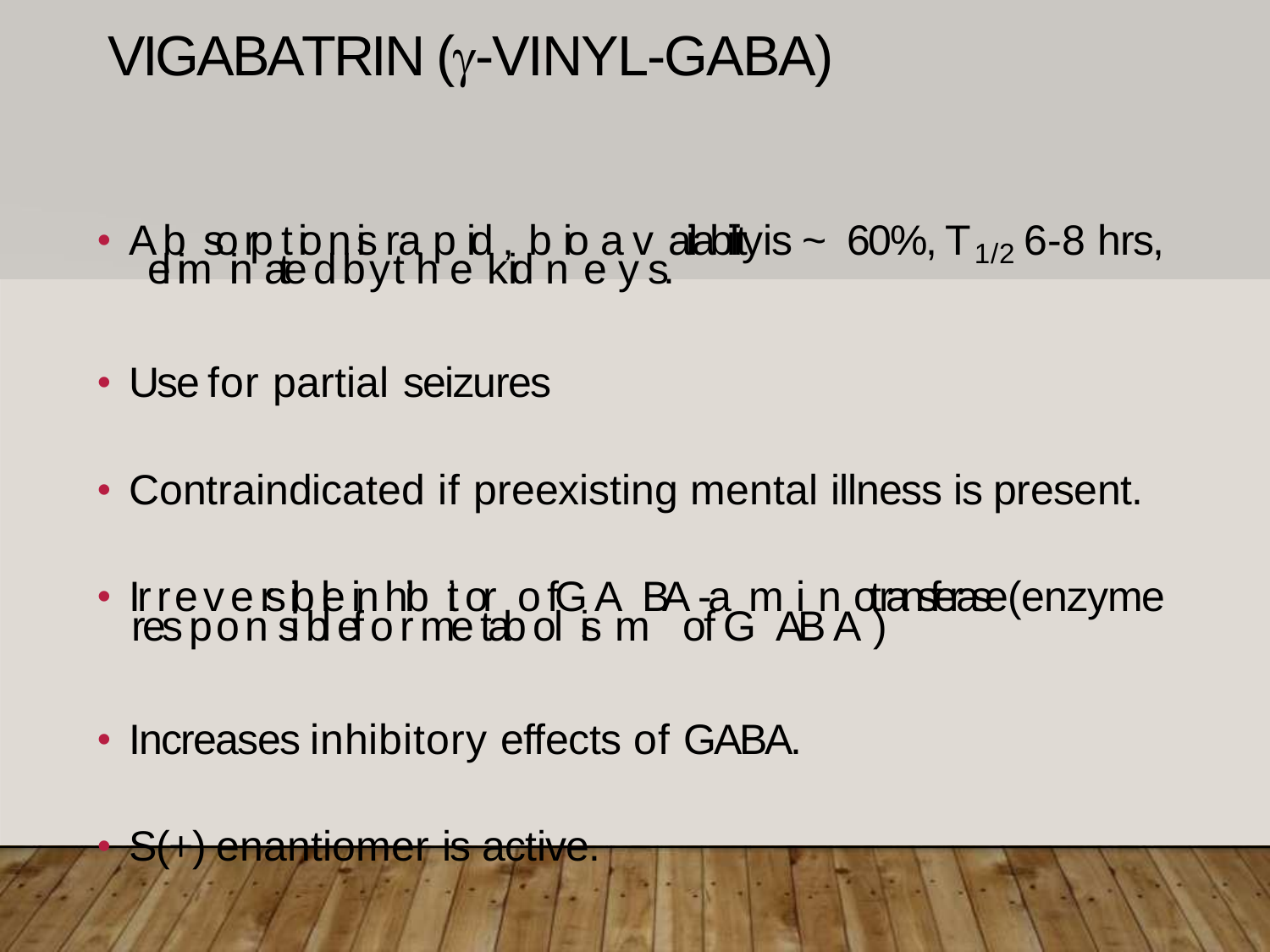### VALPROATE (DEPAKENE)

• Fully ionized at body pH, thus active form is valproate ion.

• One of a series of carboxylic acids with antiepileptic activity.

• Its amides and esters are also active.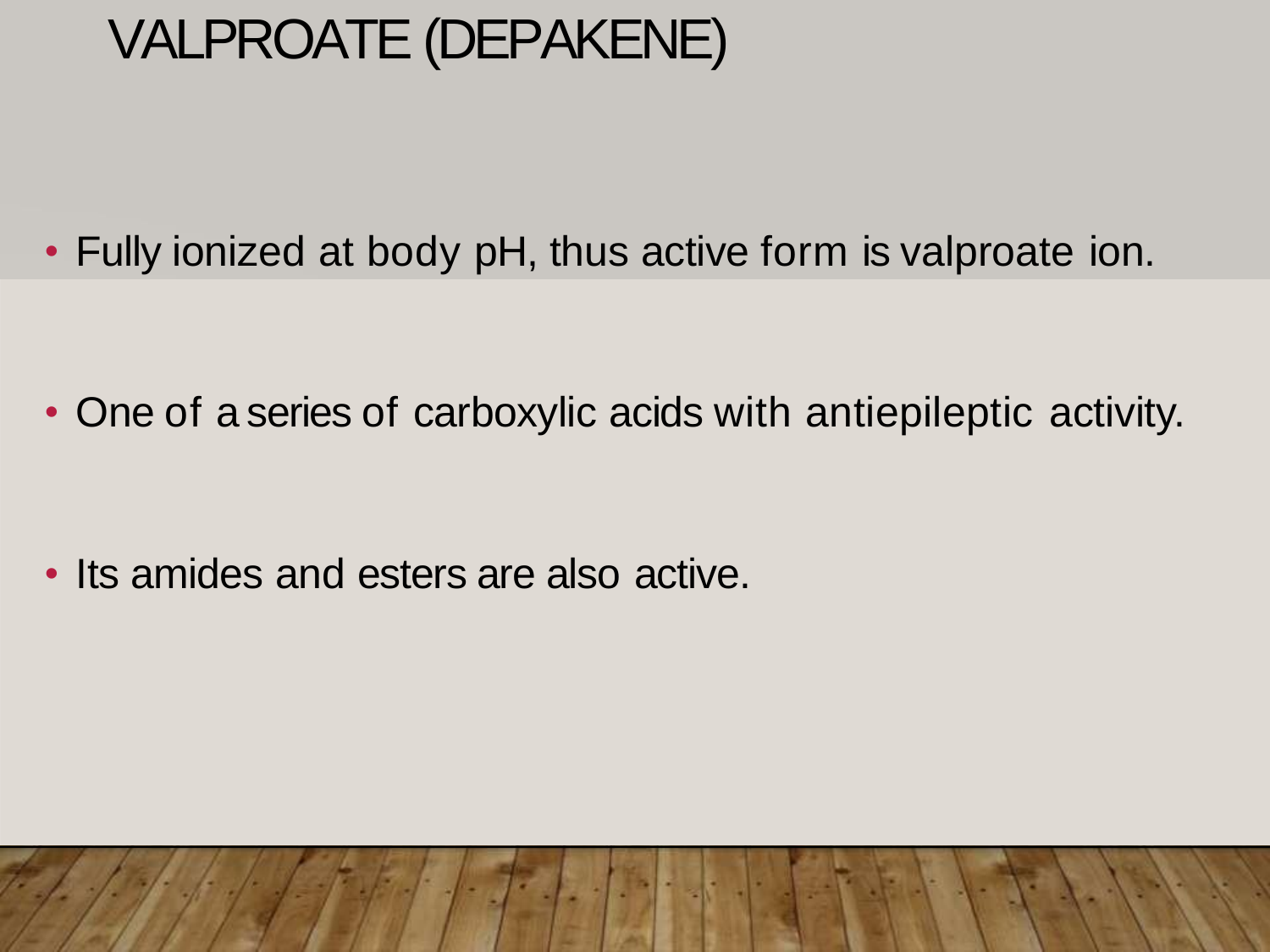### VALPROATE (DEPAKENE)

- Mechanism of action
- similar to phenytoin.
- *I* levels of GABA in brain.
- Facilitates Glutamic acid decarboxylase (GAD).
- Inhibits the GABA-transporter in neurons and glia (GAT).
- $\Downarrow$  [aspartate] $_{\text{Brain}}$ ?

• May increase membrane potassium conductance.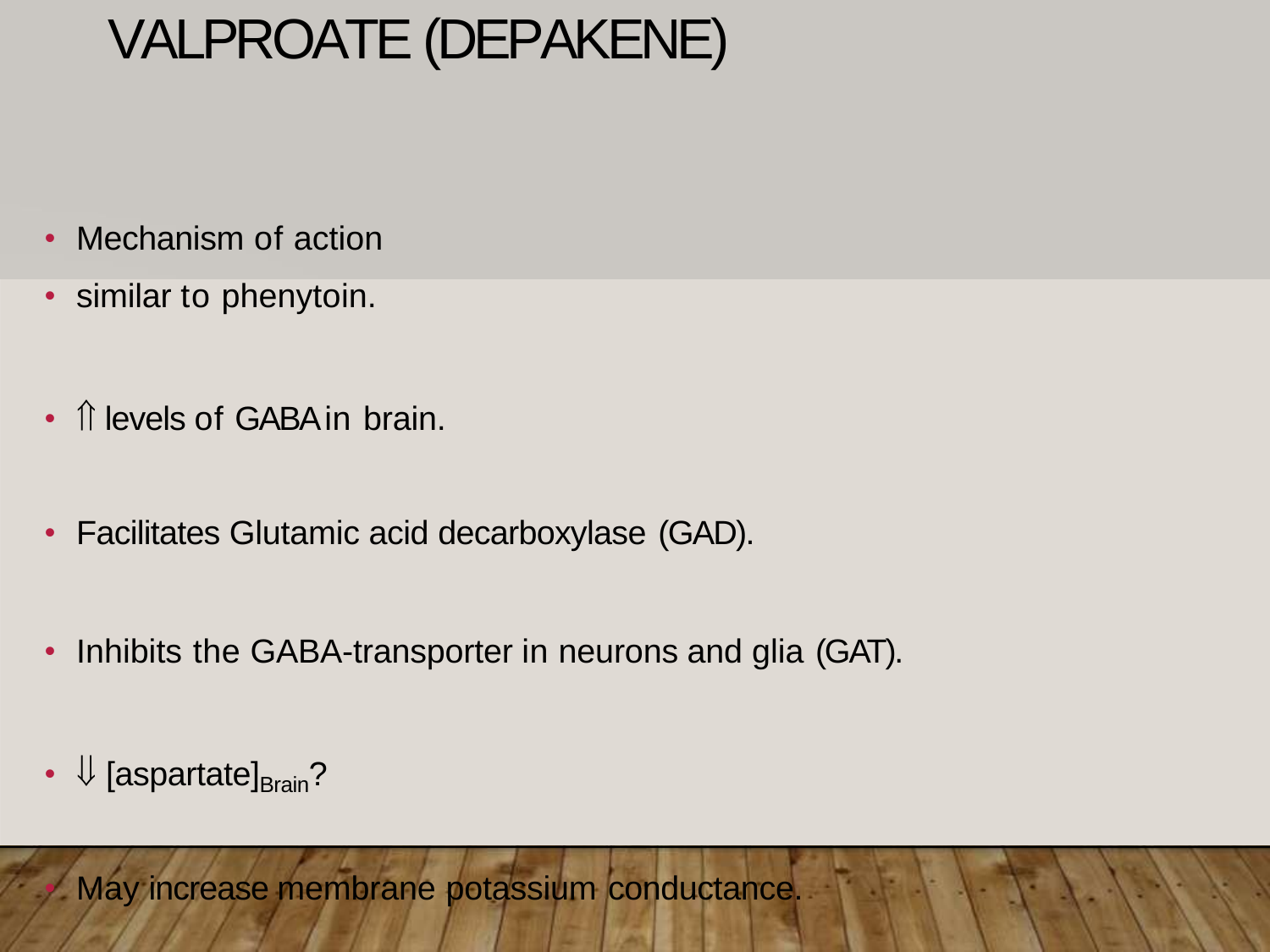### ETHOSUXIMIDE (ZARONTIN)

At high concentrations:

- Inhibits Na+/K<sup>+</sup> ATPase.
- Depresses cerebral metabolic rate.
- Inhibits GABA aminotransferase
	- **Phensuximide = lesseffective**
	- **Methsuximide = more toxic**

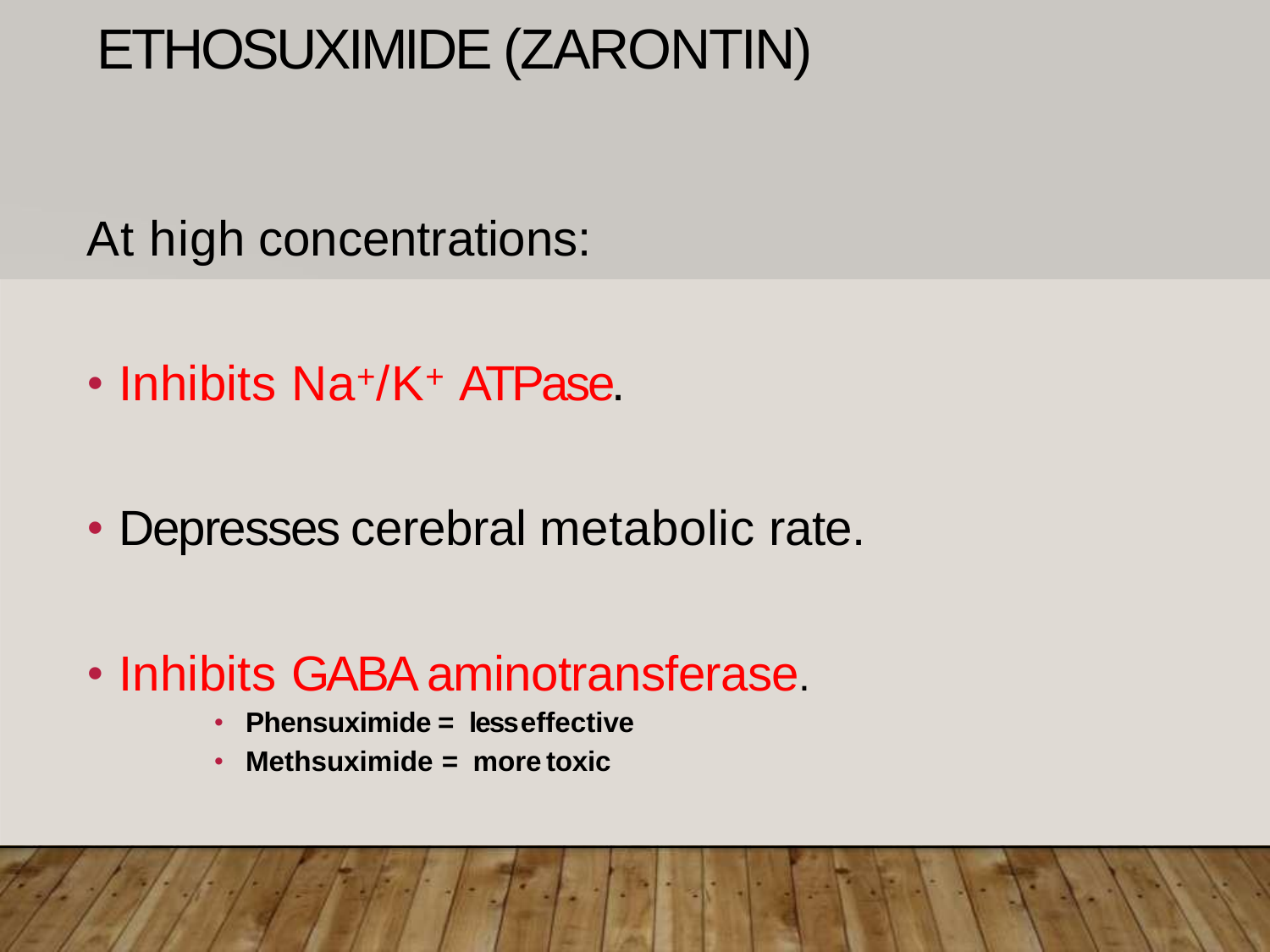### ETHOSUXIMIDE (ZARONTIN)

- Drug of choice for absence seizures.
- High efficacy and safety.
- $\cdot$  VD = TBW.
- Not plasma protein or fat binding
- Mechanism of action involves reducing lowthreshold Ca<sup>2+</sup> channel current (T-type channel) in thalamus.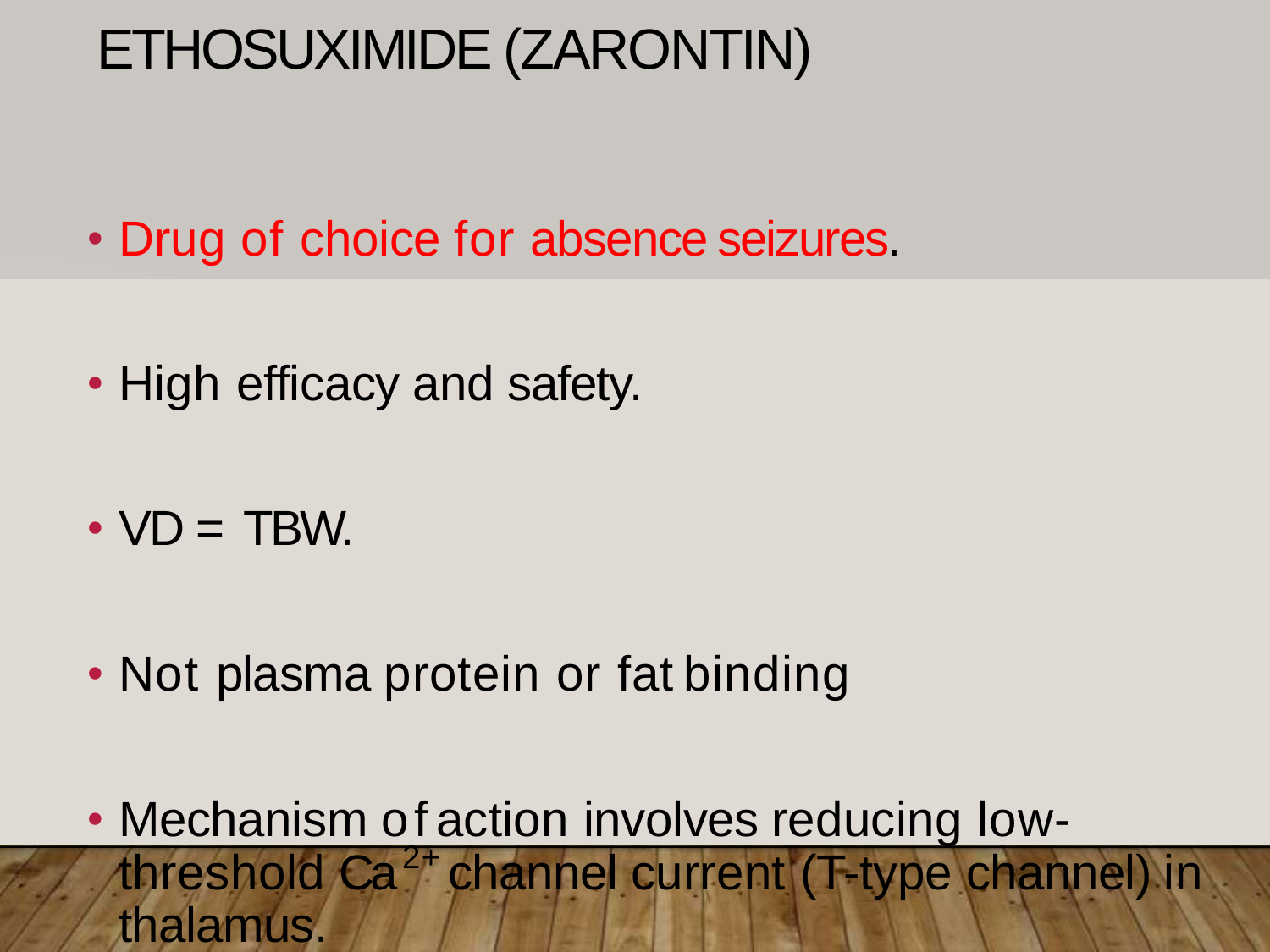### BENZODIAZEPINE CLONAZEPAM (KLONOPIN)

- Long acting drug with efficacy for absence seizures.
- One of the most potent antiepileptic agents known.
- Also effective in some cases of myoclonic seizures.
- Has been tried in infantile spasms.
- Doses should start small.

• Increases the frequency of Cl- channel opening.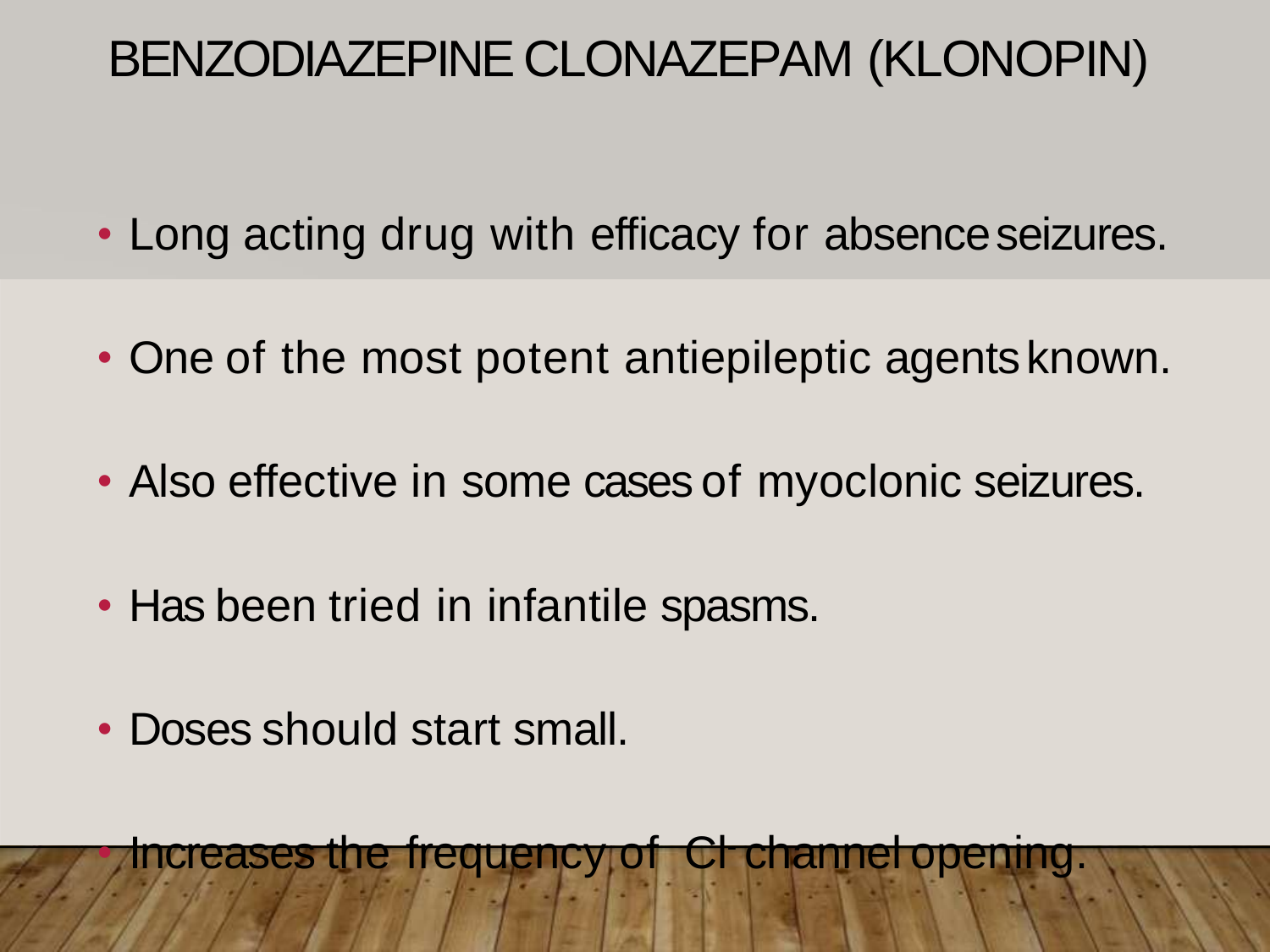### LAMOTRIGINE (LAMICTAL)

• Add-on therapy with valproic acid (w/v.a. conc. have be reduced  $\Rightarrow$  reduced clearance).

• Almost completely absorbed

•  $T_{1/2}$  = 24 hrs

Low plasma protein binding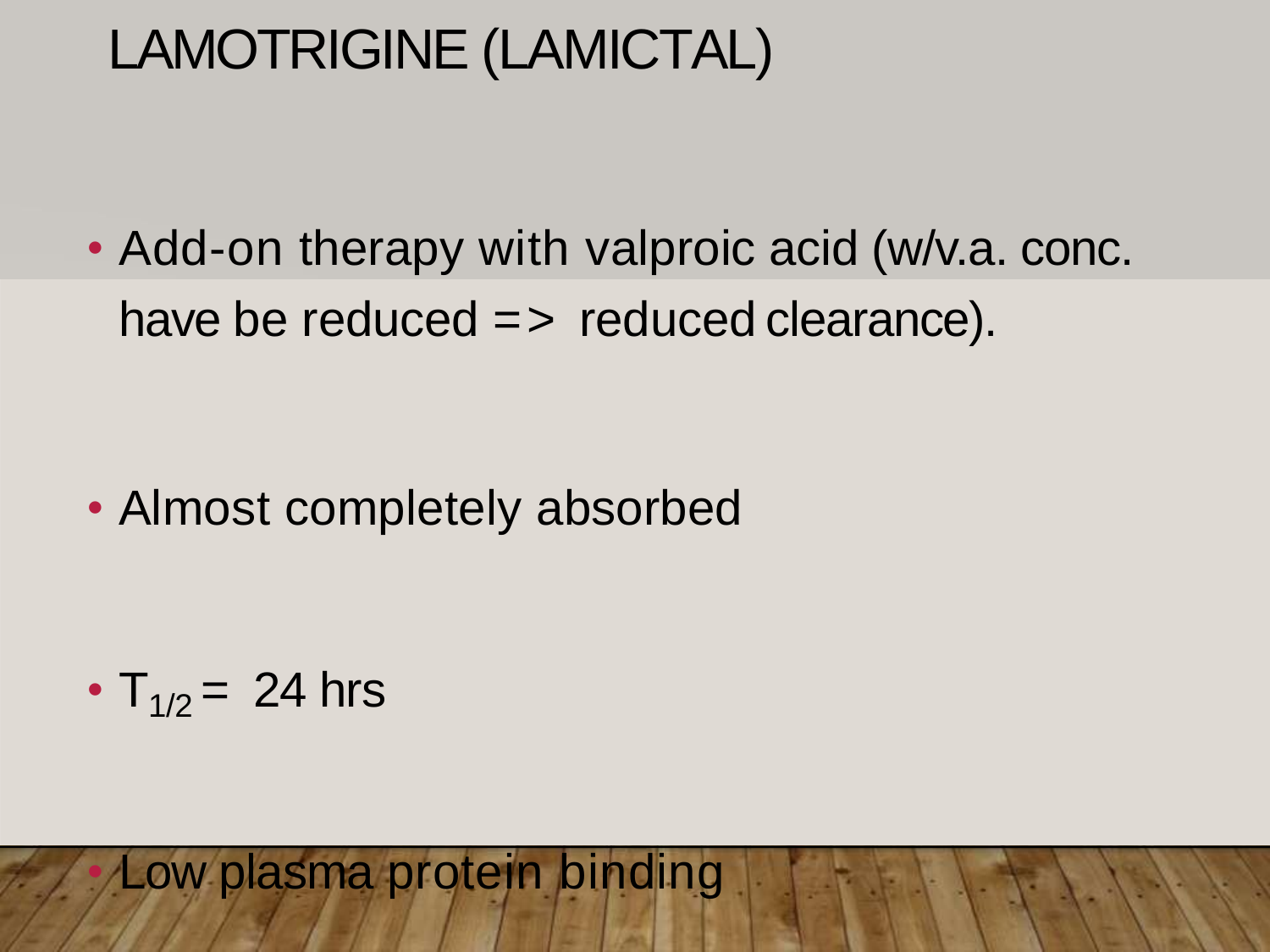### LAMOTRIGINE (LAMICTAL)

• Effective in myoclonic and generalized seizures in childhood and absence attacks.

• Involves blockade of repetitive firing involving Na channels, like phenytoin.

• Also effective in myoclonic and generalized seizures in childhood and absence attacks.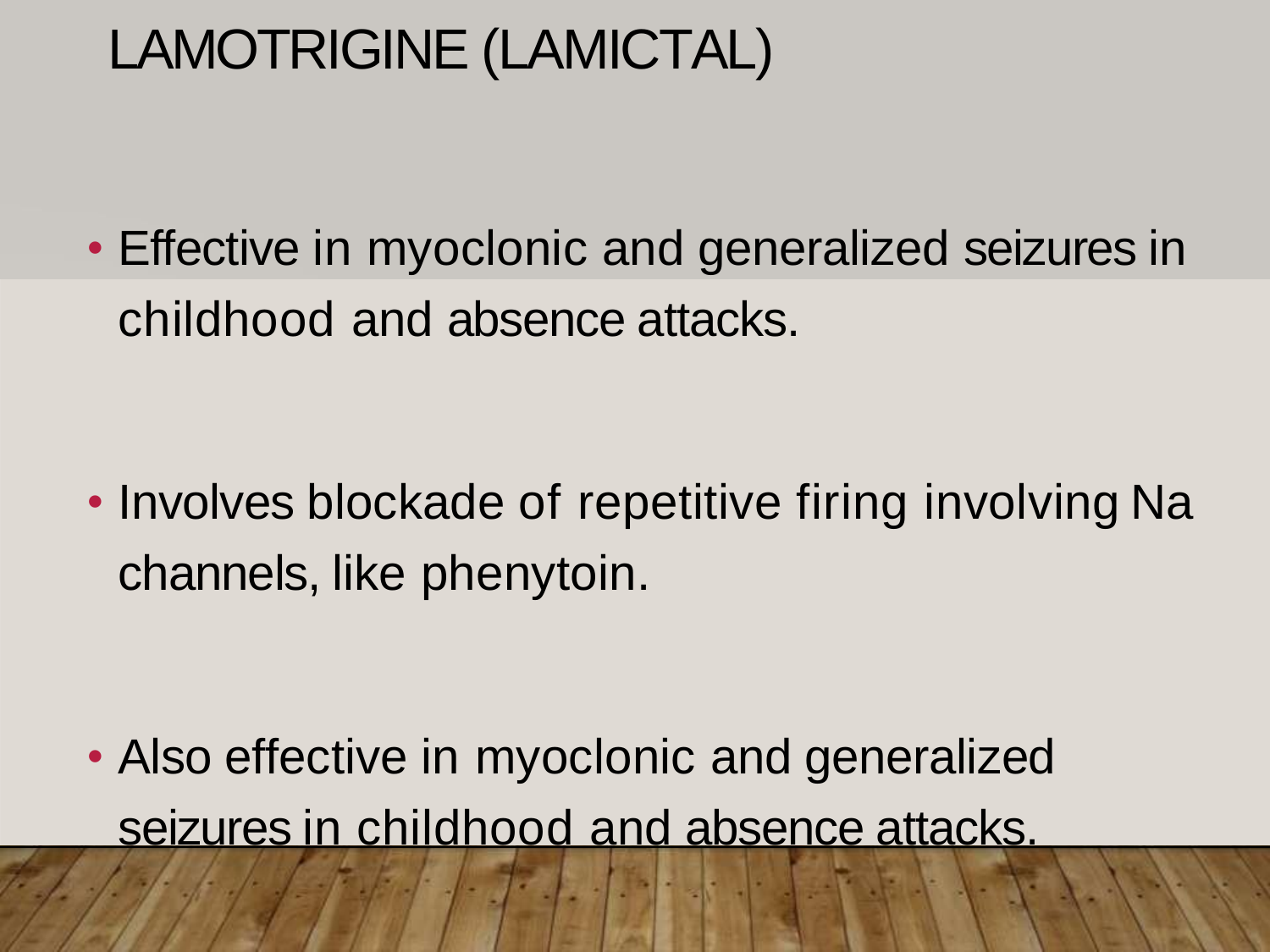### FELBAMATE (FELBATROL)

- Effective against partial seizures but has severe side effects.
- Because of its severe side effects, it has been relegated to a third-line drug used only for refractory cases.

• Causes aplastic anemia

**Severe hepatits**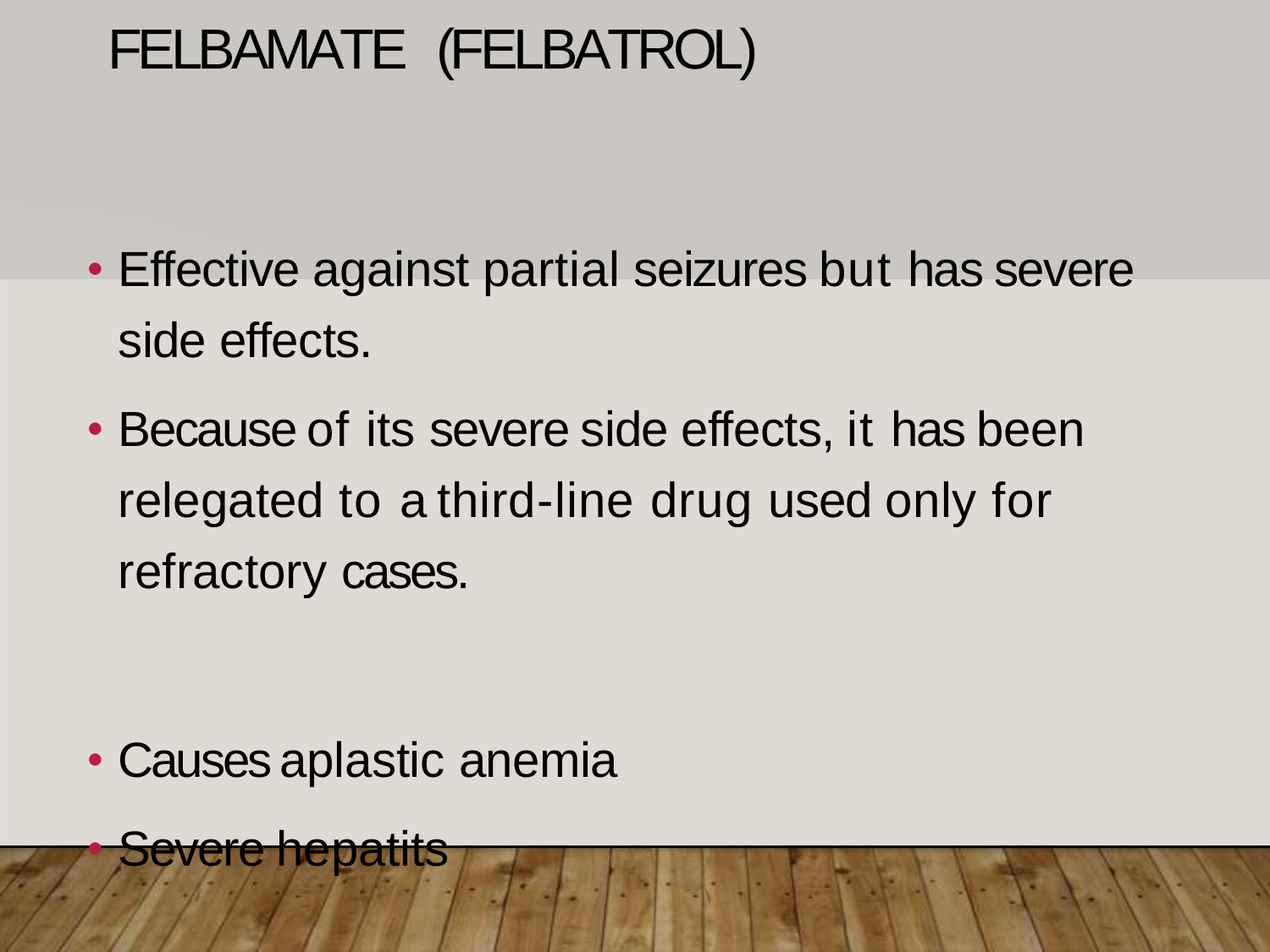### TOPIRAMATE (TOPAMAX)

- Rapidly absorbed, bioav. is > 80%, has no active metabolites, excreted in urine.  $T_{1/2}$  = 20-30 hrs
- Blocks repetitive firing of cultured neurons, thus its mechanism may involve blocking of voltagedependent sodium channels
- Potentiates inhibitory effects of GABA (acting at a site different from BDZs and BARBs).
- Depresses excitatory action of kainate on AMPA receptors.
- Teratogenic in animal models.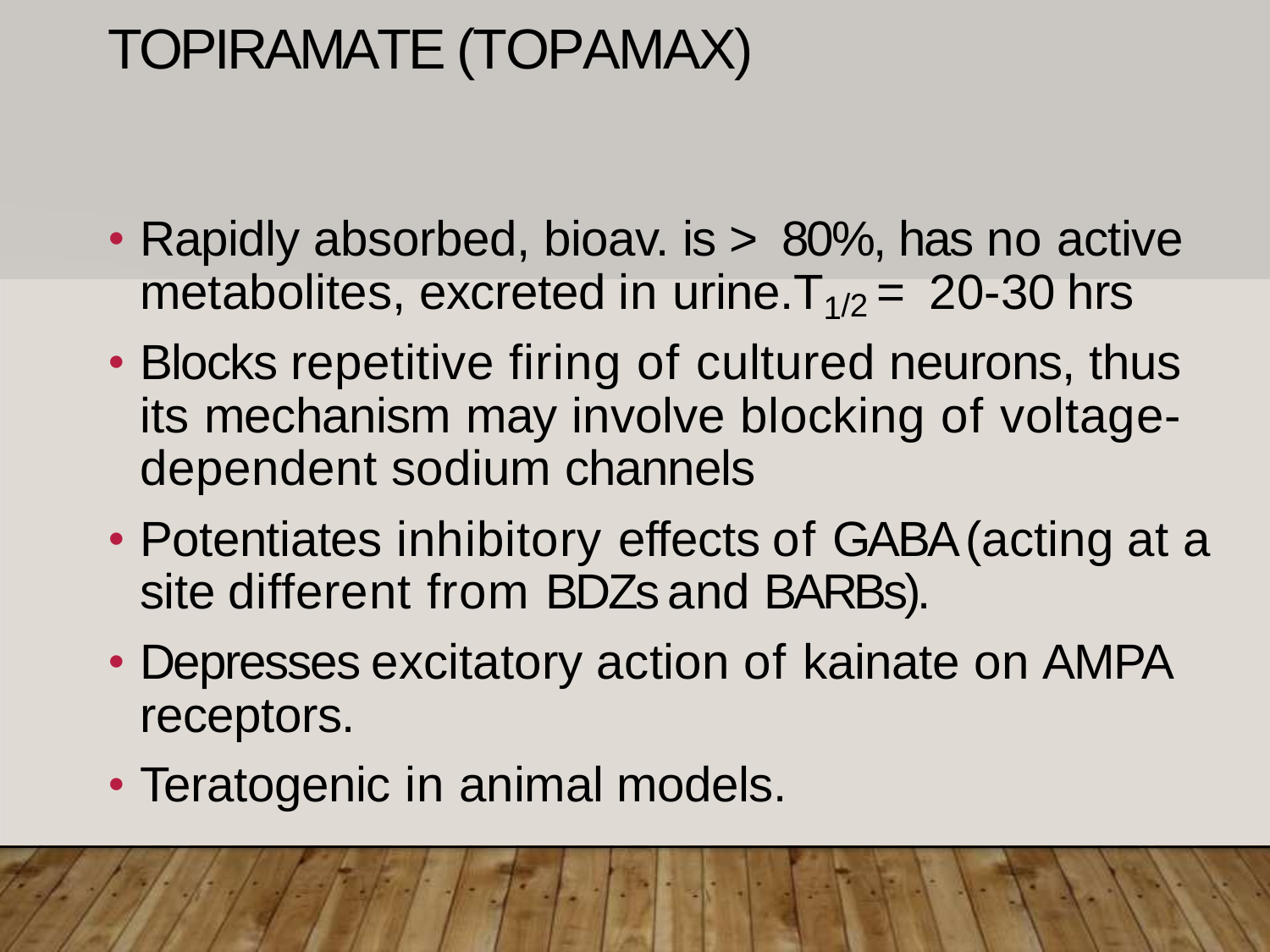### TOPIRAMATE (TOPAMAX)

#### Toxicity:

- Somnolence
- Fatigue
- Dizziness
- Cognitive slowing
- Parenthesis
- Nervousness
- Confusion
- Weak carbonic anhydrase inhibitor
- Urolithiasis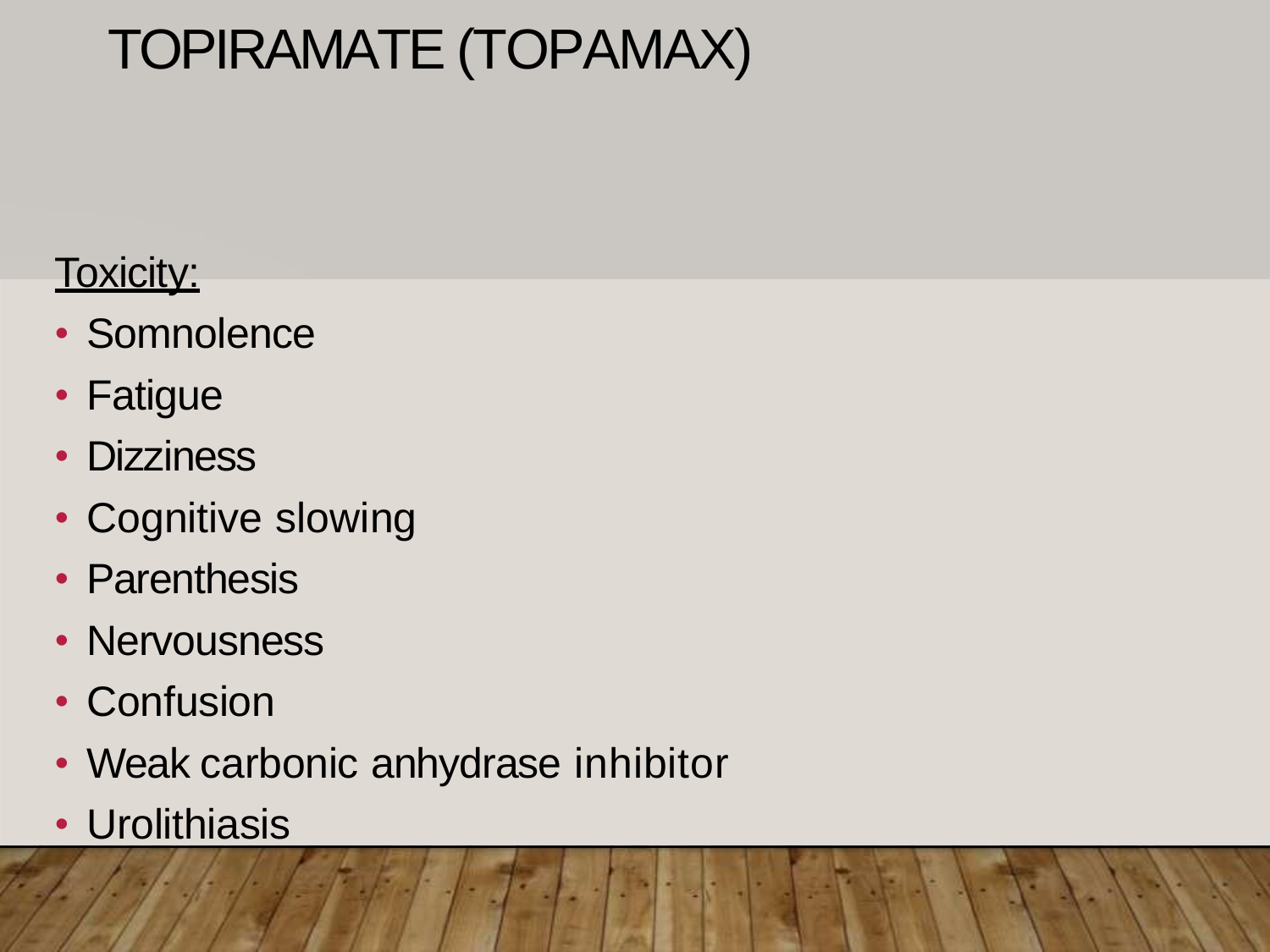### TIAGABINE (GABATRIL)

- Derivative of nipecotic acid.
- 100% bioavailable, highly protein bound.
- $T_{1/2} = 5 8$  hrs
- Effective against partial seizures in pts at least 12 years old.
- Approved as adjunctive therapy.
- GABA uptake inhibitor  $\gamma$  aminibutyric acid transporter (GAT) by neurons and glial cells.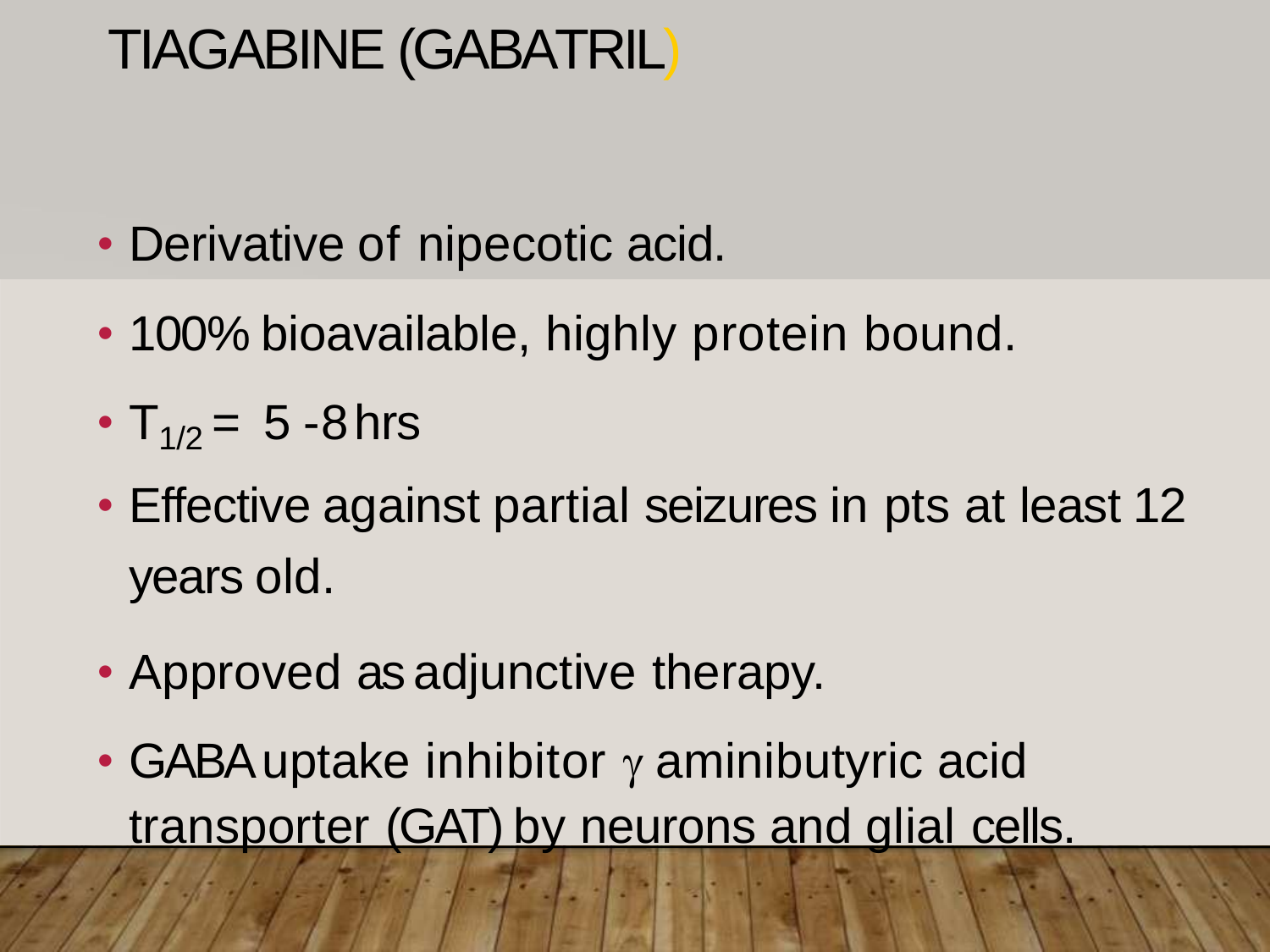### TIAGABINE (GABATRIL)

#### Toxicity:

- •Abdominal pain and nausea (must be taken w/food)
- •Dizziness
- •Nervousness
- •Tremor
- •Difficulty concentrating
- •Depression
- 
- 
- 
- •Skin rash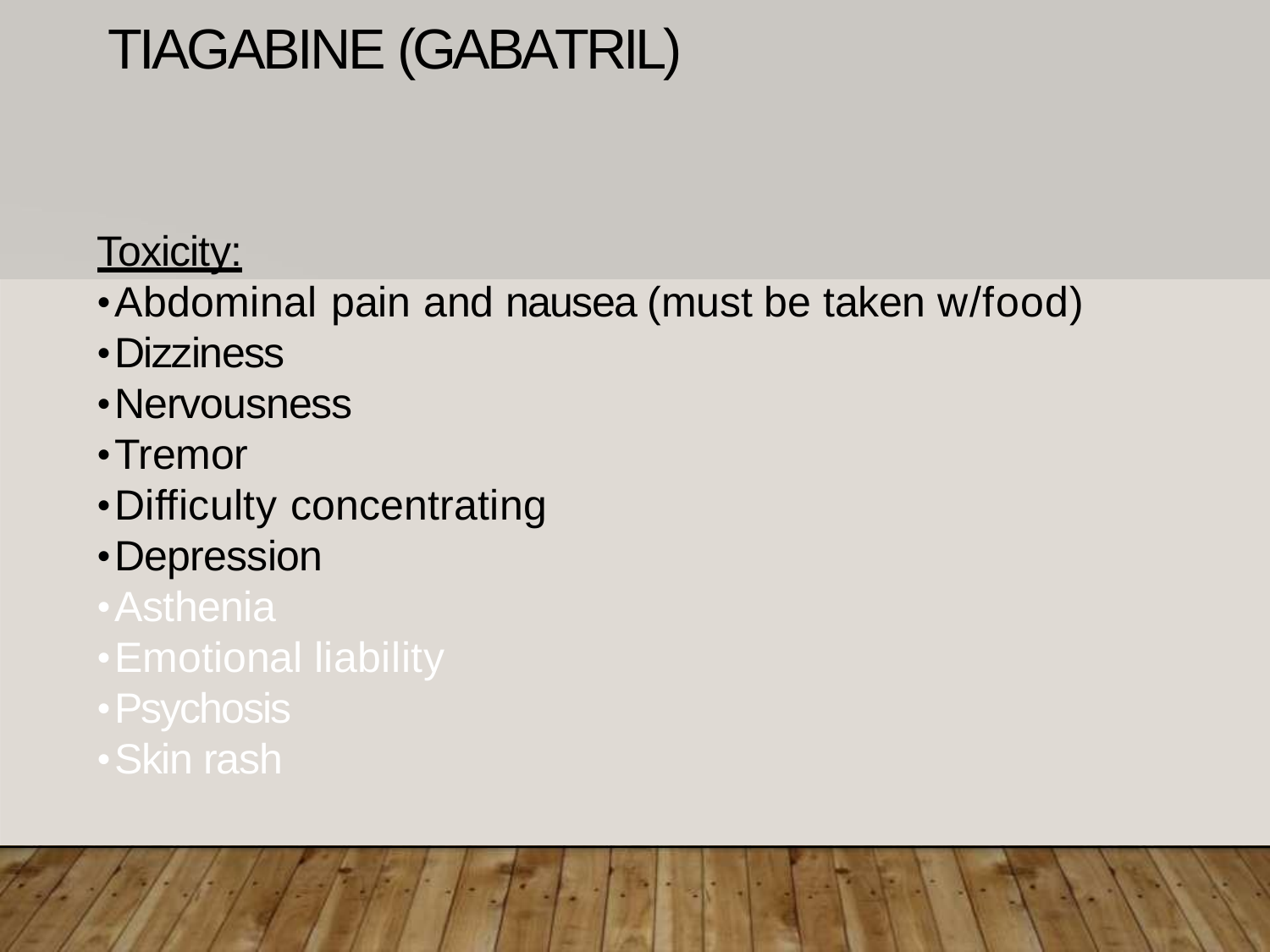# GABAPENTIN (NEURONTIN)

- Used as an adjunct in partial and generalized tonic-clonic seizures.
- Does not induce liver enzymes.
- not bound to plasma proteins.
- drug-drug interactions are negligible.
- Low potency.
- An a.a.. Analog of GABA that does not act on GABA receptors, it may however alter its

metabolism, non-synaptic release and transport.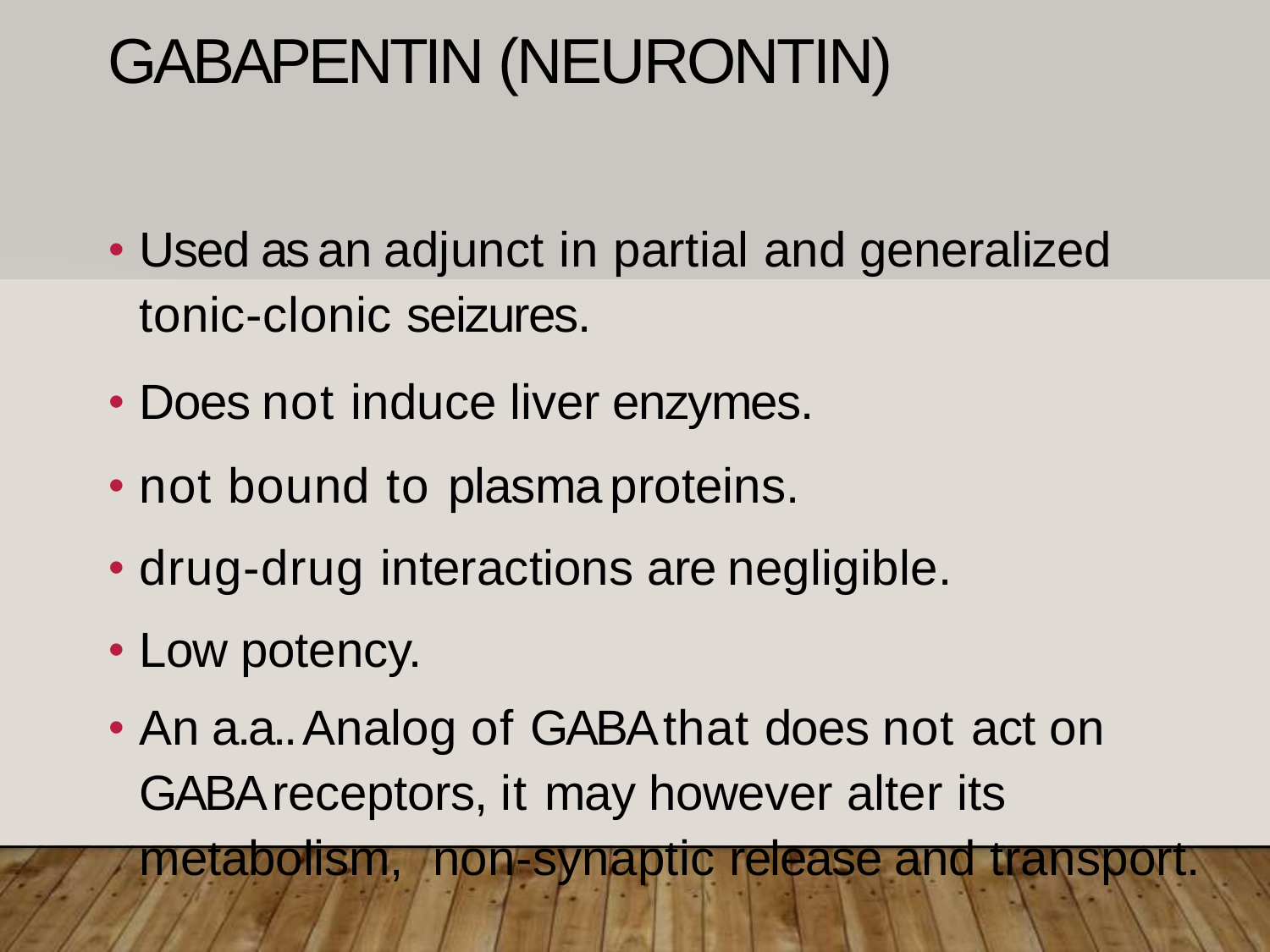# GABAPENTIN (NEURONTIN)

Toxicity:

- •Somnolence.
- •Dizziness.
- •Ataxia.
- •Headache.
-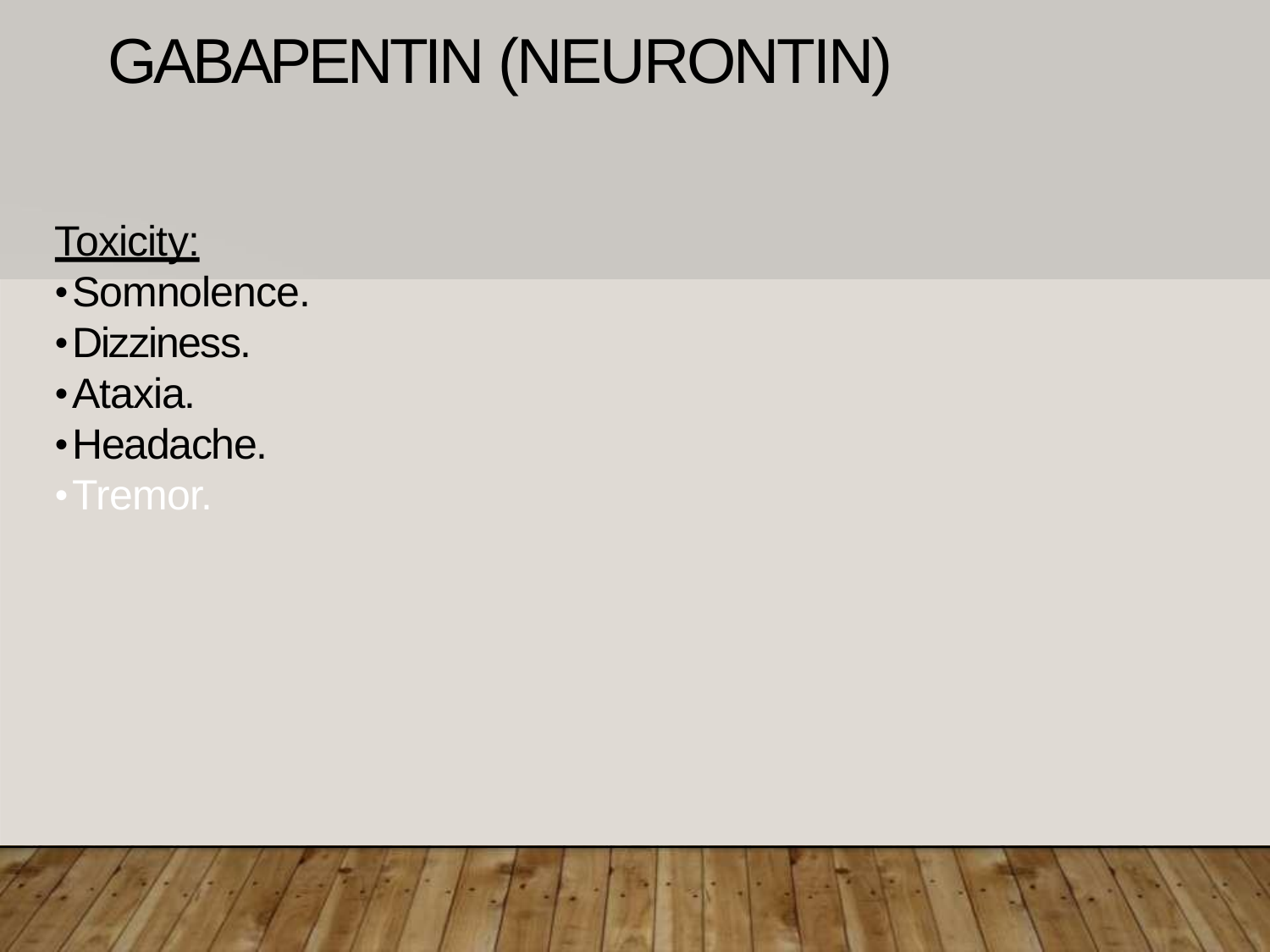# STATUS EPILEPTICUS

- Occurs when seizures recur within a short period of time, such that baseline consciousness is not regained between the seizures.
- They last for at least 30 minutes.

### • Can lead to

- systemic hypoxia,
- acidemia,
- hyperpyrexia,
- cardiovascular collapse
- renal shutdown.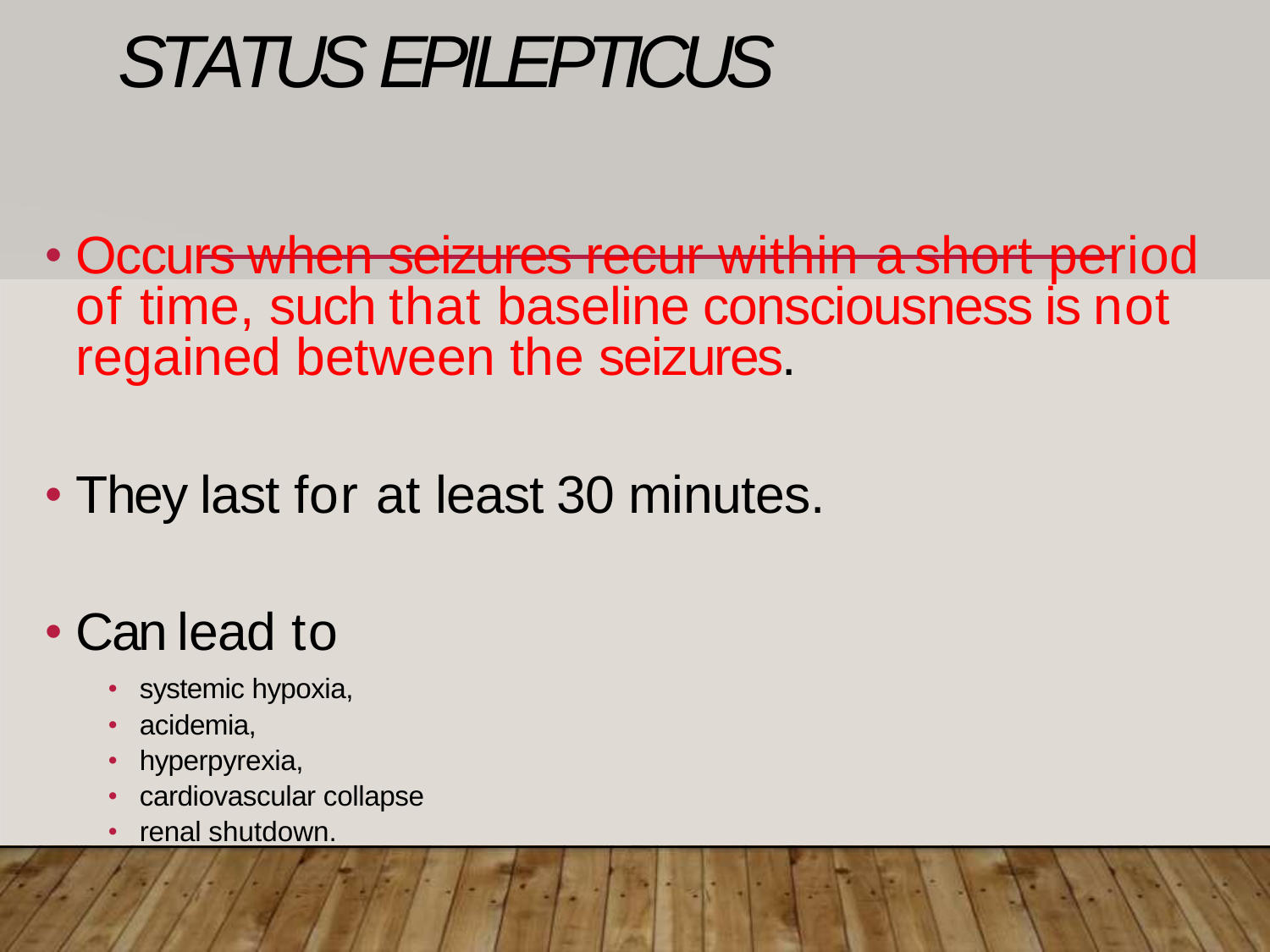# STATUS EPILEPTICUS

- The most common, generalized tonic-clonic status epilepticus is lifethreatening
- Must be treated immediately with concomitant cardiovascular, respiratory and metabolic management.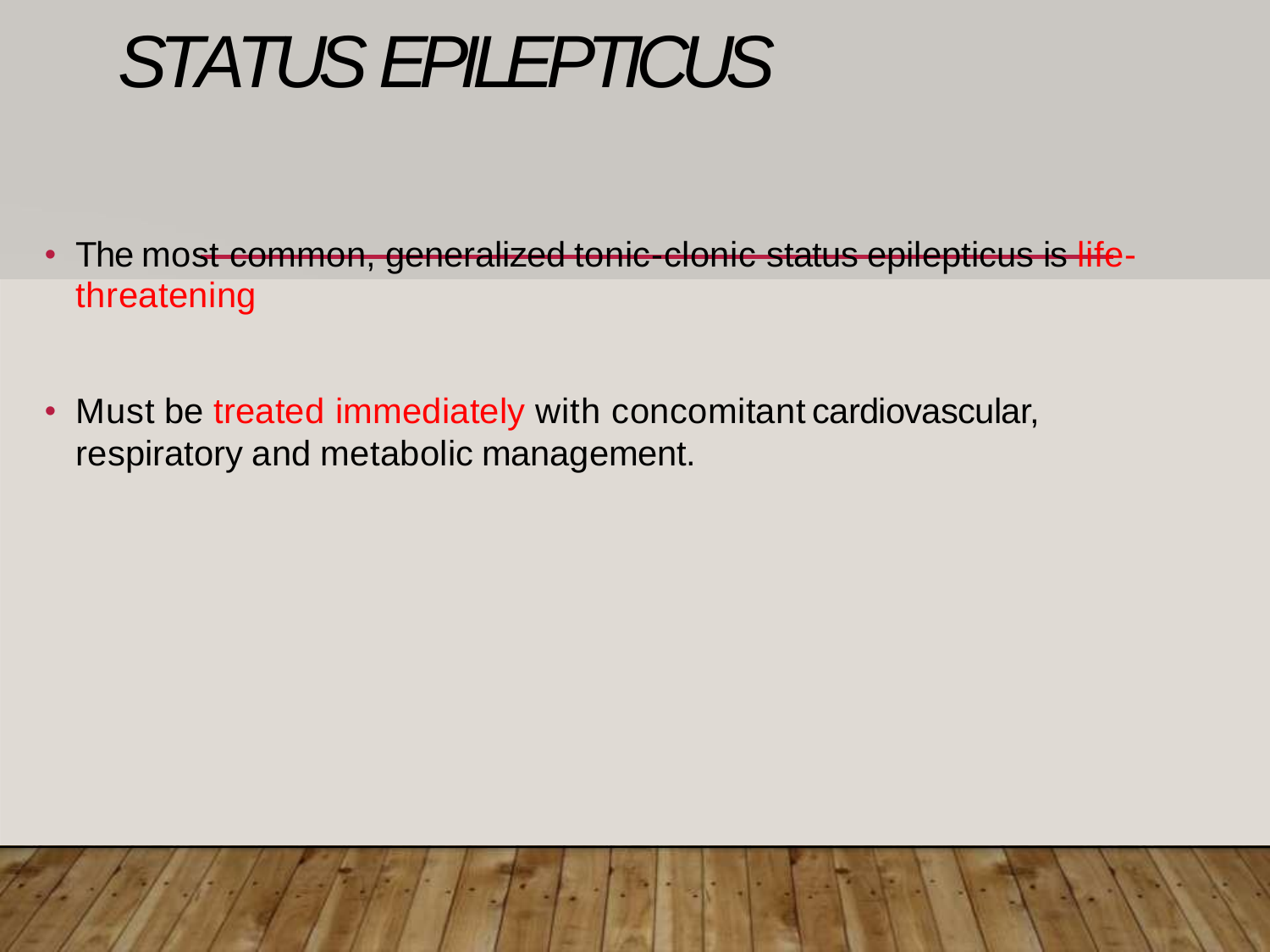### TREATMENT OF *STATUS EPILEPTICUS* IN ADULTS

**Initial**

• Diazepam, i.v. 5-10 mg (1-2 mg/min)

repeat dose (5-10 mg) every 20-30 min.

• Lorazepam, i.v. 2-6 mg (1 mg/min)

repeat dose (2-6 mg) every 20-30 min.

**Follow-up**

- Phenytoin, i.v. 15-20 mg/Kg (30-50 mg/min). repeat dose (100-150 mg) every 30 min.
- Phenobarbital, i.v. 10-20 mg/Kg (25-30mg/min). repeat dose (120-240 mg) every 20 min.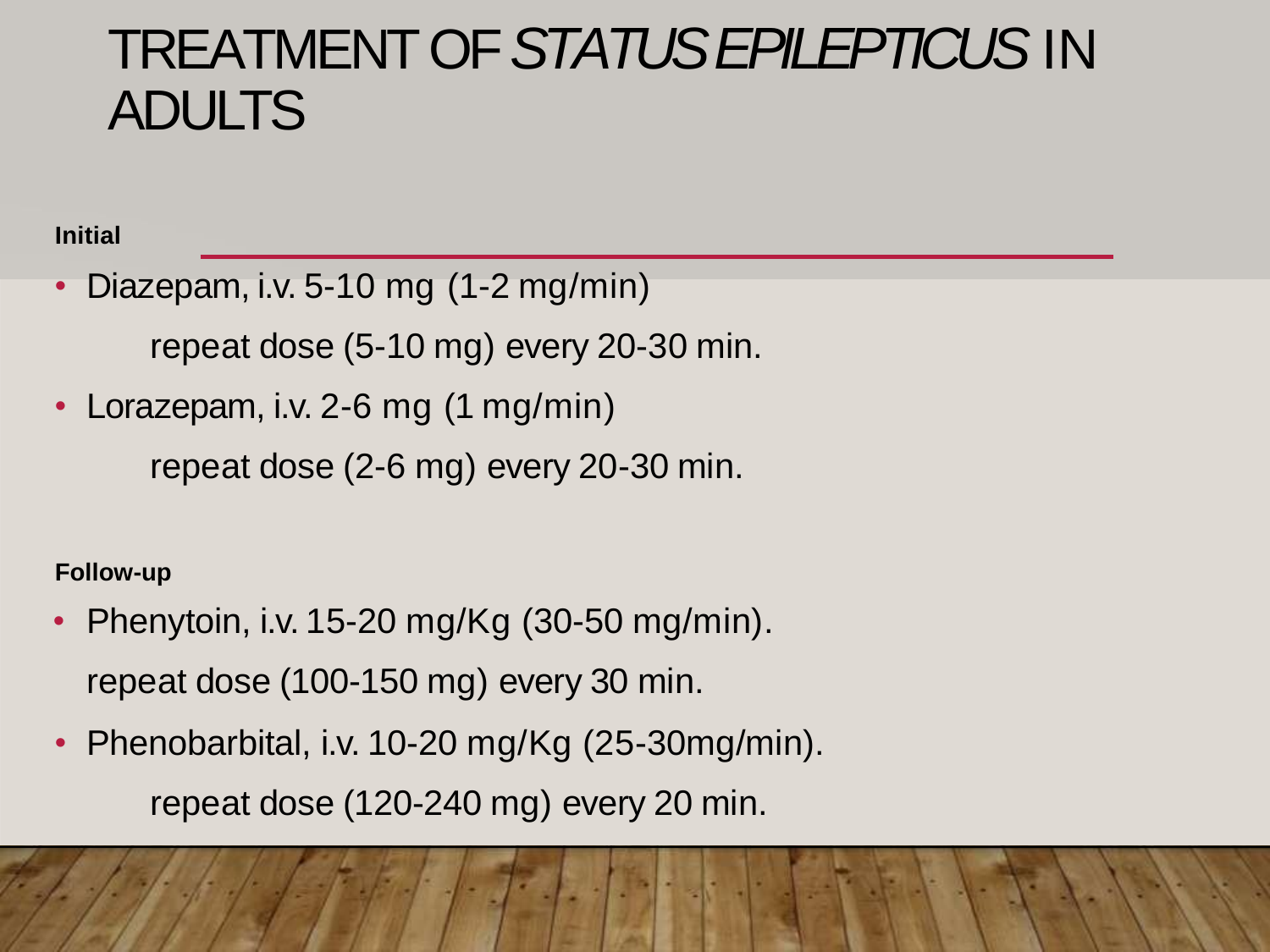Partial seizures

• Simple and Complex, including secondarily generalized

- Drugs of choice
	- Carbamazepine
	- Phenytoin
	- Valproate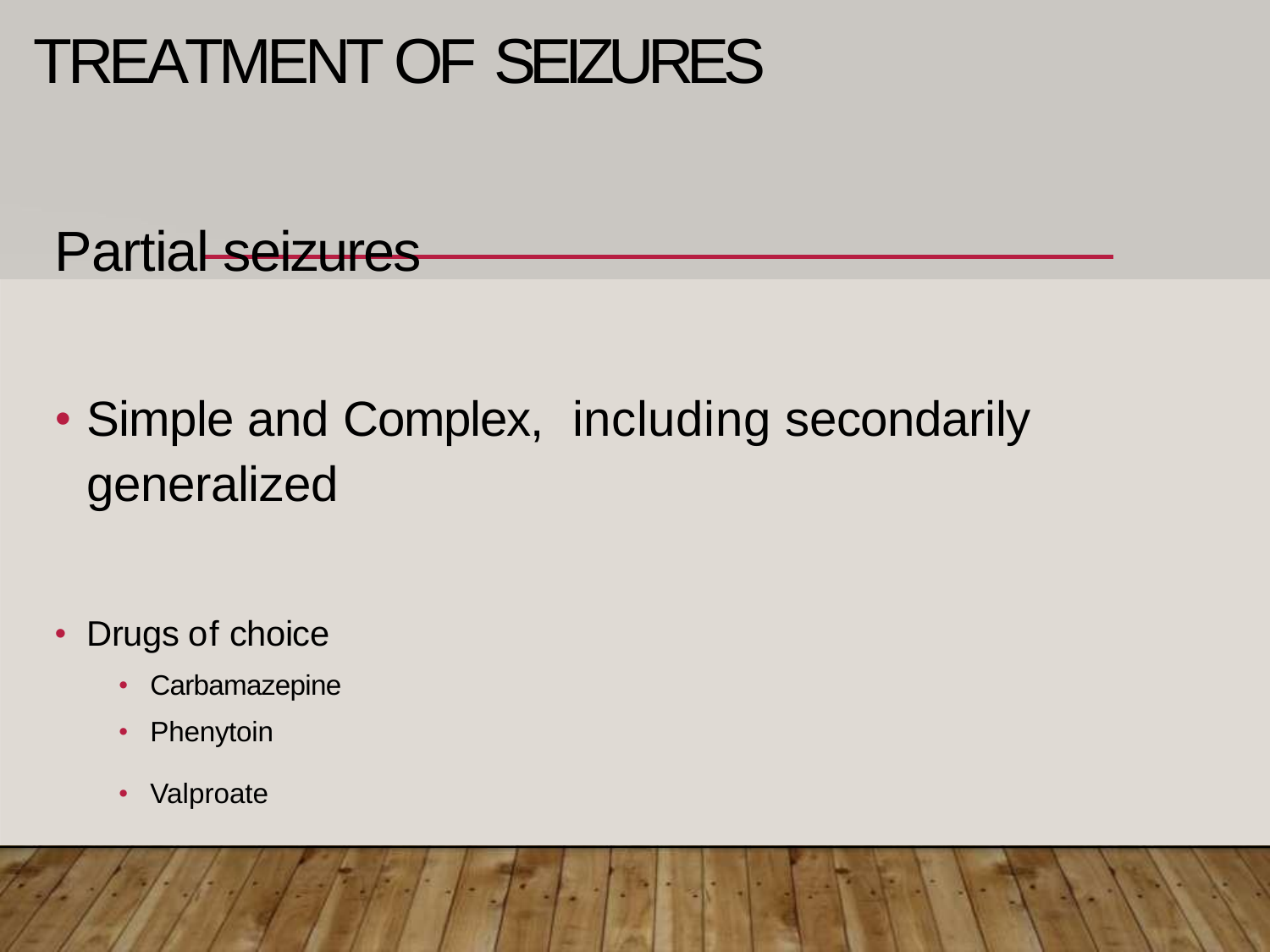### Partial seizures

- Alternatives:
	- Lamotrigine,
	- phenobarbital,
	- primidone,
	- oxcarbamazepine.
- Add-on therapy
	- Gabapentin,
	- topiramate,
	- tiagabine,
	- levetiracetam,
	- zonisamide.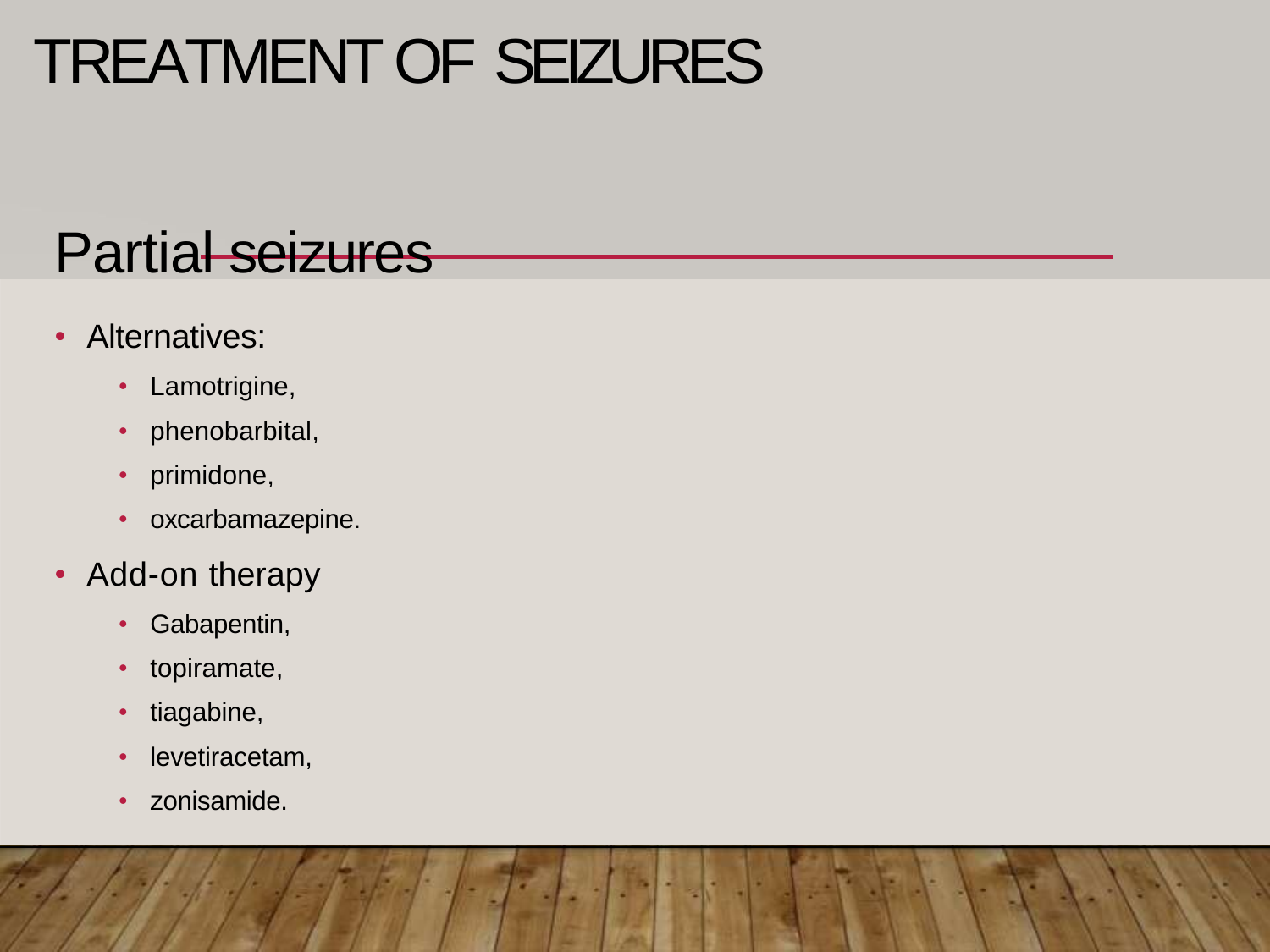Primary generalized tonic-clonic seizures (*grand mal*)

- drugs of choice:
	- Carbamazepine
	- Phenytoin
	- Valproate\*

\*not approved except if absence seizure is involved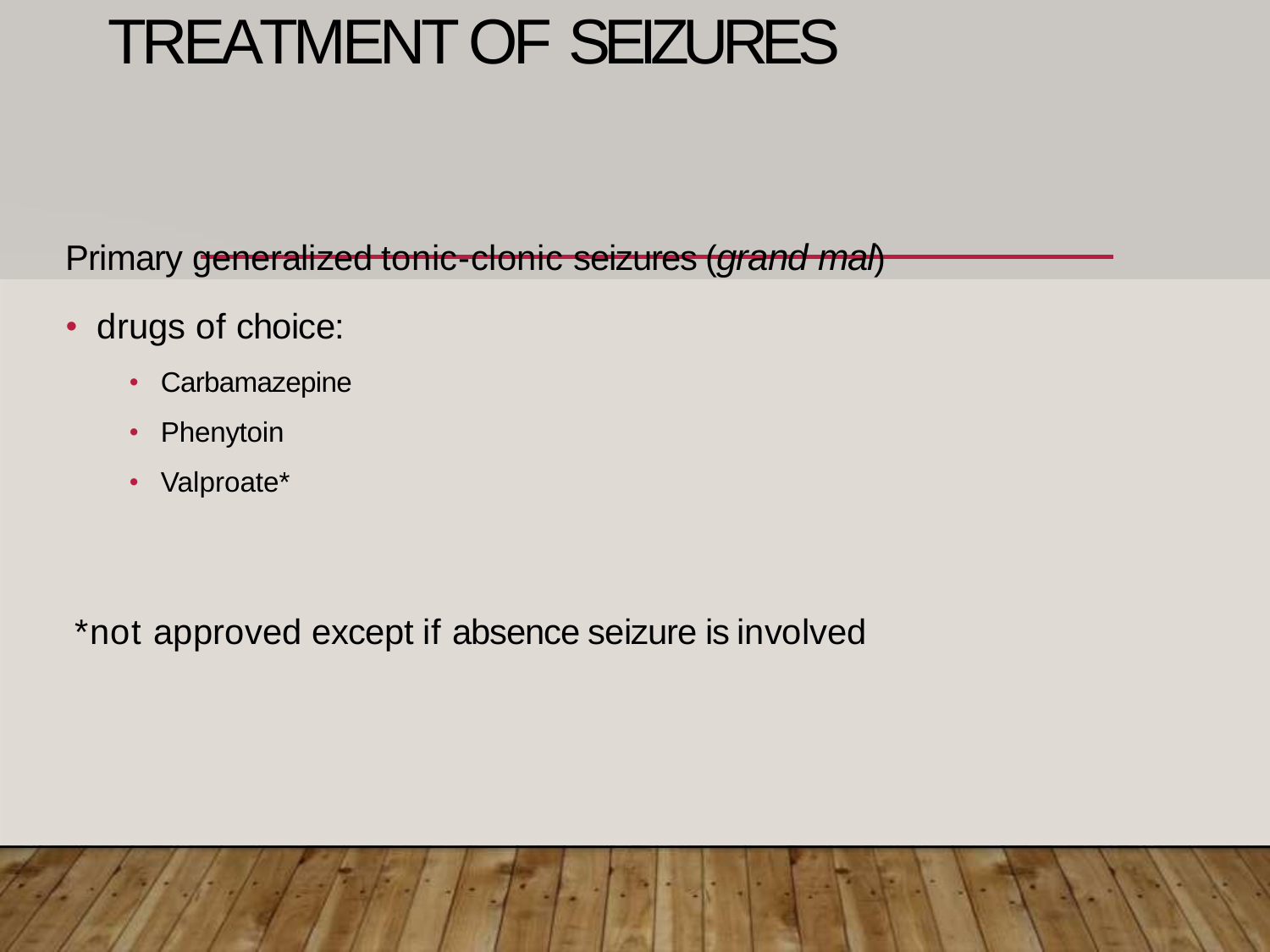Primary generalized tonic-clonic seizures (*grand mal*)

- alternatives:
	- lamotrigine,
	- phenobarbital,
	- topiramate,
	- Oxcarbazepine,
	- primidone,
	- levetiracetam.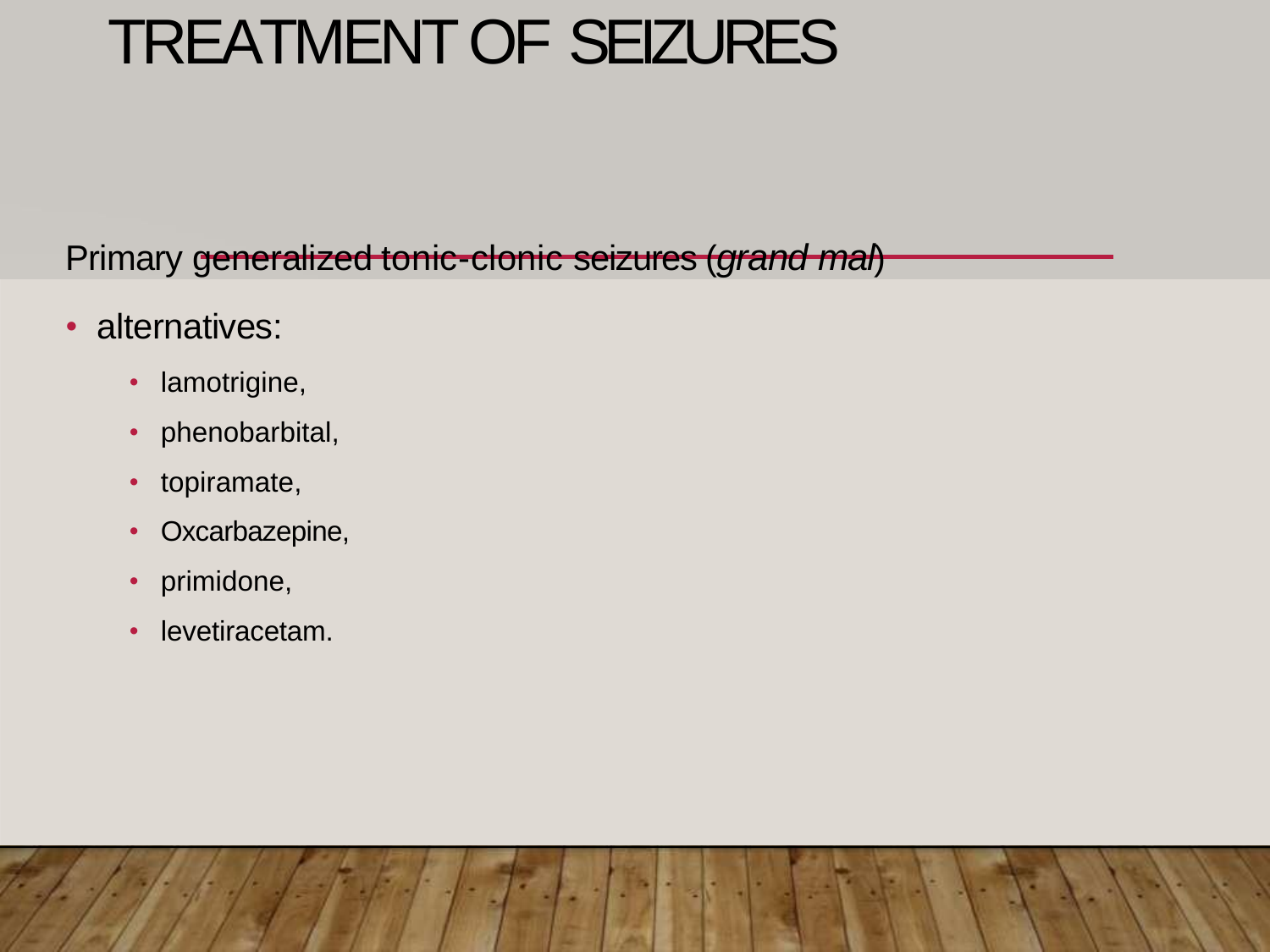Generalized absence seizures

- drugs of choice
	- ethosuximide
	- valproate\*
- alternatives:
	- lamotrigine,
	- clonazepam,
	- zonisamide,
	- $\cdot$  topiramate (?).

first choice if primary generalized tonic-clonic seizure is also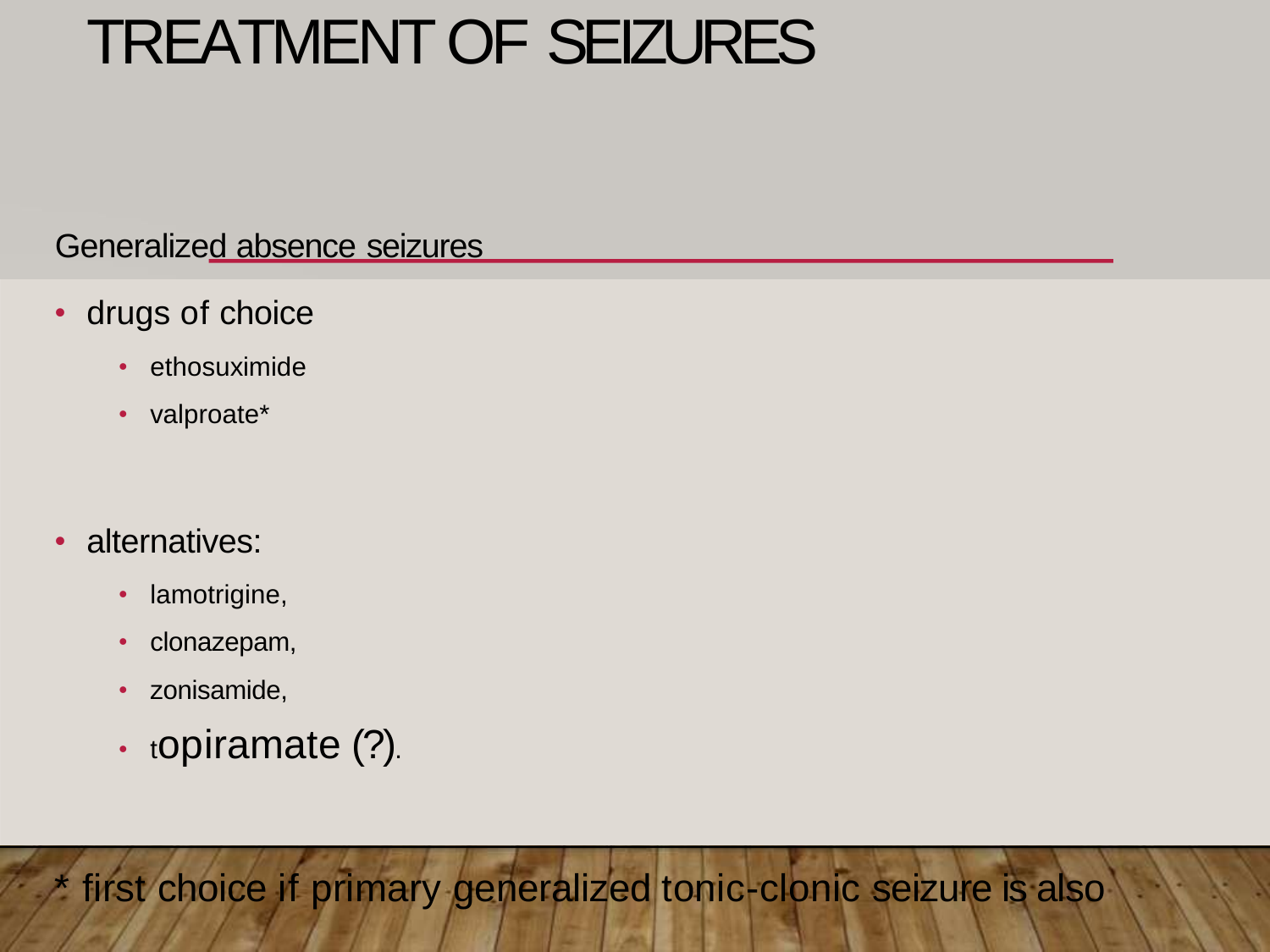Atypical absence, myoclonic, atonic\* seizures

- Drugs of choice
	- Valproate
	- Clonazepam
	- Lamotrigine

- Alternatives:
	- Topiramate,
	- clonazepam,
	- zonisamide,
		- felbamate**.**